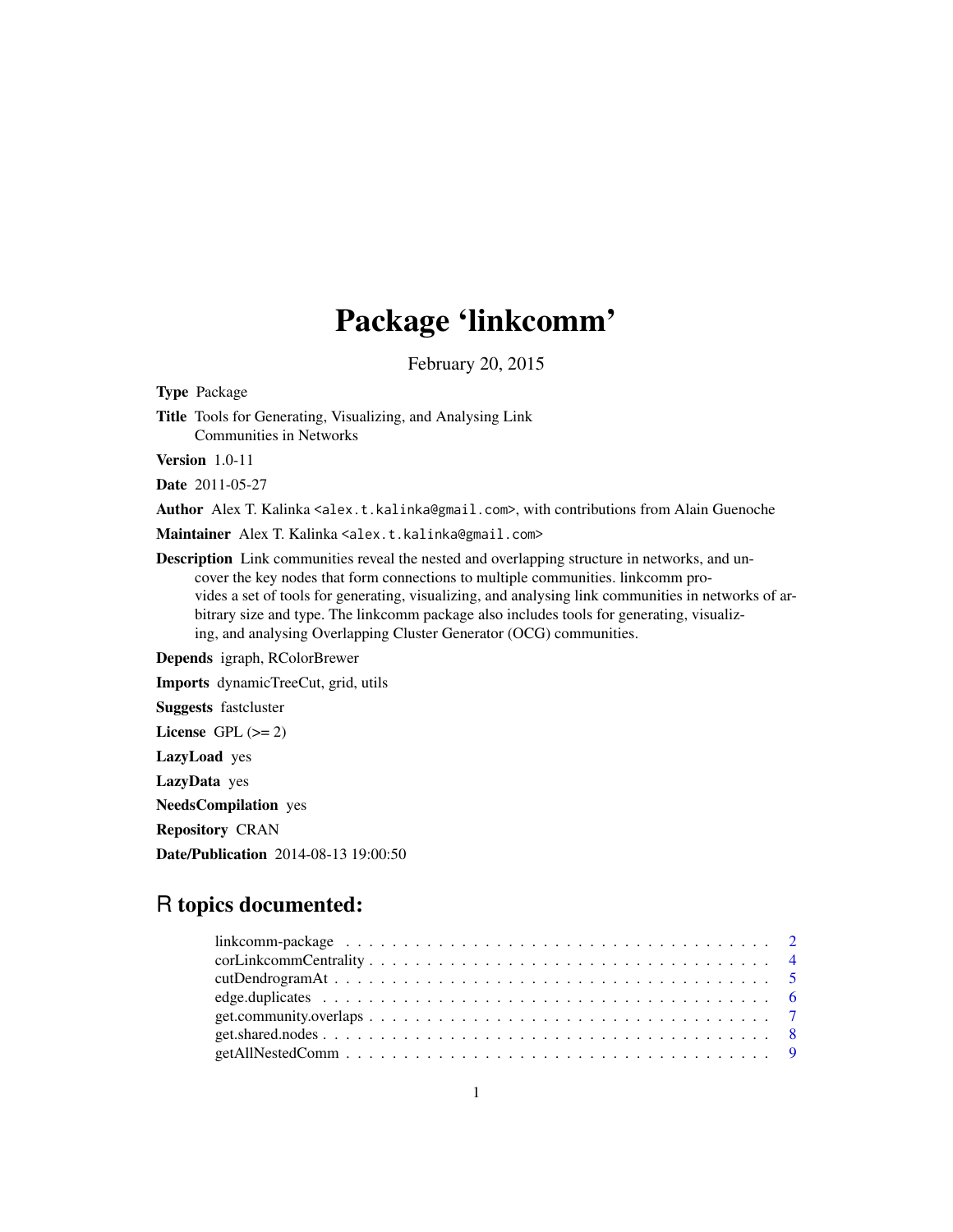<span id="page-1-0"></span>

| linkcomm2clustnsee<br>plotLinkCommSumm |  |  |  |  |  |  |  |  |  |  |  |  |  |  |  |  |  |  |  |  |
|----------------------------------------|--|--|--|--|--|--|--|--|--|--|--|--|--|--|--|--|--|--|--|--|
|                                        |  |  |  |  |  |  |  |  |  |  |  |  |  |  |  |  |  |  |  |  |
|                                        |  |  |  |  |  |  |  |  |  |  |  |  |  |  |  |  |  |  |  |  |
|                                        |  |  |  |  |  |  |  |  |  |  |  |  |  |  |  |  |  |  |  |  |
|                                        |  |  |  |  |  |  |  |  |  |  |  |  |  |  |  |  |  |  |  |  |
|                                        |  |  |  |  |  |  |  |  |  |  |  |  |  |  |  |  |  |  |  |  |
|                                        |  |  |  |  |  |  |  |  |  |  |  |  |  |  |  |  |  |  |  |  |
|                                        |  |  |  |  |  |  |  |  |  |  |  |  |  |  |  |  |  |  |  |  |
|                                        |  |  |  |  |  |  |  |  |  |  |  |  |  |  |  |  |  |  |  |  |
|                                        |  |  |  |  |  |  |  |  |  |  |  |  |  |  |  |  |  |  |  |  |
|                                        |  |  |  |  |  |  |  |  |  |  |  |  |  |  |  |  |  |  |  |  |
|                                        |  |  |  |  |  |  |  |  |  |  |  |  |  |  |  |  |  |  |  |  |
|                                        |  |  |  |  |  |  |  |  |  |  |  |  |  |  |  |  |  |  |  |  |
|                                        |  |  |  |  |  |  |  |  |  |  |  |  |  |  |  |  |  |  |  |  |
|                                        |  |  |  |  |  |  |  |  |  |  |  |  |  |  |  |  |  |  |  |  |
|                                        |  |  |  |  |  |  |  |  |  |  |  |  |  |  |  |  |  |  |  |  |
|                                        |  |  |  |  |  |  |  |  |  |  |  |  |  |  |  |  |  |  |  |  |
|                                        |  |  |  |  |  |  |  |  |  |  |  |  |  |  |  |  |  |  |  |  |
|                                        |  |  |  |  |  |  |  |  |  |  |  |  |  |  |  |  |  |  |  |  |
|                                        |  |  |  |  |  |  |  |  |  |  |  |  |  |  |  |  |  |  |  |  |
|                                        |  |  |  |  |  |  |  |  |  |  |  |  |  |  |  |  |  |  |  |  |
|                                        |  |  |  |  |  |  |  |  |  |  |  |  |  |  |  |  |  |  |  |  |
|                                        |  |  |  |  |  |  |  |  |  |  |  |  |  |  |  |  |  |  |  |  |
|                                        |  |  |  |  |  |  |  |  |  |  |  |  |  |  |  |  |  |  |  |  |
|                                        |  |  |  |  |  |  |  |  |  |  |  |  |  |  |  |  |  |  |  |  |
|                                        |  |  |  |  |  |  |  |  |  |  |  |  |  |  |  |  |  |  |  |  |
|                                        |  |  |  |  |  |  |  |  |  |  |  |  |  |  |  |  |  |  |  |  |
|                                        |  |  |  |  |  |  |  |  |  |  |  |  |  |  |  |  |  |  |  |  |
|                                        |  |  |  |  |  |  |  |  |  |  |  |  |  |  |  |  |  |  |  |  |
|                                        |  |  |  |  |  |  |  |  |  |  |  |  |  |  |  |  |  |  |  |  |
|                                        |  |  |  |  |  |  |  |  |  |  |  |  |  |  |  |  |  |  |  |  |
| getEdgesIn                             |  |  |  |  |  |  |  |  |  |  |  |  |  |  |  |  |  |  |  |  |
|                                        |  |  |  |  |  |  |  |  |  |  |  |  |  |  |  |  |  |  |  |  |
|                                        |  |  |  |  |  |  |  |  |  |  |  |  |  |  |  |  |  |  |  |  |
|                                        |  |  |  |  |  |  |  |  |  |  |  |  |  |  |  |  |  |  |  |  |

linkcomm-package *The* linkcomm *package*

## Description

linkcomm provides tools for the generation, visualization, and analysis of link communities in networks of arbitrary size and type.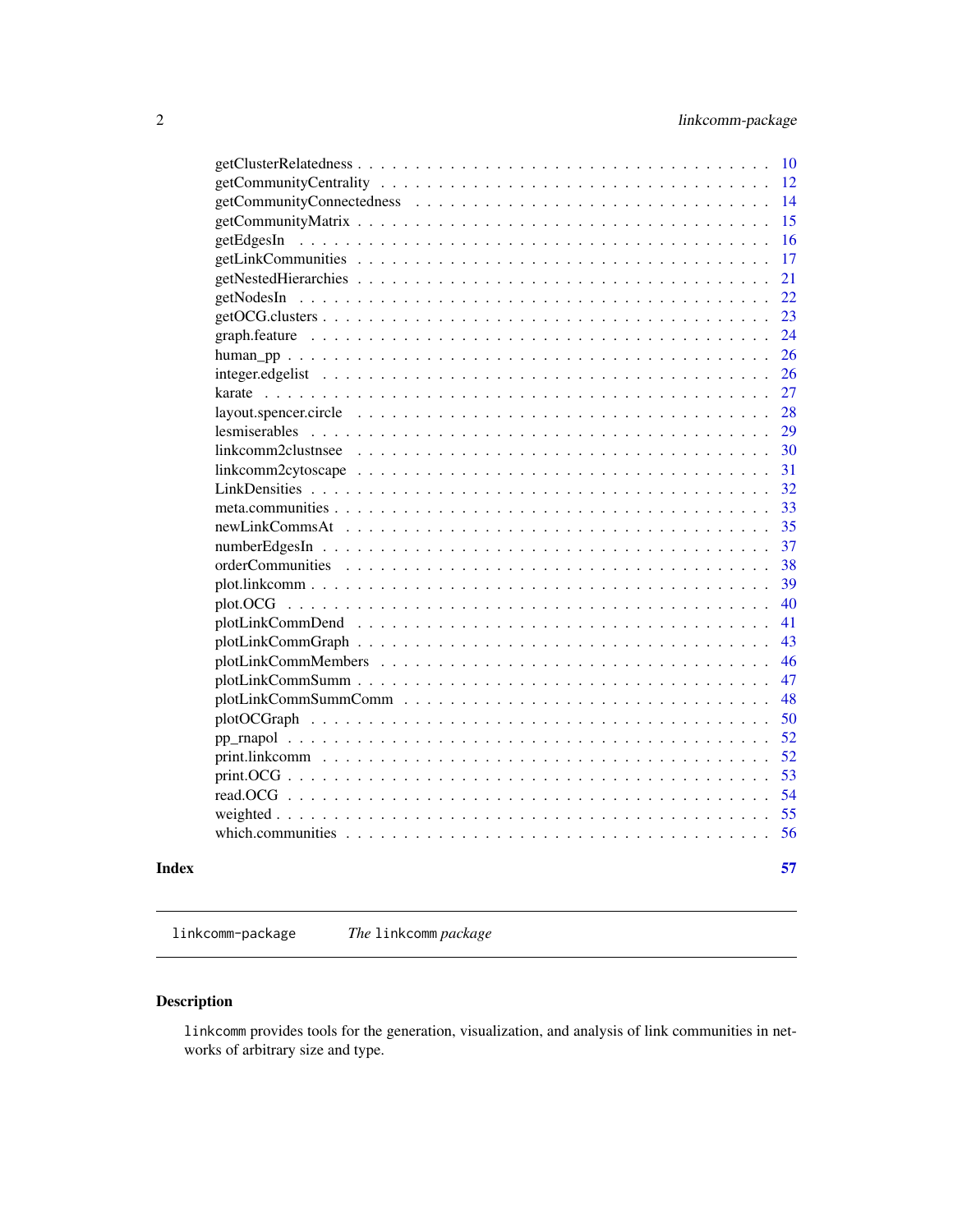#### <span id="page-2-0"></span>Details

Link communities reveal the nested and overlapping structure in networks, and uncover the key nodes that form connections to multiple communities. linkcomm provides tools for generating, visualizing, and analysing link communities in networks of arbitrary size and type.

For a more detailed overview of how to use the package:

vignette(topic = "linkcomm", package = "linkcomm")

To run an interactive demonstration of linkcomm within R:

```
demo(topic = "linkcomm", package = "linkcomm")
```
#### Author(s)

Alex T. Kalinka <alex.t.kalinka@gmail.com>

## References

Ahn, Y.Y., Bagrow, J.P., and Lehmann, S. (2010). Link communities reveal multiscale complexity in networks. *Nature* 466, 761-764.

Becker, E., Robisson, B., Chapple, C.E., Guenoche, A. and Brun, C. (2012) Multifunctional proteins revealed by overlapping clustering in protein interaction network. *Bioinformatics* 28, 84-90.

Kalinka, A.T. and Tomancak, P. (2011). linkcomm: an R package for the generation, visualization, and analysis of link communities in networks of arbitrary size and type. *Bioinformatics* 27, 2011- 2012.

Spencer, R. (2010). <http://scaledinnovation.com/analytics/communities/comlinks.html>

#### See Also

```
getLinkCommunities, getOCG.clusters, plot.linkcomm, pp_rnapol, lesmiserables, karate,
weighted, igraph, RColorBrewer, grid
```
#### Examples

```
## Generate graph and extract link communities.
g \leftarrow swiss[,3:4]
lc <- getLinkCommunities(g)
## Plot a graph layout of the link communities.
plot(lc, type = "graph")## Use a Spencer circle layout.
plot(lc, type = "graph", layout = "spencer.circle")
## Calculate a community-based measure of node centrality.
getCommunityCentrality(lc)
## Find nested communities.
getAllNestedComm(lc)
```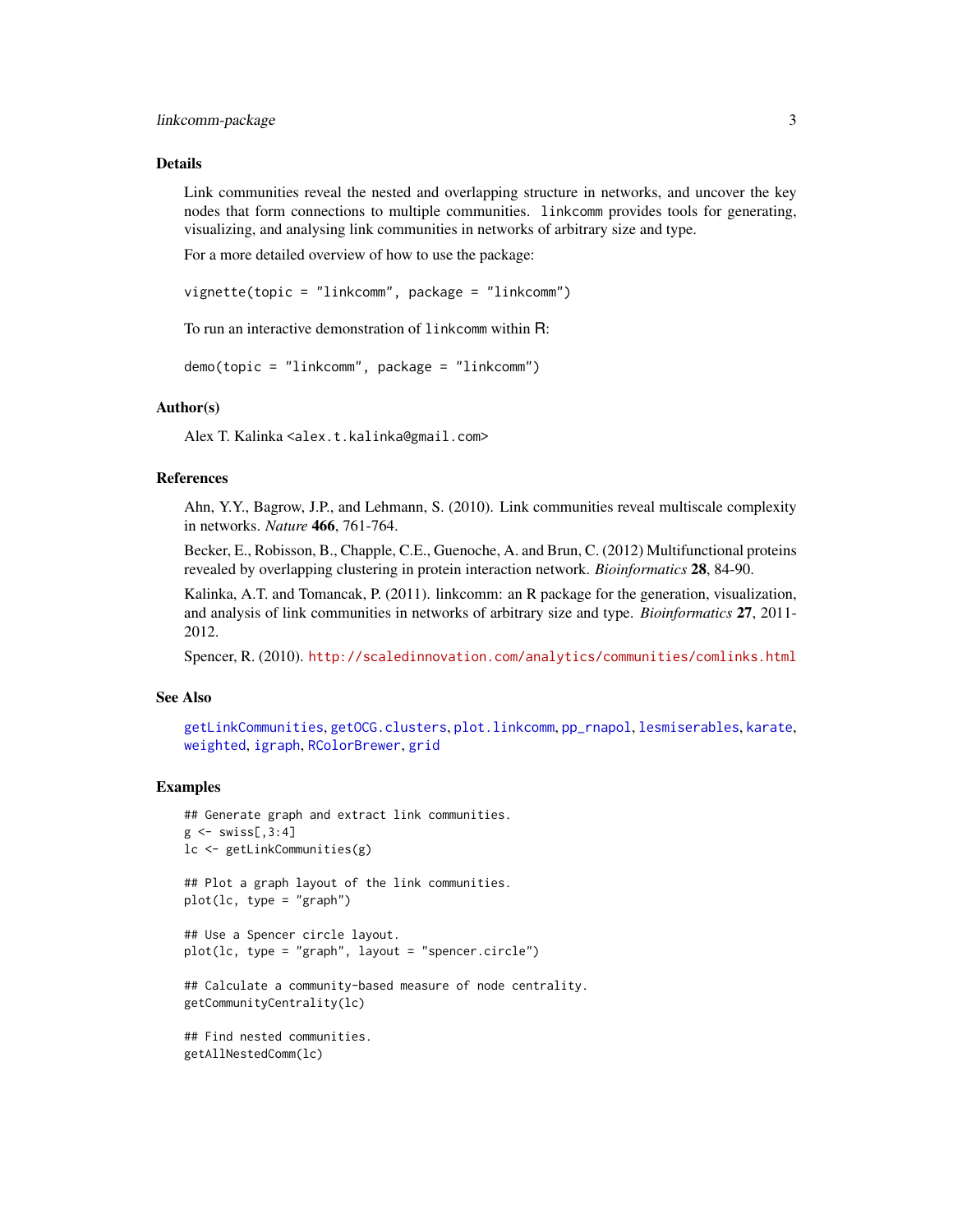```
## Uncover the relatedness between communities.
getClusterRelatedness(lc)
```
corLinkcommCentrality *Correlation of Community Centrality with Classic Centrality*

#### Description

This function calculates the correlation between the community centrality and classic centrality measures for a set of nodes in a network, and plots a scatterplot of the relationship together with a fitted straight line.

#### Usage

```
corLinkcommCentrality(x, centrality = "degree", type = "commweight",
                      method = "spearman", plot = TRUE, pch = 20, ...)
```
## Arguments

| $\mathsf{x}$ | An object of class linkcomm.                                                                                                                             |
|--------------|----------------------------------------------------------------------------------------------------------------------------------------------------------|
| centrality   | A character string naming the classic centrality measure. Can be one of "degree",<br>"betweenness", "closeness", and "constraint". Defaults to "degree". |
| type         | A character string naming the type of community centrality. Can be "commweight"<br>or "commconn", defaults to "commweight".                              |
| method       | A character string naming the correlation method. Can be one of "spearman",<br>"pearson", or "kendall". Defaults to "spearman".                          |
| plot         | Logical, whether to plot a scatterplot of the relationship, defaults to TRUE.                                                                            |
| pch          | An integer specifying the plot symbol (see par). Defaults to 20.                                                                                         |
| $\cdots$     | Additional arguments to be passed to plot.                                                                                                               |

## Details

The correlation between community centrality and classic centrality measures, such as degree or betweenness, may reveal discrepancies, thereby indicating that community centrality scores provide a unique reflection of node importance.

## Value

A correlation coefficient.

## Author(s)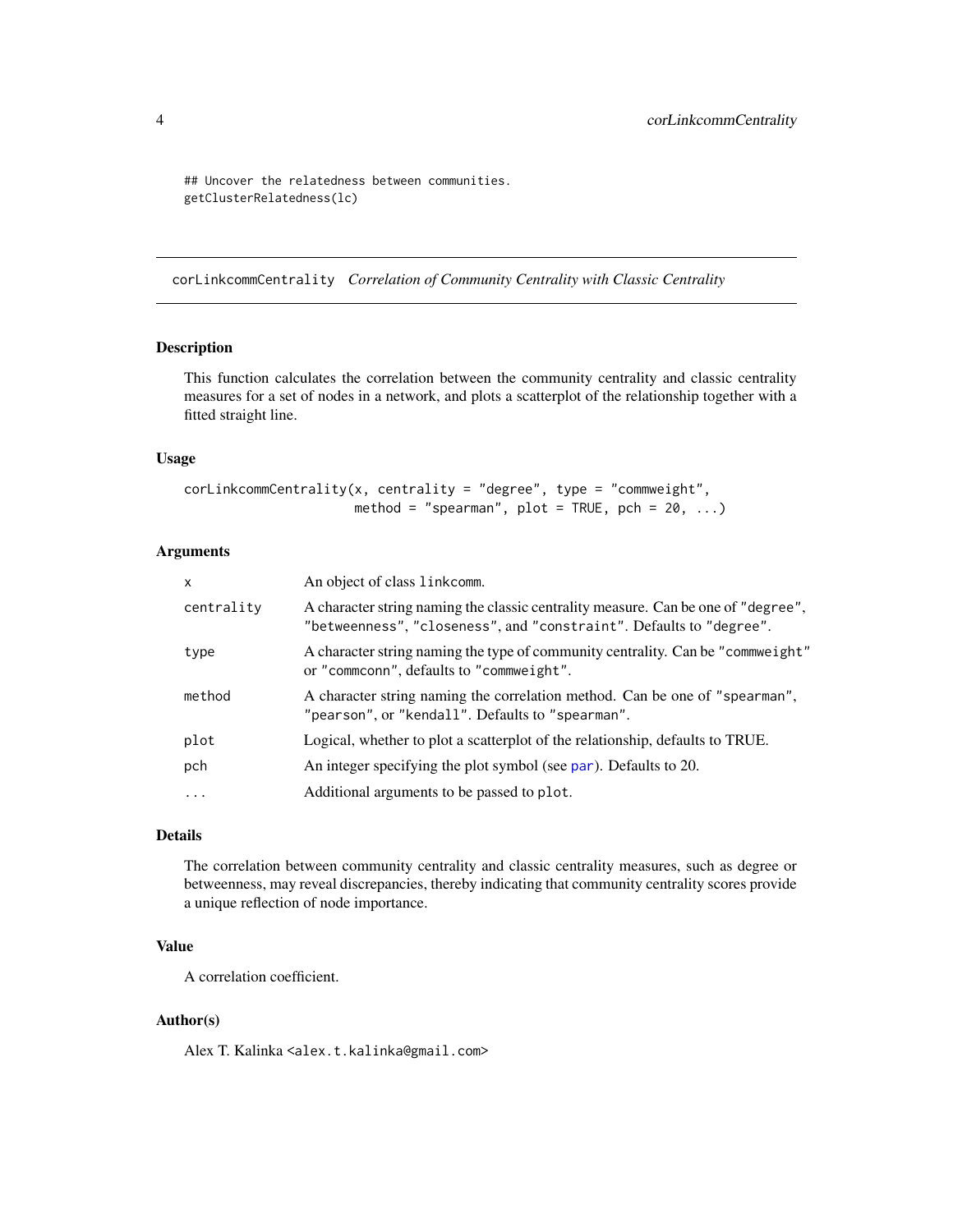## <span id="page-4-0"></span>cutDendrogramAt 5

## References

Kalinka, A.T. and Tomancak, P. (2011). linkcomm: an R package for the generation, visualization, and analysis of link communities in networks of arbitrary size and type. *Bioinformatics* 27, 2011- 2012.

#### See Also

[getCommunityCentrality](#page-11-1)

#### Examples

```
## Generate graph and extract link communities.
g \leftarrow swiss[,3:4]
lc <- getLinkCommunities(g)
## Correlate community centrality with degree centrality.
corLinkcommCentrality(lc)
```
<span id="page-4-1"></span>cutDendrogramAt *Extract Meta-Communities*

#### Description

This function extracts meta-communities from a dendrogram of community relatedness based on a user-defined place at which to cut the dendrogram.

#### Usage

```
cutDendrogramAt(x, lc = NULL, cutat = NULL, plot = TRUE, col = TRUE,pal = brewer.pal(9, "Set1"), labels = FALSE, plotcut = TRUE,
                right = TRUE, verbose = TRUE, ...)
```
#### Arguments

| $\mathsf{x}$ | An object of class hclust, usually generated by getClusterRelatedness.                                                                                     |
|--------------|------------------------------------------------------------------------------------------------------------------------------------------------------------|
| 1c           | An object of class link comm. If included, the resulting plot will display addi-<br>tional information about the clusters. Defaults to NULL.               |
| cutat        | A numerical value at which to cut the dendrogram.                                                                                                          |
| plot         | Logical, whether to plot the dendrogram and the meta-communities, defaults to<br>TRUE.                                                                     |
| col          | Logical, whether to colour the meta-communities.                                                                                                           |
| pal          | A character vector describing a colour palette to be used for colouring the meta-<br>communites in the dendrogram plot. Defaults to brewer.pal(9, "Set1"). |
| labels       | Logical, whether to put labels on the dendrogram. Defaults to FALSE.                                                                                       |
| plotcut      | Logical, whether to display a horizontal line where the dendrogram is cut. De-<br>faults to TRUE.                                                          |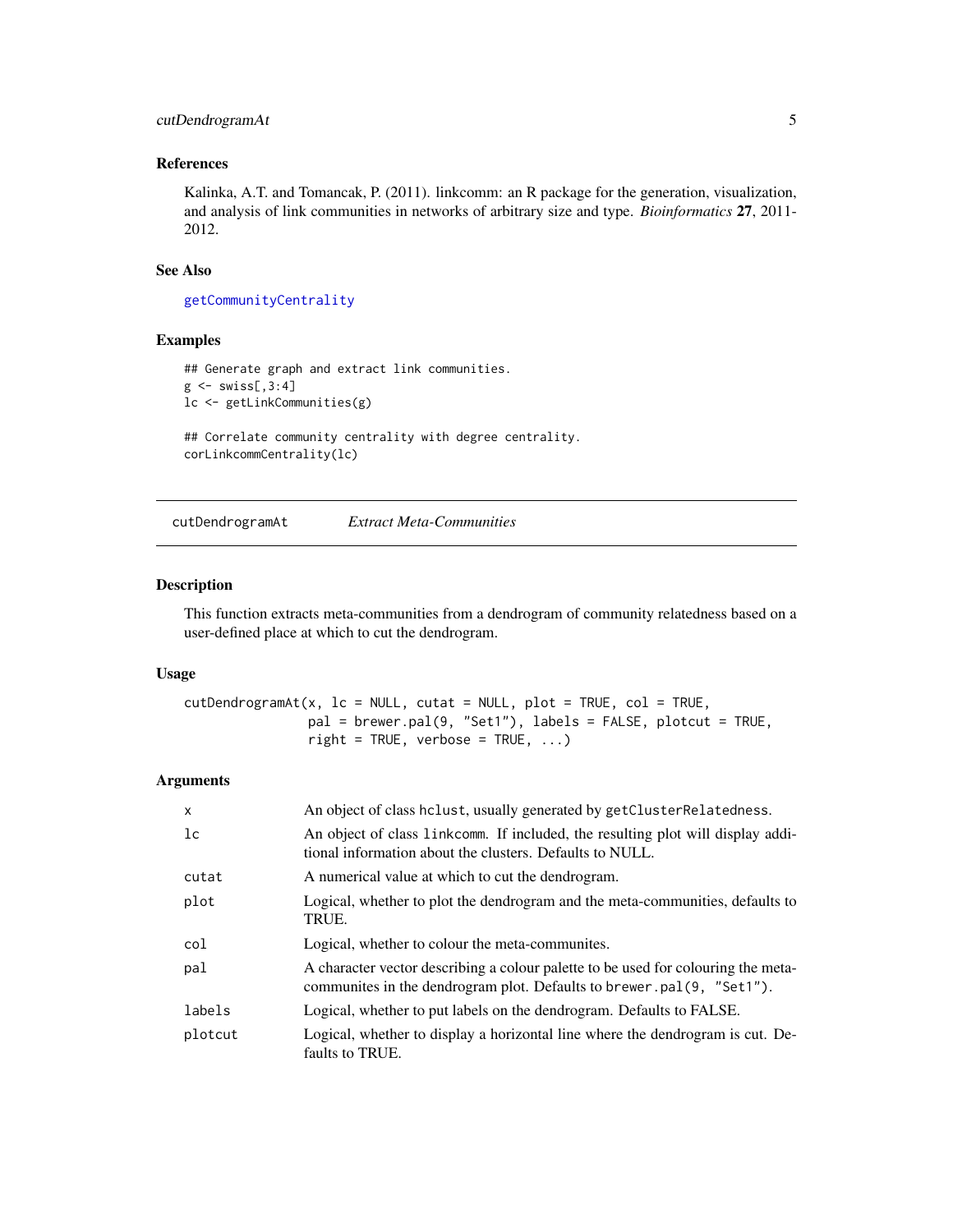<span id="page-5-0"></span>

| right                   | Logical, whether to orient the dendrogram to the right. Defaults to TRUE.                  |
|-------------------------|--------------------------------------------------------------------------------------------|
| verbose                 | Logical, whether to display the progress of colouring the dendrogram. Defaults<br>to TRUE. |
| $\cdot$ $\cdot$ $\cdot$ | Additional arguments to be passed to plot.                                                 |

## Details

Extracting meta-communities allows the user to explore community relatedness and structure at higher levels.

## Value

A list of integer vectors, referring to meta-communities of link communities.

## Author(s)

Alex T. Kalinka <alex.t.kalinka@gmail.com>

## References

Kalinka, A.T. and Tomancak, P. (2011). linkcomm: an R package for the generation, visualization, and analysis of link communities in networks of arbitrary size and type. *Bioinformatics* 27, 2011- 2012.

#### See Also

[getClusterRelatedness](#page-9-1)

#### Examples

```
## Generate graph, extract link communities, and cluster communities.
g \leftarrow swiss[,3:4]
lc <- getLinkCommunities(g)
hc <- getClusterRelatedness(lc)
## Cut dendrogram at 1 and extract meta-communities.
```
cutDendrogramAt(hc, cutat = 1)

edge.duplicates *Find and Remove Edge Loops and Duplicates*

## Description

This function finds and removes loops, edge duplicates, and bi-directional edges.

#### Usage

```
edge.duplicates(network, verbose = TRUE)
```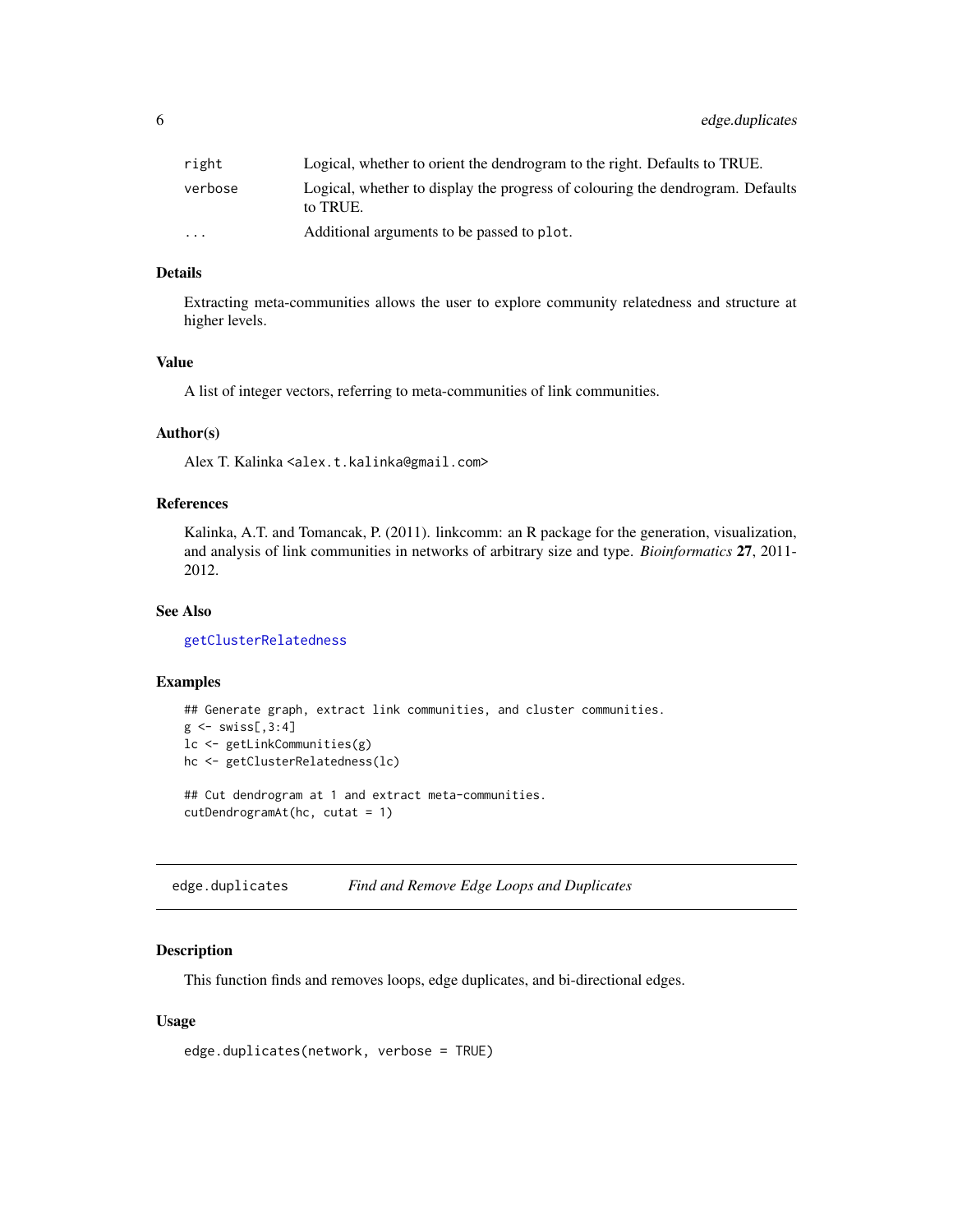#### <span id="page-6-0"></span>Arguments

| network | An edge list, which is either a data frame or a character or integer matrix with<br>two columns. |
|---------|--------------------------------------------------------------------------------------------------|
| verbose | Logical, whether to display the progress of the function on the screen. Defaults<br>to TRUE.     |

## Details

This function removes loops, duplicate and bi-directional edges; the edges that occur closer to the end of the edge list will be removed.

## Value

A list with the following elements: edges - a character matrix of the edges in the network with any loops or duplicate edges removed; inds - an integer vector of the edge indices of any loop or duplicate edges in the original network.

## Author(s)

Alex T. Kalinka <alex.t.kalinka@gmail.com>

## References

Kalinka, A.T. and Tomancak, P. (2011). linkcomm: an R package for the generation, visualization, and analysis of link communities in networks of arbitrary size and type. *Bioinformatics* 27, 2011- 2012.

#### Examples

```
## Generate graph and remove loops and duplicate edges.
g \leftarrow swiss[,3:4]
g.dup <- edge.duplicates(g)
```
get.community.overlaps

*Find Node Overlaps between Communities*

#### Description

This function returns lists of communities that share at least one node with each other.

#### Usage

```
get.community.overlaps(x)
```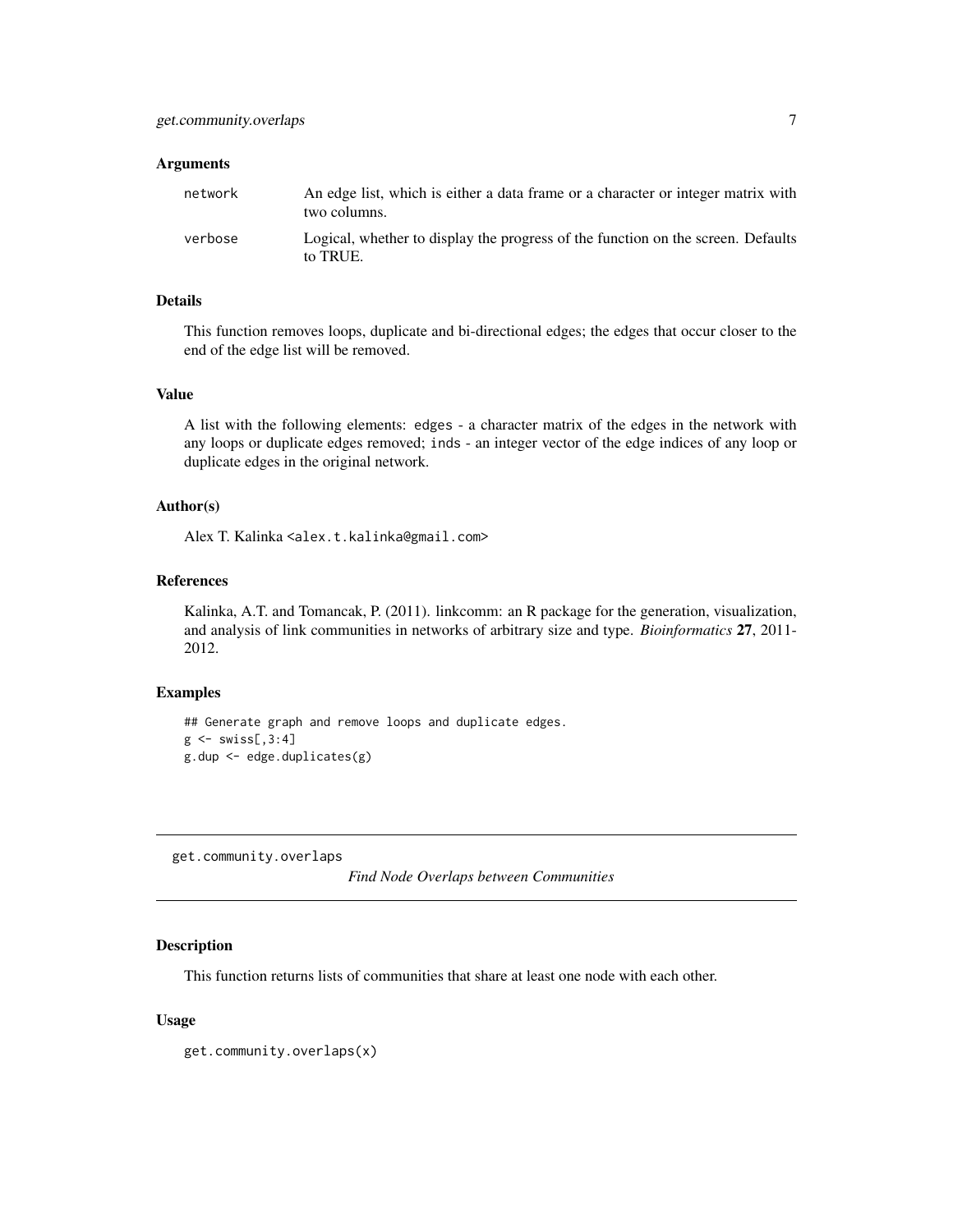#### <span id="page-7-0"></span>Arguments

x An object of class linkcomm or OCG.

#### Value

A list of length equal to the number of communities. Each element contains an integer vector giving the community IDs for communities sharing at least one node with each community. NAs indicate that a community shares no nodes with any other communities.

## Author(s)

Alex T. Kalinka <alex.t.kalinka@gmail.com>

## References

Kalinka, A.T. and Tomancak, P. (2011). linkcomm: an R package for the generation, visualization, and analysis of link communities in networks of arbitrary size and type. *Bioinformatics* 27, 2011- 2012.

#### Examples

```
## Generate graph and extract link communities.
g \leftarrow \text{swiss[, 3:4}lc <- getLinkCommunities(g)
## Get list of overlapping communities.
ov <- get.community.overlaps(lc)
```
get.shared.nodes *Get Nodes Shared by Communities*

#### Description

This function returns the nodes that are shared by specific sets of communities.

#### Usage

```
get.shared.nodes(x, comms)
```
#### Arguments

|       | An object of class link comm or OCG.                                                                            |
|-------|-----------------------------------------------------------------------------------------------------------------|
| comms | An integer vector giving the community IDs for which an intersecting set of<br>shared nodes should be returned. |

## Value

A character vector giving the shared node names.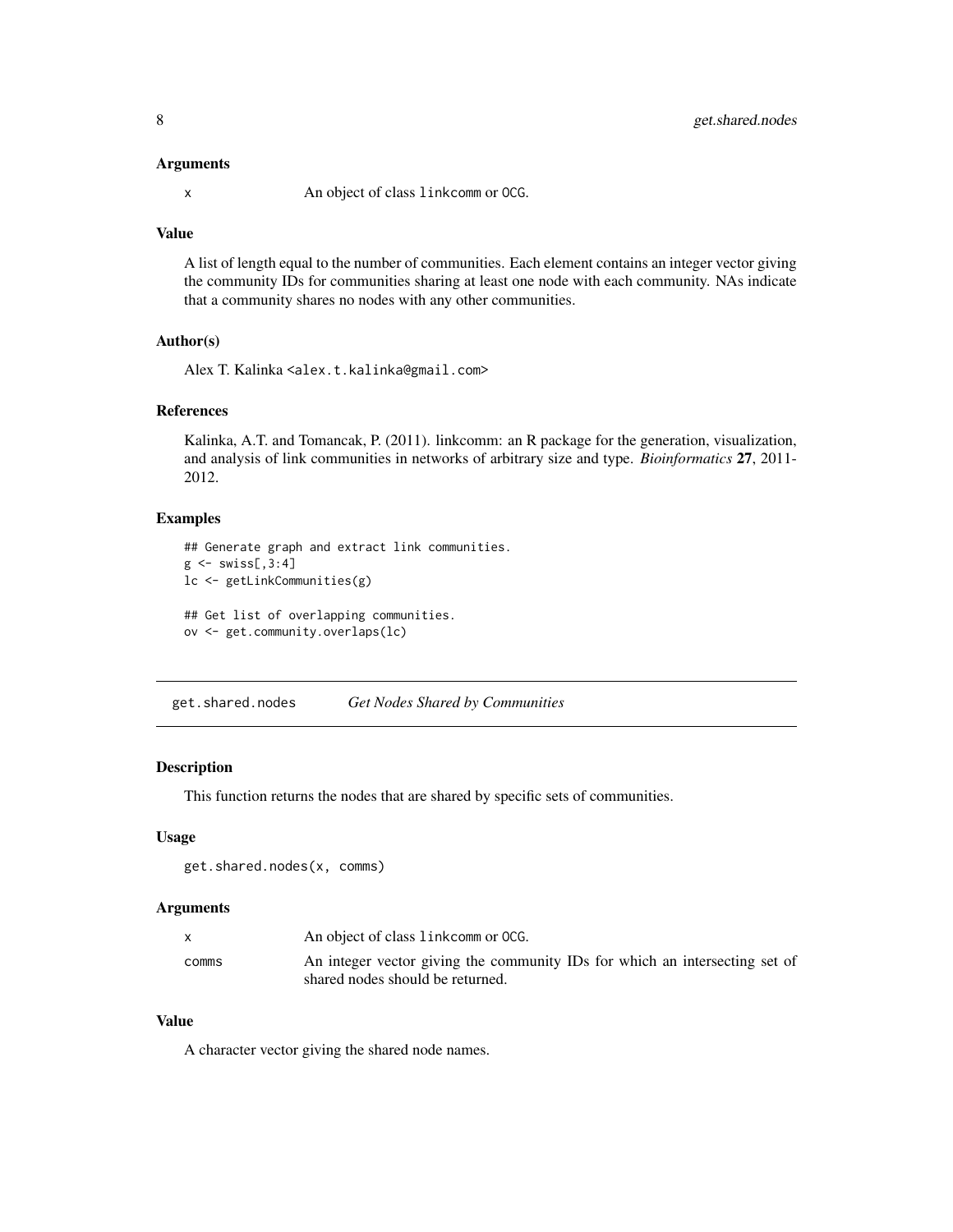#### <span id="page-8-0"></span>Author(s)

Alex T. Kalinka <alex.t.kalinka@gmail.com>

#### References

Kalinka, A.T. and Tomancak, P. (2011). linkcomm: an R package for the generation, visualization, and analysis of link communities in networks of arbitrary size and type. *Bioinformatics* 27, 2011- 2012.

## Examples

```
## Generate graph and extract link communities.
g \leftarrow swiss[,3:4]
lc <- getLinkCommunities(g)
## Get shared nodes for communities 1 and 7.
get.shape.nodes(lc, comms = c(1,7))
```
<span id="page-8-1"></span>getAllNestedComm *Find Nested Communities*

## Description

This function returns communities of nodes that are entirely nested within other larger communities of nodes.

#### Usage

```
getAllNestedComm(x, verbose = FALSE, plot = FALSE)
```
#### Arguments

| $\mathsf{x}$ | An object of class link comm.                                                                                                                     |
|--------------|---------------------------------------------------------------------------------------------------------------------------------------------------|
| verbose      | Logical, whether to print to the screen a warning that individual community IDs<br>are not clustered in any other communities. Defaults to FALSE. |
| plot         | Logical, whether to plot graphs of the nested communities. Defaults to FALSE.                                                                     |

## Details

Nested community structures may reveal interesting relationships among sets of nodes.

## Value

A named list of integer vectors; names are integers referring to nested communities, and the integer vectors are the communities that the named community is nested in.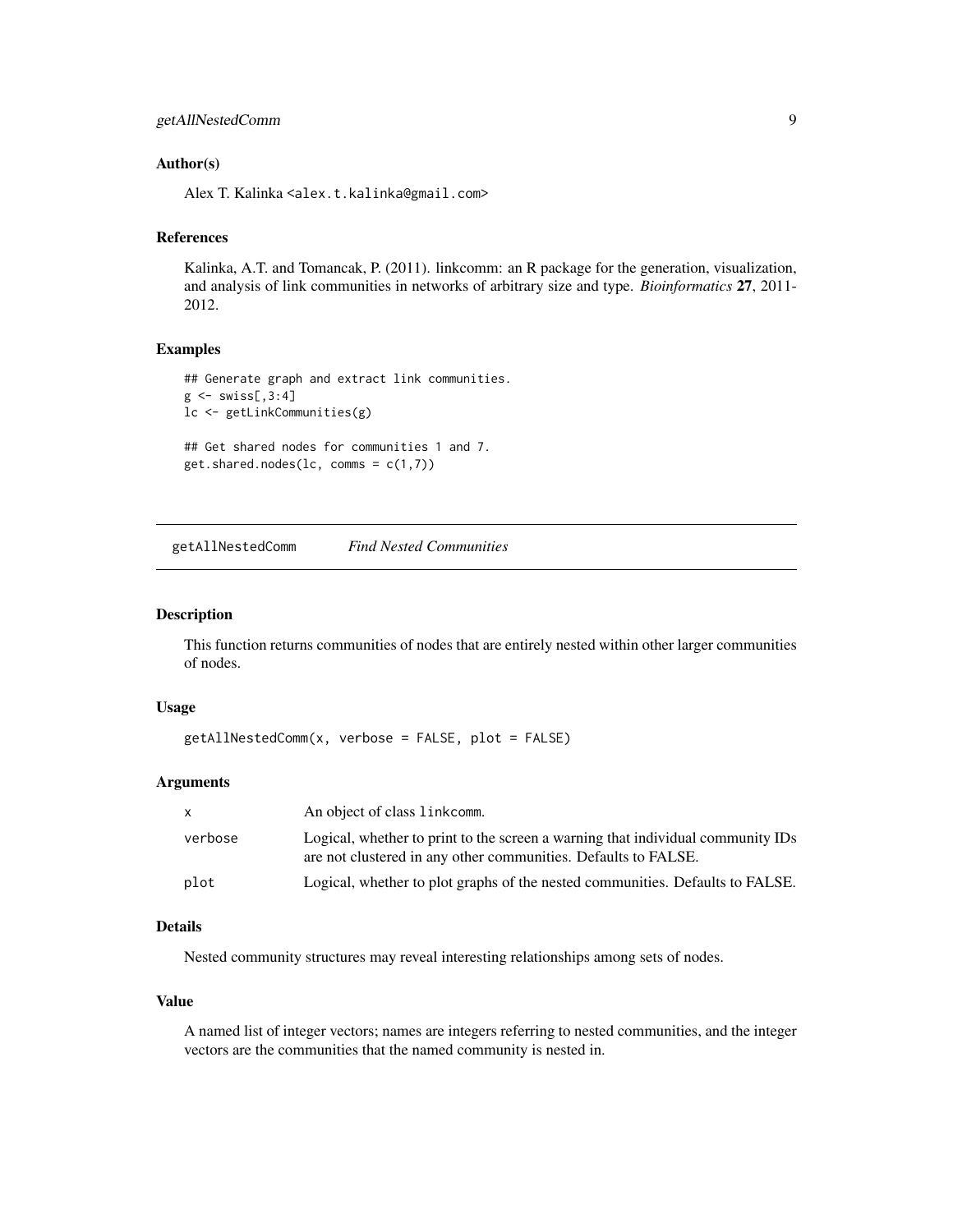#### <span id="page-9-0"></span>Author(s)

Alex T. Kalinka <alex.t.kalinka@gmail.com>

#### References

Kalinka, A.T. and Tomancak, P. (2011). linkcomm: an R package for the generation, visualization, and analysis of link communities in networks of arbitrary size and type. *Bioinformatics* 27, 2011- 2012.

#### See Also

[getNestedHierarchies](#page-20-1)

#### Examples

```
## Generate graph and extract link communities.
g \leftarrow swiss[,3:4]
lc <- getLinkCommunities(g)
## Find nested communities.
getAllNestedComm(lc)
```
<span id="page-9-1"></span>getClusterRelatedness *Hierarchichal Clustering of Link Communities*

#### Description

This function hierarchically clusters the link communities themselves and returns an object of class hclust.

#### Usage

```
getClusterRelatedness(x, clusterids = 1:x$numbers[3], hcmethod = "ward.D",
       cluster = TRUE, plot = TRUE, cutat = NULL, col = TRUE,
       pal = brewer.pal(11, "Spectral"), labels = FALSE, plotcut = TRUE,
       right = TRUE, verbose = TRUE, ...)
```
#### Arguments

| <b>X</b>   | An object of class linkcomm.                                                                                                                                                                              |
|------------|-----------------------------------------------------------------------------------------------------------------------------------------------------------------------------------------------------------|
| clusterids | An integer vector of community IDs. Defaults to all communities.                                                                                                                                          |
| hcmethod   | A character string naming the hierarchical clustering method to use. Can be one<br>of "ward.D", "ward.D2", "single", "complete", "average", "mcquitty",<br>"median", or "centroid". Defaults to "ward.D". |
| cluster    | Logical, whether to cluster the communities. If FALSE, the function returns the<br>upper triangular dissimilarity matrix as a vector. Defaults to TRUE.                                                   |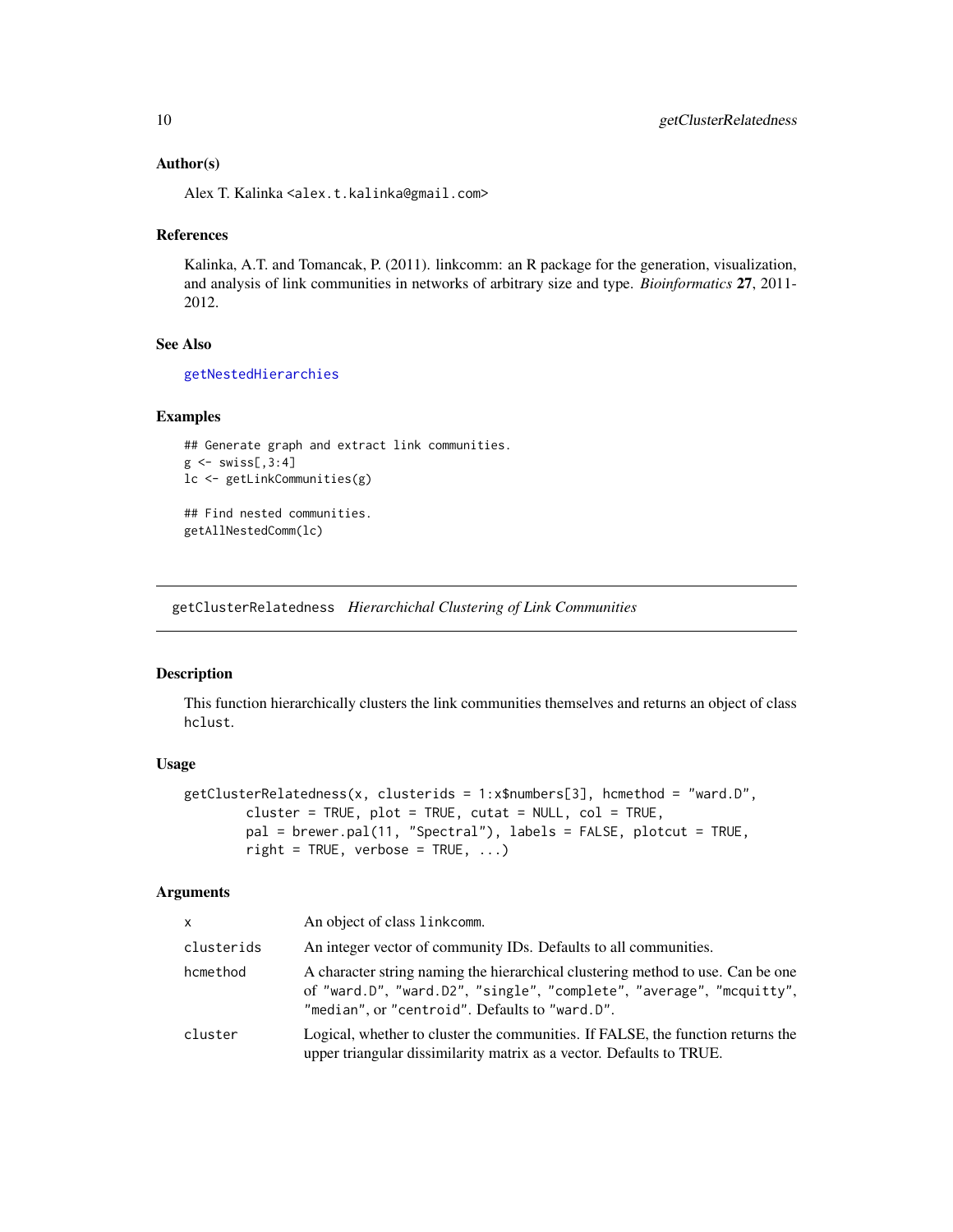<span id="page-10-0"></span>

| plot      | Logical, whether to plot the cluster dendrogram.                                                                                                                |
|-----------|-----------------------------------------------------------------------------------------------------------------------------------------------------------------|
| cutat     | A numerical value at which to cut the dendrogram. If NULL, the dendrogram is<br>not cut and meta-communities are not returned. Defaults to NULL.                |
| col       | Logical, whether to colour the dendrogram. Defaults to TRUE.                                                                                                    |
| pal       | A character vector describing a colour palette to be used for colouring the meta-<br>communites in the dendrogram plot. Defaults to brewer.pal(11, "Spectral"). |
| labels    | Logical, whether to add labels to the dendrogram plot.                                                                                                          |
| plotcut   | Logical, whether to display a horizontal line where the dendrogram is cut. De-<br>faults to TRUE.                                                               |
| right     | Logical, whether to orient the dendrogram to the right. Defaults to TRUE.                                                                                       |
| verbose   | Logical, whether to display the progress of the calculation on the screen. De-<br>faults to TRUE.                                                               |
| $\ddotsc$ | Additional arguments to be passed to plot.                                                                                                                      |

#### Details

Extracting meta-communities allows the user to explore community relatedness and structure at higher levels. Community relatedness is calculated using the Jaccard coefficient and the number of nodes that community i and j share:

$$
S(i,j) = \frac{|n_i \cap n_j|}{|n_i \cup n_j|}
$$

## Value

Either a numerical vector (the upper triangular dissimilarity matrix - if cluster = FALSE), a list of integer vectors (the meta-communities - if cutat is not NULL), or an object of class hclust (if cluster is TRUE and cutat is NULL).

#### Author(s)

Alex T. Kalinka <alex.t.kalinka@gmail.com>

## References

Kalinka, A.T. and Tomancak, P. (2011). linkcomm: an R package for the generation, visualization, and analysis of link communities in networks of arbitrary size and type. *Bioinformatics* 27, 2011- 2012.

## See Also

[meta.communities](#page-32-1), [cutDendrogramAt](#page-4-1), [hclust](#page-0-0)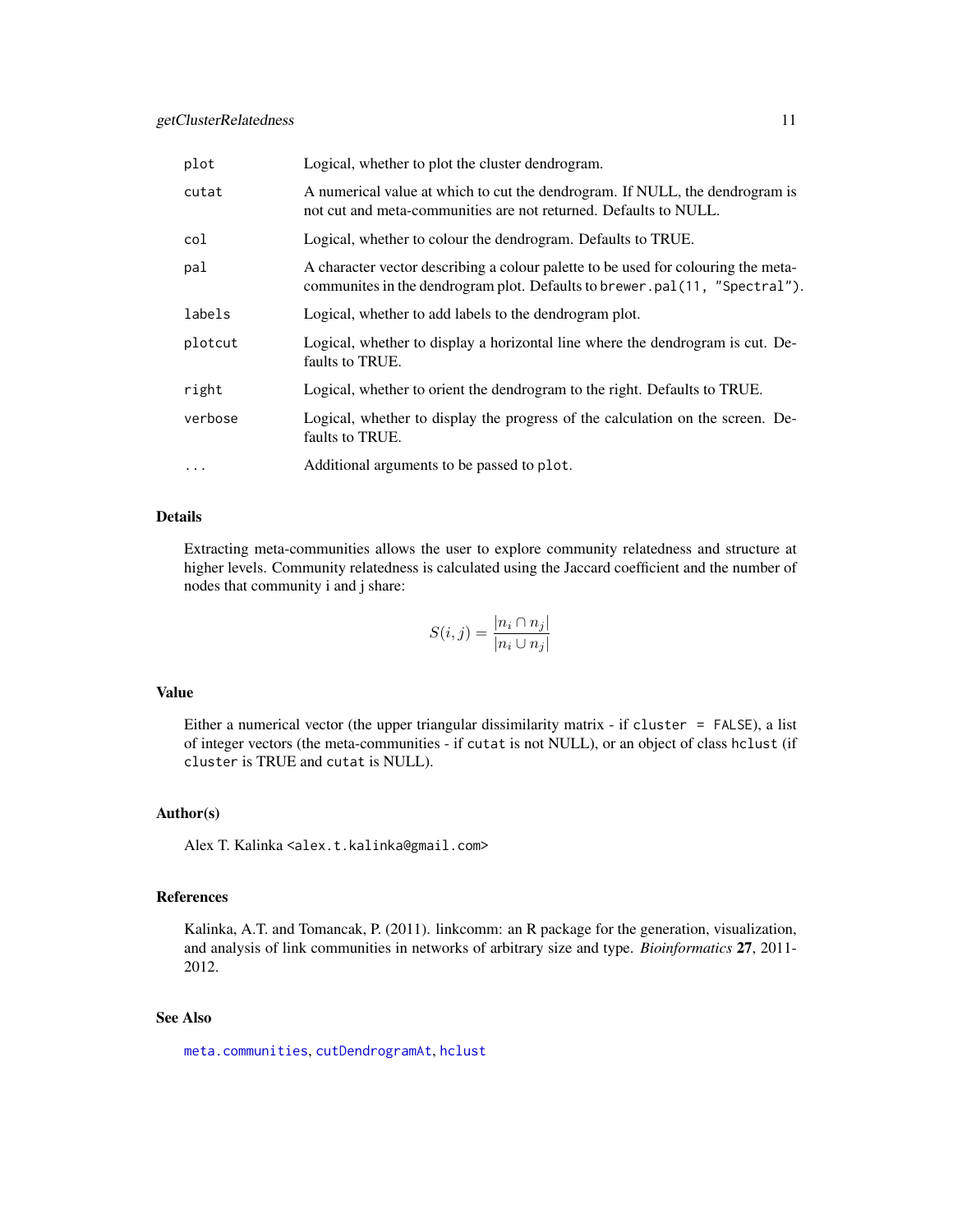#### Examples

```
## Generate graph and extract link communities.
g \leftarrow swiss[,3:4]
lc <- getLinkCommunities(g)
## Cluster the link communities.
getClusterRelatedness(lc)
```
## Cluster the link communities, cut the dendrogram, and return the meta-communities. getClusterRelatedness(lc, cutat = 1)

<span id="page-11-1"></span>getCommunityCentrality

*Calculate Community Centrality Measures for Nodes*

## Description

This function returns community-based node centrality measures.

#### Usage

```
getCommuityCentrality(x, nodes = names(x$numclusters), type = "commweight",normalise = TRUE)
```
#### Arguments

| $\mathsf{x}$ | An object of class link comm.                                                                                                                          |
|--------------|--------------------------------------------------------------------------------------------------------------------------------------------------------|
| nodes        | A character vector giving the names of nodes for calculating community cen-<br>trality scores. Defaults to all nodes.                                  |
| type         | A character string naming the community centrality measure. Can be one of<br>"commweight" or "commconn" (see Details below). Defaults to "commweight". |
| normalise    | Logical, whether to normalise community connectedness for "commonn". De-<br>faults to TRUE. Will be ignored for "commune ight".                        |

## Details

Community-based measures of node centrality provide an alternative to classic measures of node centrality. "commweight" weights each community that a node belongs to by how similar that community is to each of the other communities to which the node also belongs. For node i the community centrality is

$$
C_C(i) = \sum_{i \in j}^{N} \left( 1 - \frac{1}{m} \sum_{i \in j \cap k}^{m} S(j, k) \right)
$$

where the main sum is over the N communities to which node i belongs, and  $S(j, k)$  refers to the similarity between community j and  $k$ , calculated as the Jaccard coefficient for the number of shared nodes between each community pair, and this is averaged over the  $m$  communities paired

<span id="page-11-0"></span>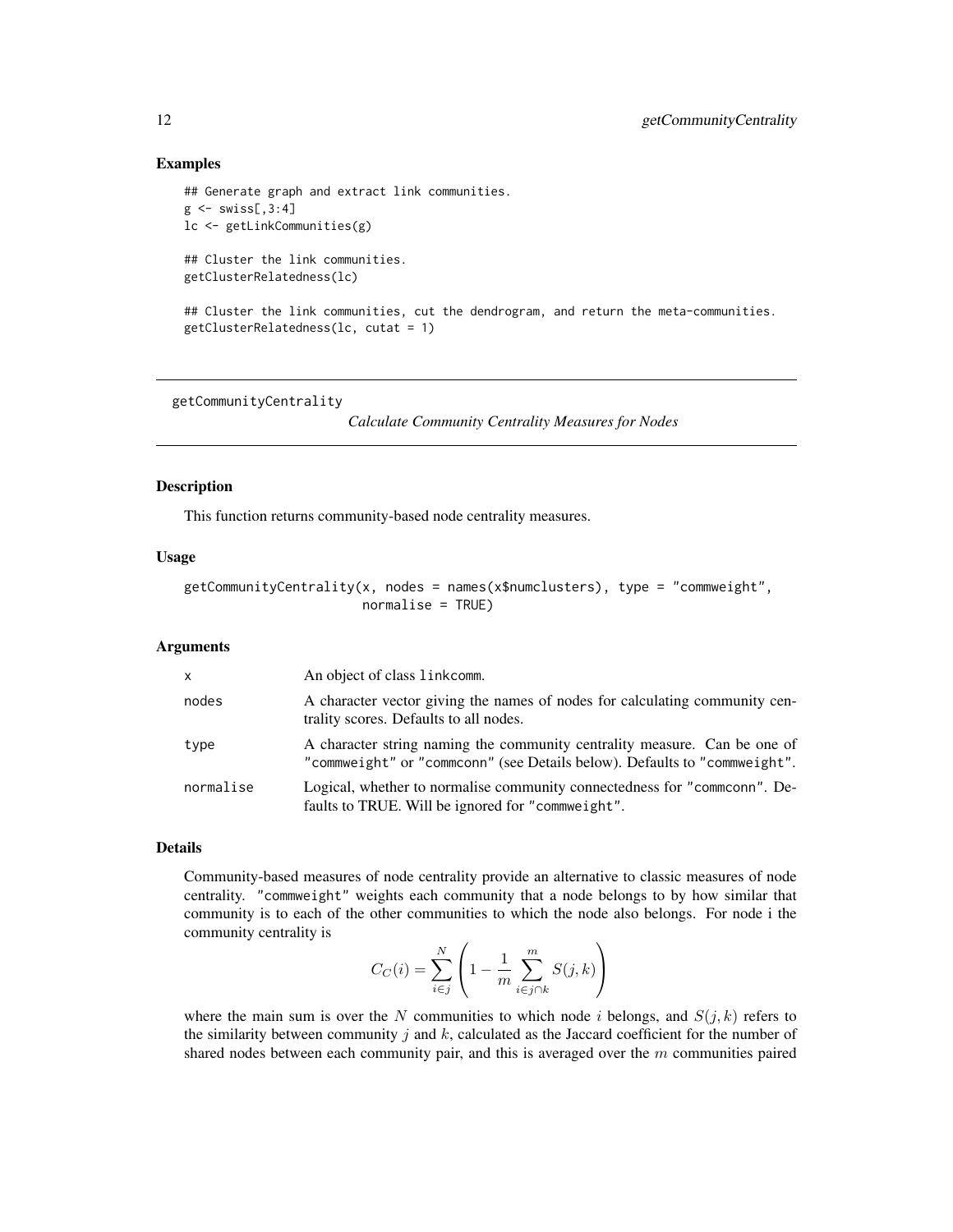#### <span id="page-12-0"></span>getCommunityCentrality 13

with community j and in which node i jointly belongs. "commconn" weights each community that a node belongs to by how many connections the community forms outside of itself relative to how many connections the community has within itself (the inverse of modularity), so that nodes that belong to more highly connecting communitites will receive a higher community centrality score. For node i the community centrality is

$$
C_C(i) = \sum_{i \in j}^{N} e_{ij} \frac{\check{e}_{B(j)}}{\check{e}_{W(j)}}
$$

where  $e_{ij}$  is the number of edges node i has in community j,  $\check{e}_{B(j)} = \frac{e_{B(j)}}{n_j d}$  is the number of edges community j makes outside of itself normalised by the number of nodes in community j multiplied by the average degree in the network, and  $\check{e}_{W(j)} = \frac{e_{W(j)}}{n(n-1)}$  $\frac{W(j)}{n(n-1)/2}$  is the number of edges within community j normalised by the total number possible.

#### Value

A named numerical vector where the names are node names and the numbers are community centrality measures.

#### Author(s)

Alex T. Kalinka <alex.t.kalinka@gmail.com>

#### References

Kalinka, A.T. and Tomancak, P. (2011). linkcomm: an R package for the generation, visualization, and analysis of link communities in networks of arbitrary size and type. *Bioinformatics* 27, 2011- 2012.

#### See Also

[getCommunityConnectedness](#page-13-1)

#### Examples

```
## Generate graph and extract link communities.
g \leftarrow \text{swiss[, 3:4]}lc <- getLinkCommunities(g)
## Calculate community centrality.
cc <- getCommunityCentrality(lc)
## Calculate community centrality using "commconn" measure.
cc <- getCommunityCentrality(lc, type = "commconn")
```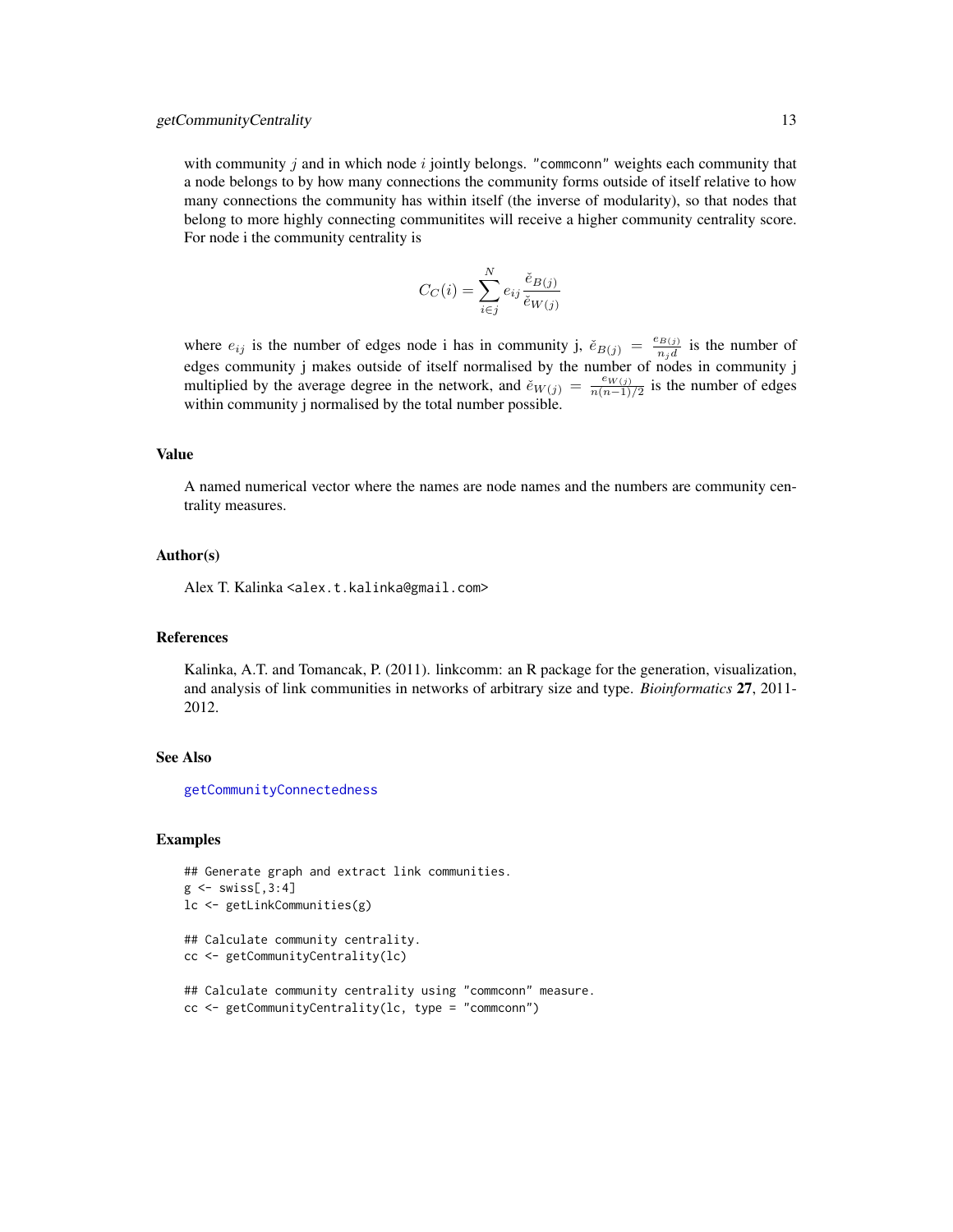```
getCommunityConnectedness
```
*Calculate Community Connectedness or Modularity*

#### Description

This function returns a measure of how relatively outwardly or inwardly connected a community is.

#### Usage

```
getCommunityConnectedness(x, clusterids = 1:x$numbers[3], conn = "conn",
                          normalise = TRUE, verbose = FALSE)
```
## Arguments

| X          | An object of class link comm.                                                                                                           |
|------------|-----------------------------------------------------------------------------------------------------------------------------------------|
| clusterids | An integer vector of community IDs. Defaults to all communities.                                                                        |
| conn       | A character string naming the connectedness measure to use. Can be one of<br>"conn" or "mod" (see Details below). Defaults to "conn".   |
| normalise  | Logical, whether to normalise community connectedness measures by the num-<br>ber of nodes in individual communities. Defaults to TRUE. |
| verbose    | Logical, whether to display the progress of the calculation on the screen. De-<br>faults to FALSE.                                      |

## Details

The connectedness and modularity of different communities indicates whether a particular community is bridging several other communities, or existing as a relatively isolated module. The modularity of community i is

$$
M_i = \left(\frac{e_w(i)}{n_i(n_i - 1)/2}\right) \cdot \left(\frac{e_b(i)}{n_i \hat{d}}\right)^{-1}
$$

where  $e_w(i)$  is the number of edges within community i,  $e_b(i)$  is the number of edges community i makes to other communities,  $n_i$  is the number of nodes in community i, and  $\hat{d}$  is the average degree in the network. Community connectedness is the inverse of this value.

## Value

A named numerical vector, where the names are community IDs and the numbers are community connectedness or modularity scores.

#### Author(s)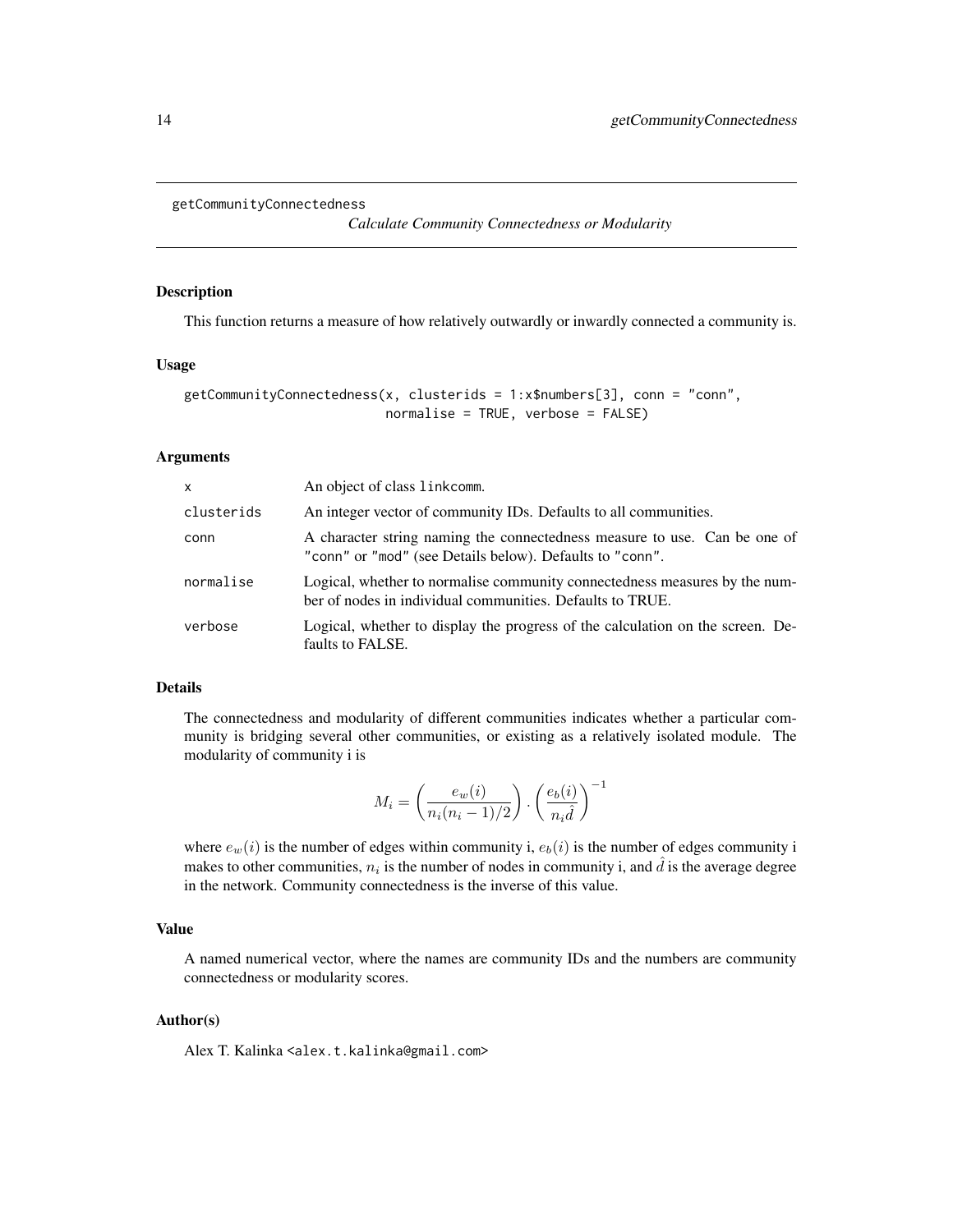## <span id="page-14-0"></span>getCommunityMatrix 15

## References

Kalinka, A.T. and Tomancak, P. (2011). linkcomm: an R package for the generation, visualization, and analysis of link communities in networks of arbitrary size and type. *Bioinformatics* 27, 2011- 2012.

## See Also

[getCommunityCentrality](#page-11-1)

#### Examples

```
## Generate graph and extract link communities.
g \leftarrow swiss[,3:4]
lc <- getLinkCommunities(g)
## Get community connectedness.
cc <- getCommunityConnectedness(lc)
## Get community modularity.
cm <- getCommunityConnectedness(lc, conn = "mod")
```
getCommunityMatrix *Construct a Community Membership Matrix*

## Description

This function returns a binary matrix with nodes as rows, communities as columns, and unit entries indicating membership in a community.

#### Usage

```
getCommunityMatrix(x, nodes = head(names(x$numclusters), 20))
```
#### Arguments

| X     | An object of class linkcomm.                                                                                                                            |
|-------|---------------------------------------------------------------------------------------------------------------------------------------------------------|
| nodes | A character vector containing the nodes for the community membership matrix.<br>Defaults to the 20 (or less) nodes that belong to the most communities. |

#### Value

A binary matrix with nodes as rows and communities as columns.

#### Author(s)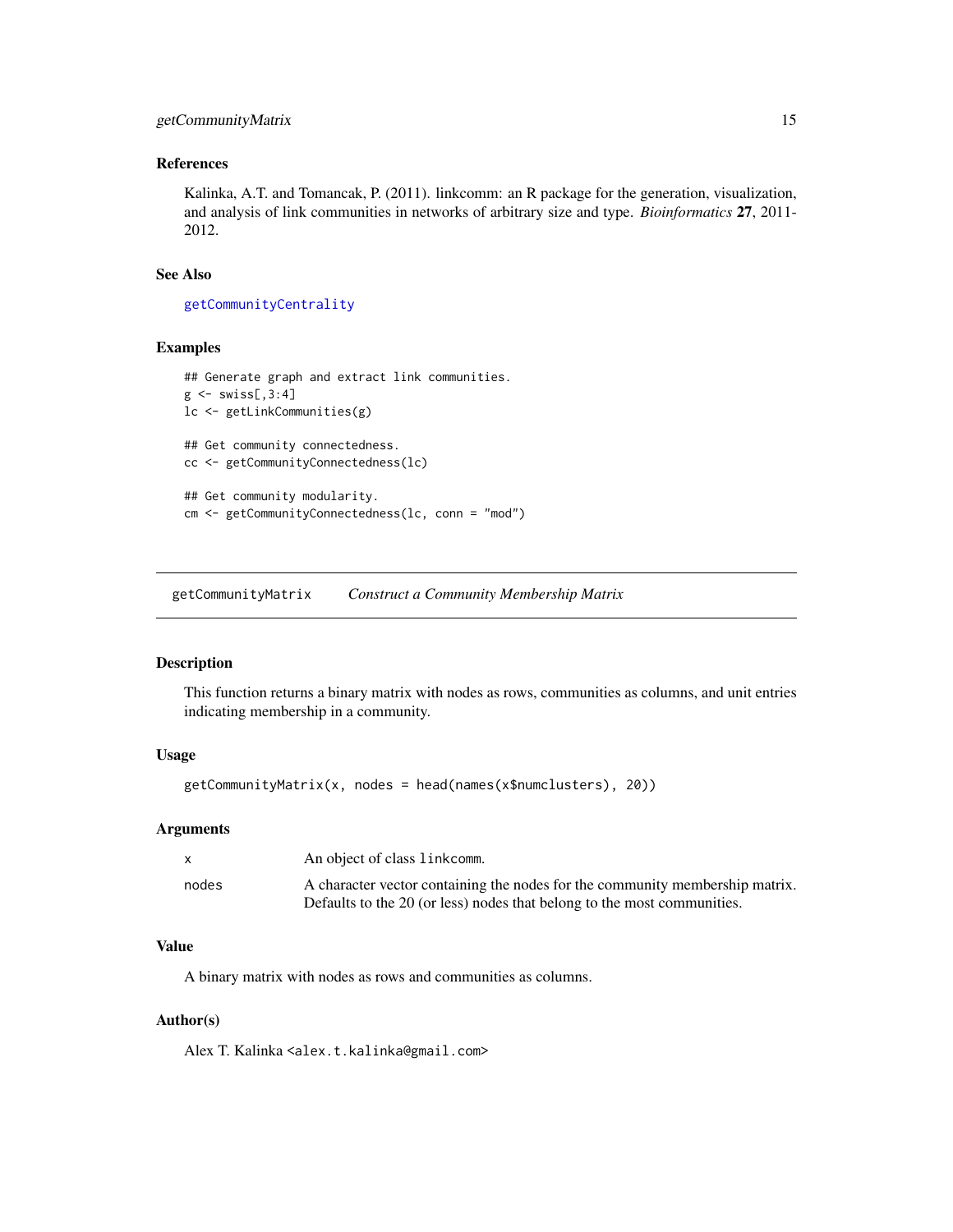## <span id="page-15-0"></span>References

Kalinka, A.T. and Tomancak, P. (2011). linkcomm: an R package for the generation, visualization, and analysis of link communities in networks of arbitrary size and type. *Bioinformatics* 27, 2011- 2012.

#### See Also

[plot.linkcomm](#page-38-1)

#### Examples

```
## Generate graph and extract link communities.
g \leftarrow swiss[,3:4]
lc <- getLinkCommunities(g)
```
## Get community membership matrix. getCommunityMatrix(lc)

<span id="page-15-1"></span>getEdgesIn *Extract Edge Indices from Communities*

#### Description

This function returns edge indices that belong to certain communities or that are incident upon certain nodes.

## Usage

```
getEdgesIn(x, clusters) = 1, nodes = NULL, all = FALSE)
```
## Arguments

| X          | An object of class link comm or OCG.                                                                                                                                                                                                                              |
|------------|-------------------------------------------------------------------------------------------------------------------------------------------------------------------------------------------------------------------------------------------------------------------|
| clusterids | An integer vector of community IDs. Defaults to community 1.                                                                                                                                                                                                      |
| nodes      | A character vector specifying node(s) for which edge indices should be returned.<br>Overrides clusterids. Defaults to NULL.                                                                                                                                       |
| all        | Logical, whether the edges for all communities to which the named nodes be-<br>long should be returned. Will have an effect only if nodes is not NULL. If<br>FALSE, edges that are directly incident upon the named nodes will be returned.<br>Defaults to FALSE. |

## Value

An integer vector of edge indices.

#### Author(s)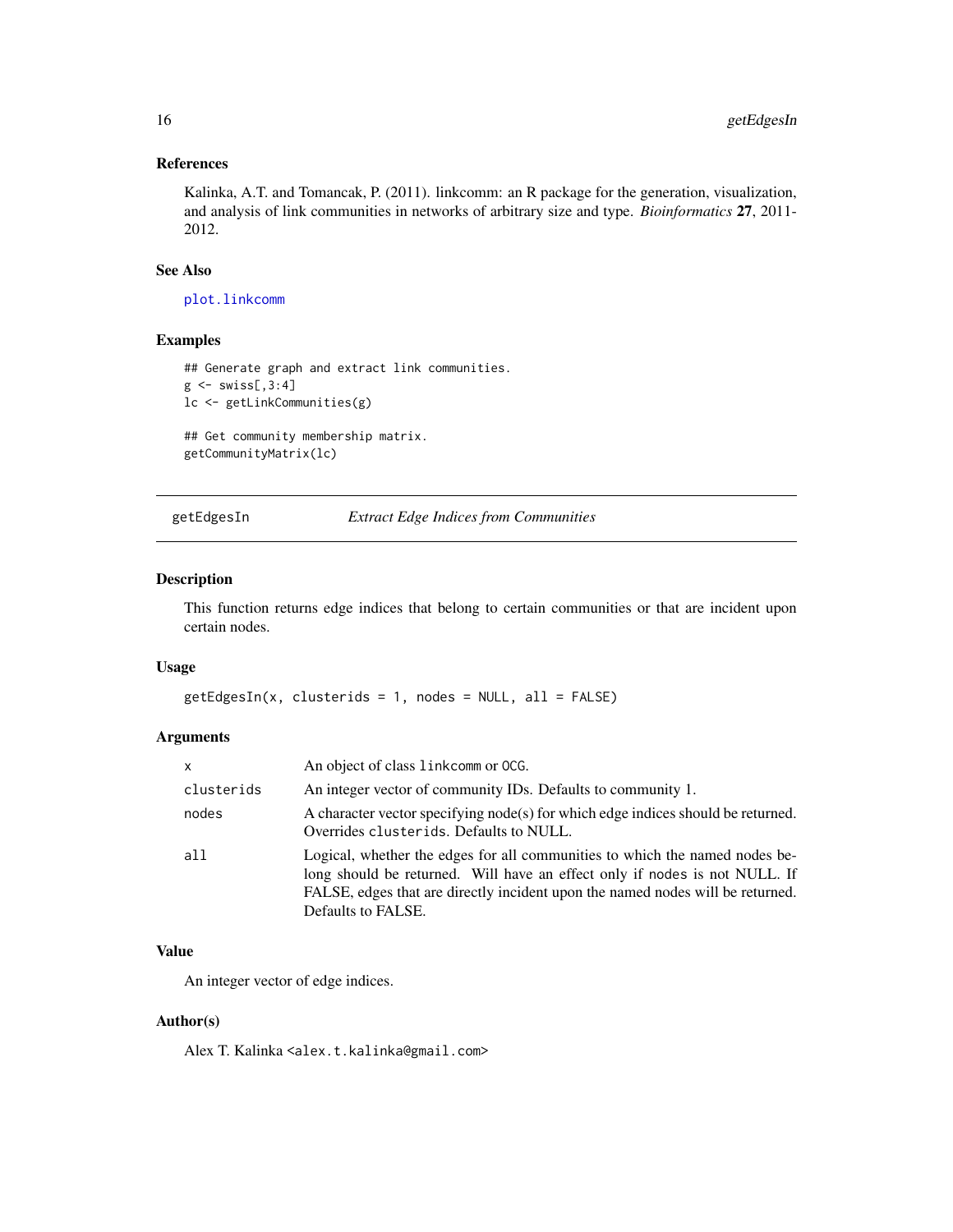## <span id="page-16-0"></span>References

Kalinka, A.T. and Tomancak, P. (2011). linkcomm: an R package for the generation, visualization, and analysis of link communities in networks of arbitrary size and type. *Bioinformatics* 27, 2011- 2012.

## Examples

```
## Generate graph and extract link communities.
g \leftarrow swiss[,3:4]
lc <- getLinkCommunities(g)
## Get edges from community 1.
getEdgesIn(lc)
```
<span id="page-16-1"></span>getLinkCommunities *Extract Link Communities from a Network*

#### Description

This function extracts link communities from networks of arbitrary size and type.

#### Usage

```
getLinkCommunities(network, hcmethod = "average", use.all.edges = FALSE,
                   edglim = 10^4, directed = FALSE, dirweight = 0.5,
                   bipartite = FALSE, dist = NULL, plot = TRUE,
                   check.duplicates = TRUE, removetrivial = TRUE,
                   verbose = TRUE)
```
#### Arguments

| network       | An edge list, which is a matrix or data frame with 2 or 3 columns. The first 2<br>columns contain the nodes that interact with each other, which can be character<br>strings or integer values. The optional third column is a numerical vector of<br>weights for each edge. Can also be a character string naming a file containing<br>an edge list. |
|---------------|-------------------------------------------------------------------------------------------------------------------------------------------------------------------------------------------------------------------------------------------------------------------------------------------------------------------------------------------------------|
| hcmethod      | A character string naming the hierarchical clustering method to use. Can be<br>one of "ward", "single", "complete", "average", "mcquitty", "median",<br>or "centroid". Defaults to "average" (if the number of edges is greater than<br>edglim then "single" is used).                                                                                |
| use.all.edges | Logical, indicating whether edge similarities should be calculated for all pairs<br>of edges (TRUE), or only for edge pairs that share a node (FALSE) as in the<br>original Ahn et al. (2010) algorithm. Defaults to FALSE. If TRUE, networks<br>are treated as undirected.                                                                           |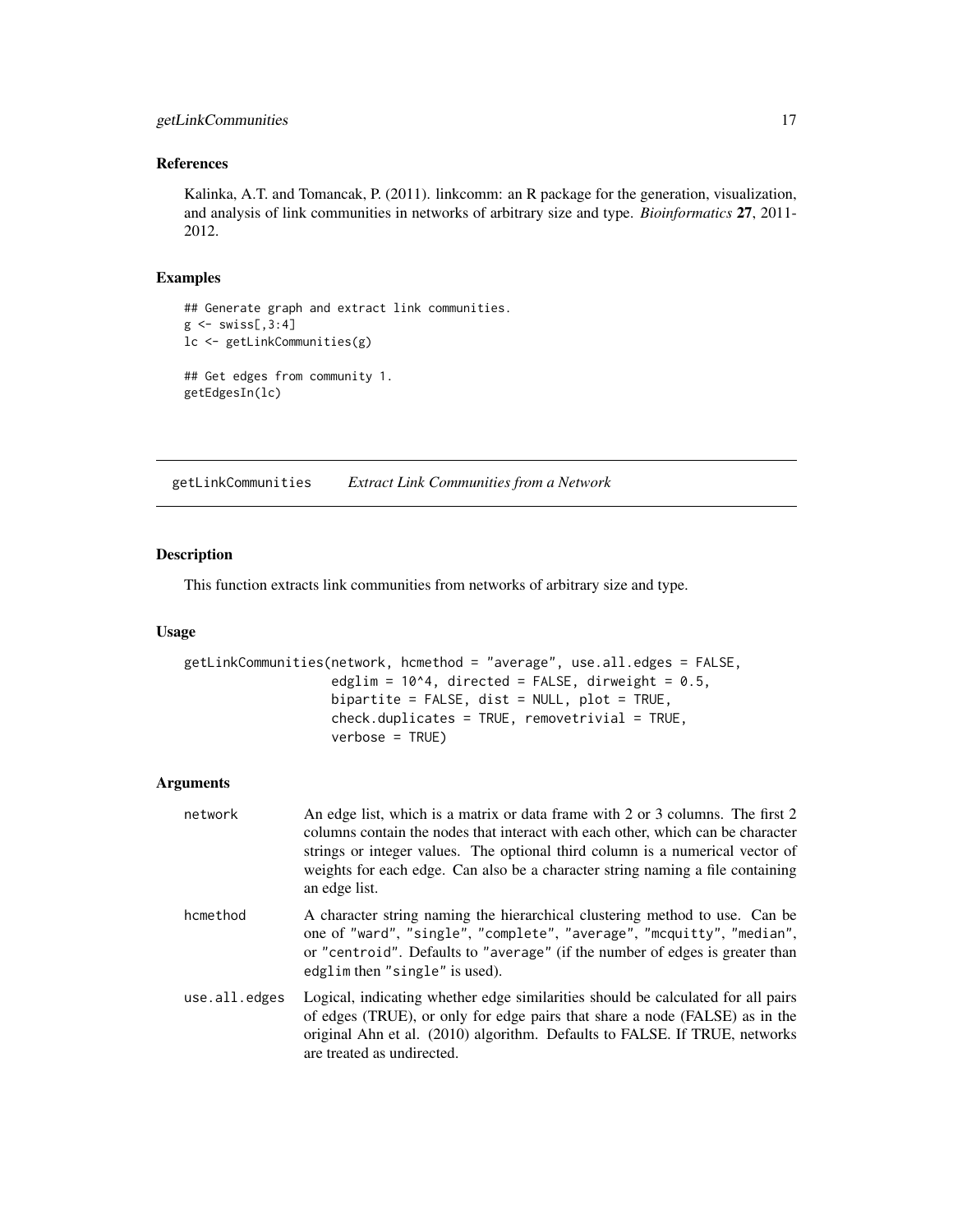| edglim           | An integer value indicating the largest number of edges permissible for the hier-<br>archical clustering to be handled in memory. Above this value the upper triangu-<br>lar dissimilarity matrix will be written to disk and read and written as clustering<br>proceeds until the file size is 0 bytes (see Details below). Defaults to $10^4$ .                                                                                |
|------------------|----------------------------------------------------------------------------------------------------------------------------------------------------------------------------------------------------------------------------------------------------------------------------------------------------------------------------------------------------------------------------------------------------------------------------------|
| directed         | Logical, whether the network is directed. Defaults to FALSE.                                                                                                                                                                                                                                                                                                                                                                     |
| dirweight        | A numerical value between 1 and 0 inclusive indicating the weight that will be<br>attached to edges that share a node but are in the opposite orientation. Defaults<br>to $0.5$ . Will be ignored if directed = FALSE.                                                                                                                                                                                                           |
| bipartite        | Logical, whether the input network is bi-partite. See Details for an explanation<br>of how bi-partite networks are handled. Defaults to FALSE.                                                                                                                                                                                                                                                                                   |
| dist             | An object of class "dist" representing a user-defined distance matrix for the<br>network. Note, this must be the lower triangular matrix of an n*n distance ma-<br>trix, where n is the number of edges in the network (make sure duplicated edges<br>are removed). If NULL, then the distance matrix is calculated by the algorithm.<br>Defaults to NULL.                                                                       |
| plot             | Logical, whether to plot summary output from the algorithm (dendrogram and<br>partition density plot). Defaults to TRUE. Note, if there are more than 1500 but<br>less than edglim edges then the dendrogram will be plotted without colour and<br>in a separate panel from the partition density to avoid lengthy rendering times;<br>when there are more than edglim edges then only the partition density will be<br>plotted. |
| check.duplicates |                                                                                                                                                                                                                                                                                                                                                                                                                                  |
|                  | Logical, whether to check for and remove loops, duplicate edges, and bi-directional<br>edges. Defaults to TRUE. Note, if you wish to avoid this step by setting this pa-<br>rameter to FALSE then you must be certain that there are no duplicate edges in<br>the network.                                                                                                                                                       |
| removetrivial    | Logical, whether to remove trivial community clusters that contain 2 edges. De-<br>faults to TRUE.                                                                                                                                                                                                                                                                                                                               |
| verbose          | Logical, whether to display the progress of the algorithm on the screen. Defaults<br>to TRUE.                                                                                                                                                                                                                                                                                                                                    |

## Details

This is the main algorithm used for extracting link communities from networks of arbitrary size and type. Input networks may be directed, weighted, both directed and weighted, or neither. The algorithm used is the one outlined by Ahn et al. (2010). The similarity between links,  $e_{ik}$  and  $e_{jk}$ , that share a node,  $k$ , is calculated using the Jaccard coefficient

$$
S(e_{ik}, e_{jk}) = \frac{|n_+(i) \cap n_+(j)|}{|n_+(i) \cup n_+(j)|}
$$

where  $n_+(i)$  refers to the first-order node neighbourhood of node i, which includes node i itself (inclusive neighbour set). After assigning pairwise similarities to all of the links in the network, the links are hierarchically clustered using single-linkage clustering, and the resulting dendrogram is cut at a point that maximises the density of links within the clusters normalising against the maximum and minimum numbers of links possible in each cluster, known as the partition density. For directed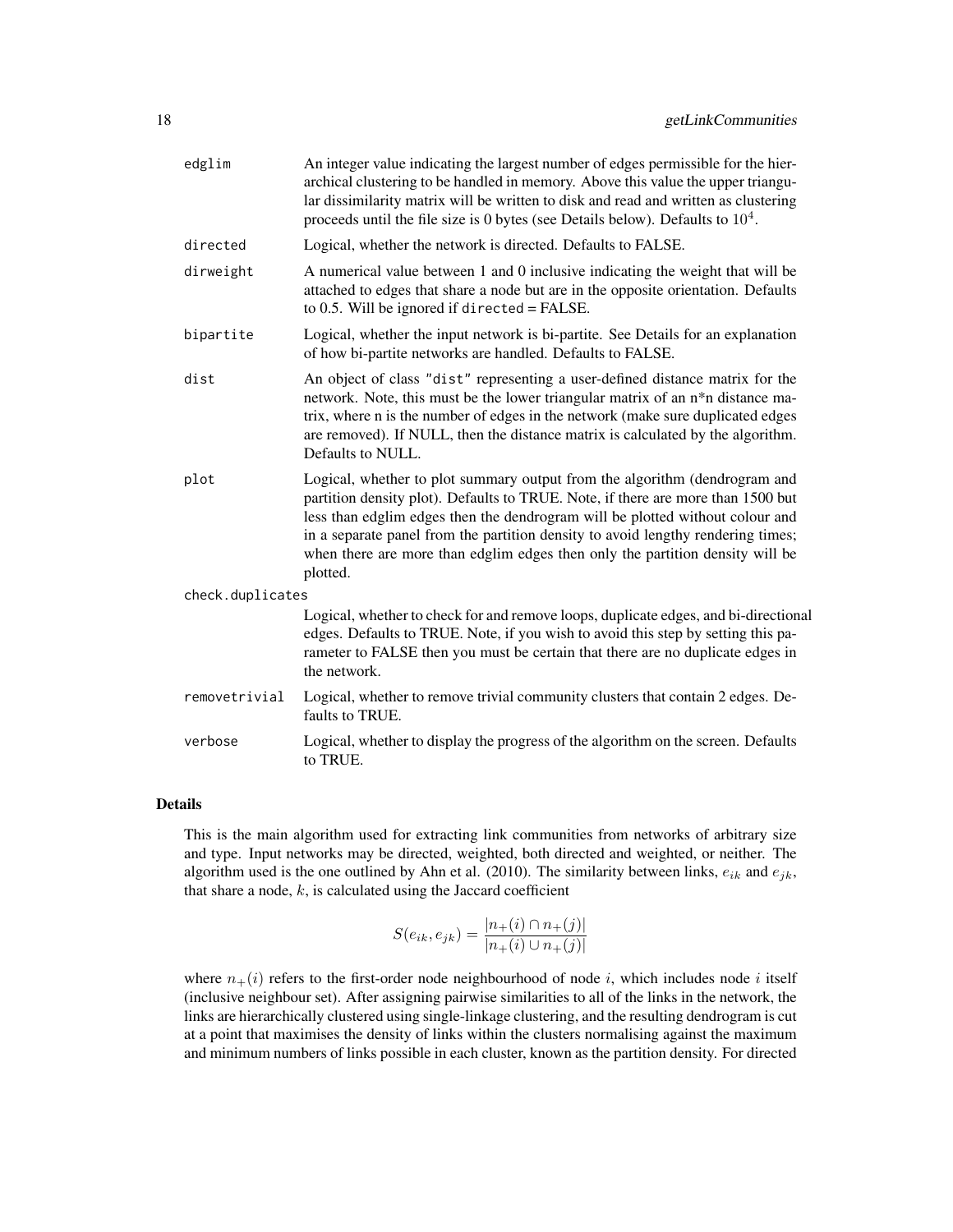<span id="page-18-0"></span>and weighted networks, the Tanimoto coefficient is used for assigning similarity between links

$$
S(e_{ik}, e_{jk}) = \frac{\mathbf{a}_i \cdot \mathbf{a}_j}{|\mathbf{a}_i|^2 + |\mathbf{a}_j|^2 - \mathbf{a}_i \cdot \mathbf{a}_j}
$$

where  $a_i$  refers to a vector describing the weights of links between node i and the nodes in the first-order neighbourhoods of both nodes  $i$  and  $j$  (equal to 0 in the event of an absent link). For directed networks, links to nodes shared by both node  $i$  and  $j$  are given a user-defined weight below 1 if they are in the opposite orientation.

For bi-partite networks, the set of neighbours (instead of the inclusive neighbour set) is used to count nodes for the edge similarity metric because node  $i$  and node  $j$  cannot share an edge in a bi-partite network. The partition density for bi-partite networks is calculated as:

$$
D_c = \frac{2}{M} \sum_c m_c \frac{m_c + 1 - n_c}{2n_{c0}n_{c1} - 2(n_c - 1)}
$$

where M is the total number of edges,  $m_c$  is the number of edges in subset c,  $n_c$  is the number of nodes in subset c,  $n_{c0}$  is the number of nodes in partition 0, and  $n_{c1}$  is the number of nodes in partition 1.

## Value

An object of class linkcomm, which is a list containing the following components:

| numbers      | An integer vector with the number of edges, nodes, and communities.                                                                                                                                                    |
|--------------|------------------------------------------------------------------------------------------------------------------------------------------------------------------------------------------------------------------------|
| hclust       | An object of class helust, which contains information about the hierarchical<br>clustering of links.                                                                                                                   |
| pdmax        | A numerical value indicating the height of the dendrogram at which the partition<br>density is maximised.                                                                                                              |
| pdens        | A numerical matrix with 2 columns; the first is the heights at which clusters<br>appear and the second is the partition density.                                                                                       |
| nodeclusters | A data frame consisting of 2 columns; the first contains node names, and the<br>second contains single community IDs for each node. All communities and<br>their nodes are represented, but not necessarily all nodes. |
| clusters     | A list of integer vectors containing the link IDs that belong to each community.<br>Community IDs are the numerical position of the communities in the list.                                                           |
| edges        | A data frame with 3 columns; the first two contain nodes that interact with each<br>other, and the third is an integer vector of community IDs indicating community<br>membership for each link.                       |
| numclusters  | A named integer vector. Names are node names and integer values are the num-<br>ber of communities to which each node belongs.                                                                                         |
| clustsizes   | A named integer vector. Names are community IDs and integer values indicate<br>the number of nodes that belong in each community.                                                                                      |
| igraph       | An object of class igraph. The network is represented here as an igraph object.                                                                                                                                        |
| edgelist     | A character matrix with 2 columns containing the nodes that interact with each<br>other.                                                                                                                               |
| directed     | Logical indicating whether the network is directed.                                                                                                                                                                    |
| bipartite    | Logical indicating whether the network is bi-partite.                                                                                                                                                                  |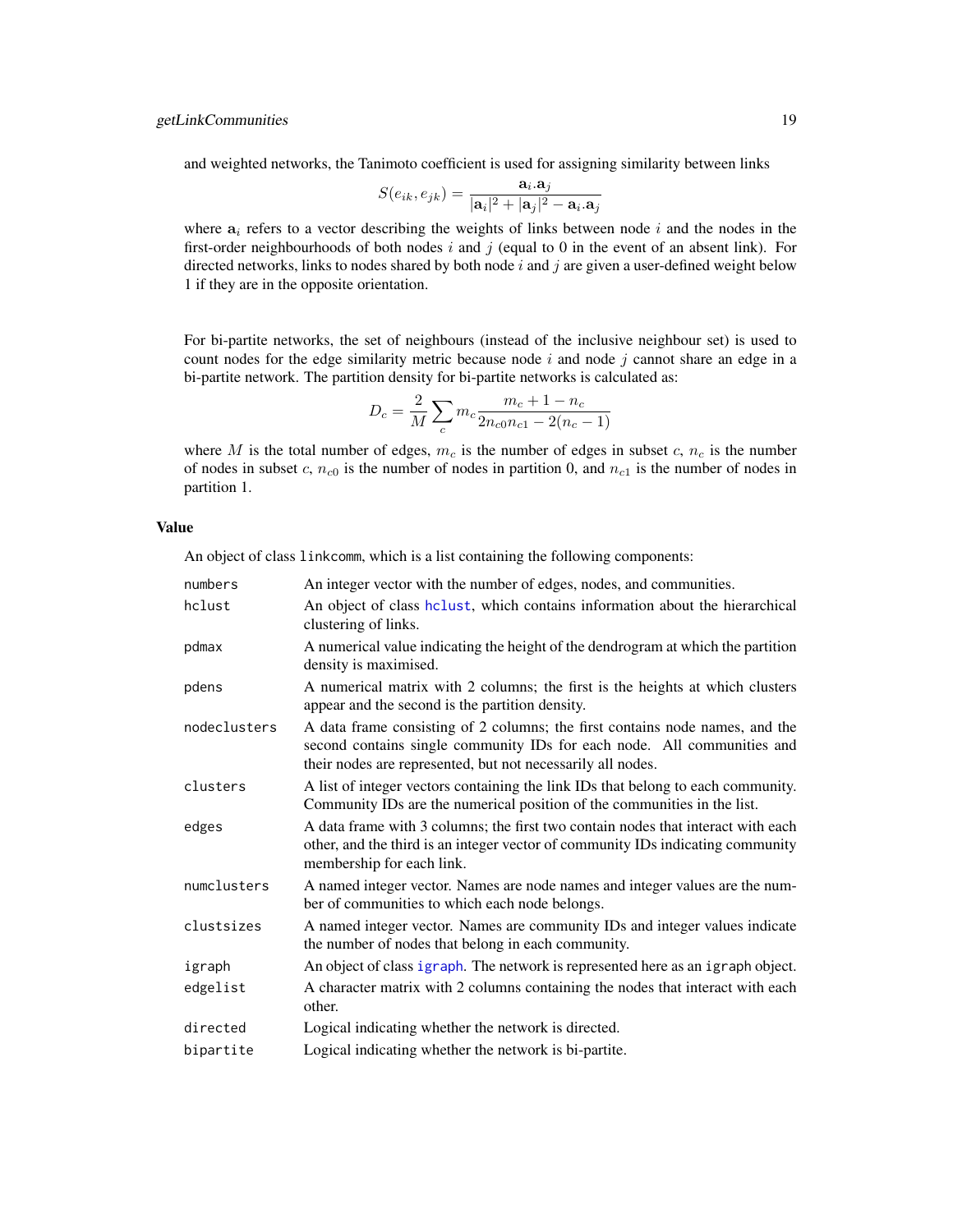When the number of links is less than edglim the hierarchical clustering will be handled in memory. Above this value the upper triangular dissimilarity matrix will be compressed and written to disk and read and written as clustering proceeds until the file size is 0 bytes using a compiled  $C++$ function. In this case the hierarchical clustering method will always be "single" to enhance performance for large networks. The size of edglim can be modified to suit the computer resources available to the user. As a guide, a network with  $10^4$  links will require  $((10^4)^2)*8 = 800$  MB to be handled in an uncompressed format in the memory.

For directed networks, a pair of bidirectional interactions between two nodes cannot be assigned similarities and the edge that appears lower in the edge list for the network will be discarded.

When use.all.edges is TRUE, the algorithm may be slow as all pairs of edges will be compared  $(n^2$  comparisons, where *n* is the number of edges).

## Author(s)

Alex T. Kalinka <alex.t.kalinka@gmail.com>

#### References

Ahn, Y.Y., Bagrow, J.P., and Lehmann, S. (2010). Link communities reveal multiscale complexity in networks. *Nature* 466, 761-764.

Kalinka, A.T. and Tomancak, P. (2011). linkcomm: an R package for the generation, visualization, and analysis of link communities in networks of arbitrary size and type. *Bioinformatics* 27, 2011- 2012.

## See Also

[plot.linkcomm](#page-38-1), [newLinkCommsAt](#page-34-1), [meta.communities](#page-32-1)

#### Examples

```
## Generate graph and extract link communities.
g \leftarrow swiss[,3:4]
lc <- getLinkCommunities(g)
## Extract communities by writing a temporary file to disk.
lc <- getLinkCommunities(g, edglim = 10)
## Use similarities between all pairs of edges.
lc <- getLinkCommunities(g, use.all.edges = TRUE)
## Directed network.
lc \leq getLinkCommunities(g, directed = TRUE, dirweight = 0.8)
## Weighted network.
g \leftarrow \text{cbind}(\text{swiss}[0,3:4], \text{runif}(\text{nrow}(\text{swiss}[0,3:4]))
```
<span id="page-19-0"></span>

## **Note**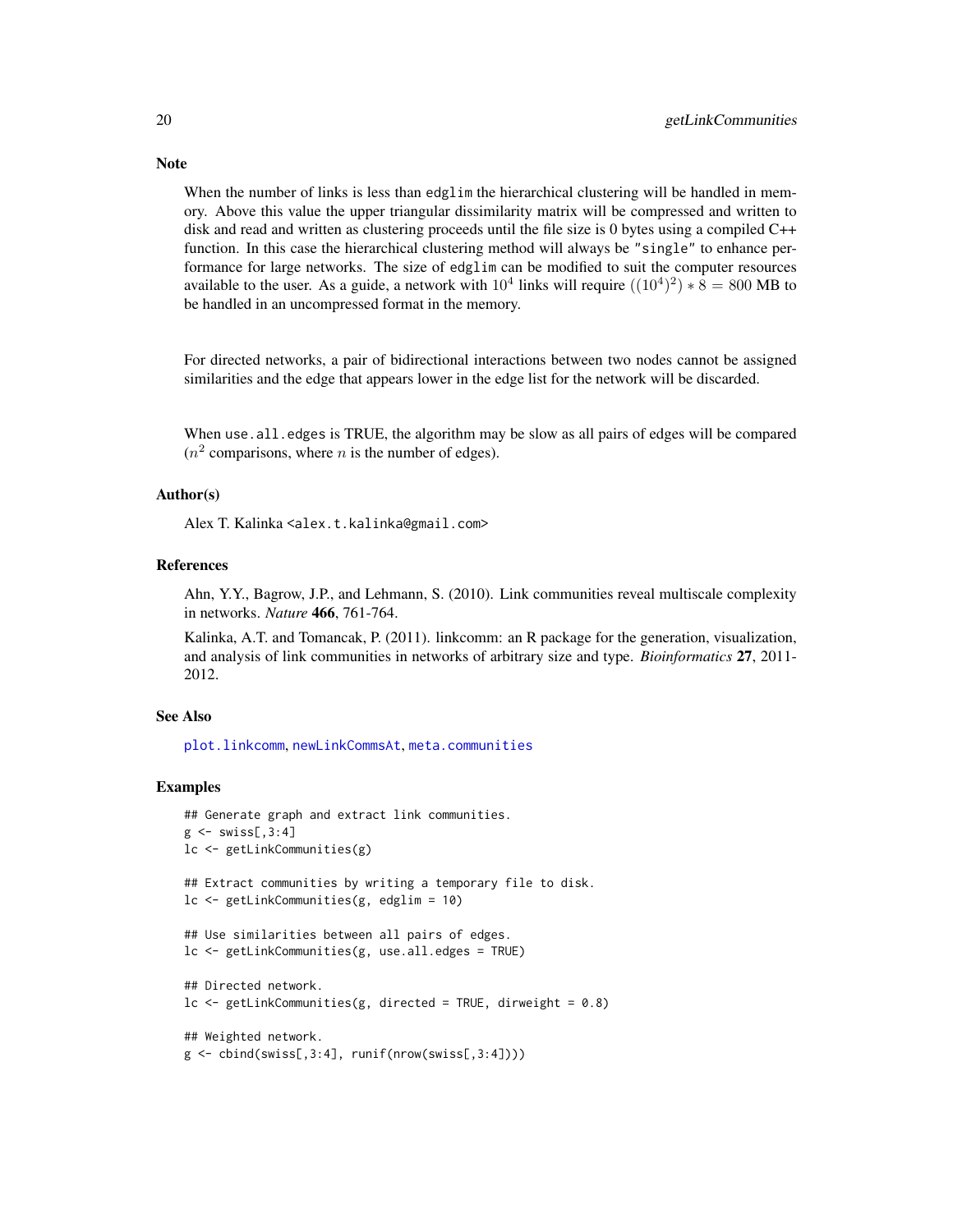## <span id="page-20-0"></span>getNestedHierarchies 21

```
lc <- getLinkCommunities(g)
## Directed and weighted network.
lc \leq getLinkCommunities(g, directed = TRUE, dirweight = 0.8)
```
<span id="page-20-1"></span>getNestedHierarchies *Find Nested Structures in Communities*

## Description

This function determines whether a particular community is nested within any other communities.

#### Usage

```
getNestedHierarchies(x, clusid = 1, verbose = TRUE, plot = TRUE, ids = FALSE)
```
#### Arguments

| $\mathsf{x}$ | An object of class linkcomm.                                                                                                                  |
|--------------|-----------------------------------------------------------------------------------------------------------------------------------------------|
| clusid       | An integer value indicating the community ID whose nesting structure will be<br>tested. Defaults to 1.                                        |
| verbose      | Logical, whether to display a warning that a particular community is not nested<br>in any other communities on the screen. Defaults to FALSE. |
| plot         | Logical, whether to plot a graph layout of the nested community.                                                                              |
| ids          | Logical, whether to return only the community IDs that the community is nested<br>in, or the node names also. Defaults to FALSE.              |

## Value

Either a list of character vectors, each giving the nodes that the community is nested in, or an integer vector of community IDs that the community is nested in.

## Author(s)

Alex T. Kalinka <alex.t.kalinka@gmail.com>

## References

Kalinka, A.T. and Tomancak, P. (2011). linkcomm: an R package for the generation, visualization, and analysis of link communities in networks of arbitrary size and type. *Bioinformatics* 27, 2011- 2012.

## See Also

[getAllNestedComm](#page-8-1)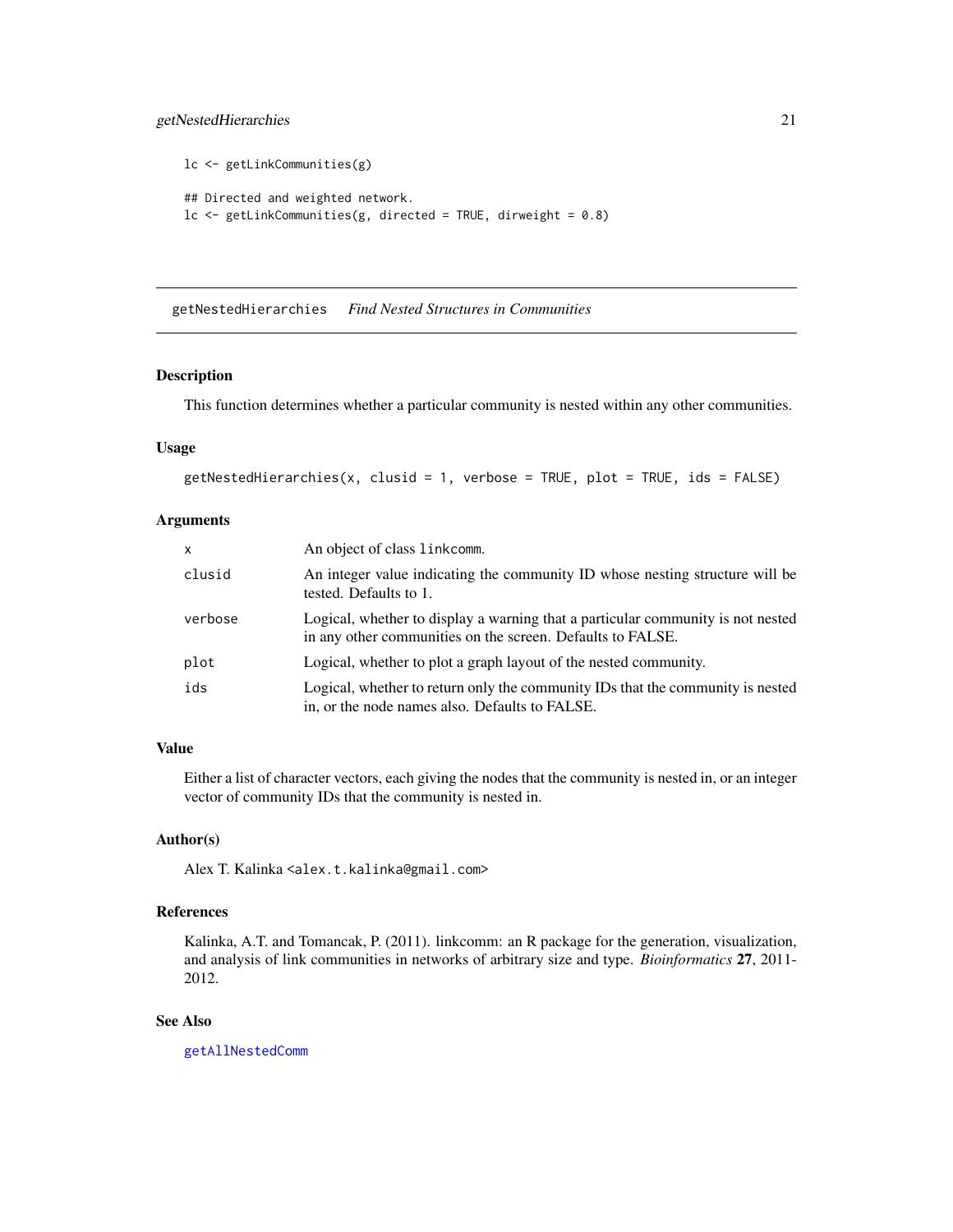#### Examples

```
## Generate graph and extract link communities.
g \leftarrow swiss[,3:4]
lc <- getLinkCommunities(g)
## Determine if community 1 is nested in any other communities.
getNestedHierarchies(lc, clusid = 1)
```
<span id="page-21-1"></span>getNodesIn *Extract Nodes from Communities*

#### Description

This function returns node names that belong to sets of communities.

#### Usage

```
getNodesIn(x, clusters) = 1, type = "names")
```
## Arguments

| X          | An object of class link comm or OCG.                                                         |
|------------|----------------------------------------------------------------------------------------------|
| clusterids | An integer vector of community IDs. Defaults to community 1.                                 |
| type       | A character string specifying how nodes are returned. Can be one of "names"<br>or "indices". |

#### Value

A character vector of node names (if type is "names") or a numerical vector of node indices (if type is "indices").

## Author(s)

Alex T. Kalinka <alex.t.kalinka@gmail.com>

#### References

Kalinka, A.T. and Tomancak, P. (2011). linkcomm: an R package for the generation, visualization, and analysis of link communities in networks of arbitrary size and type. *Bioinformatics* 27, 2011- 2012.

#### Examples

```
## Generate graph and extract link communities.
g \leftarrow \text{swiss[, 3:4}lc <- getLinkCommunities(g)
## Get nodes from community 1.
getNodesIn(lc)
```
<span id="page-21-0"></span>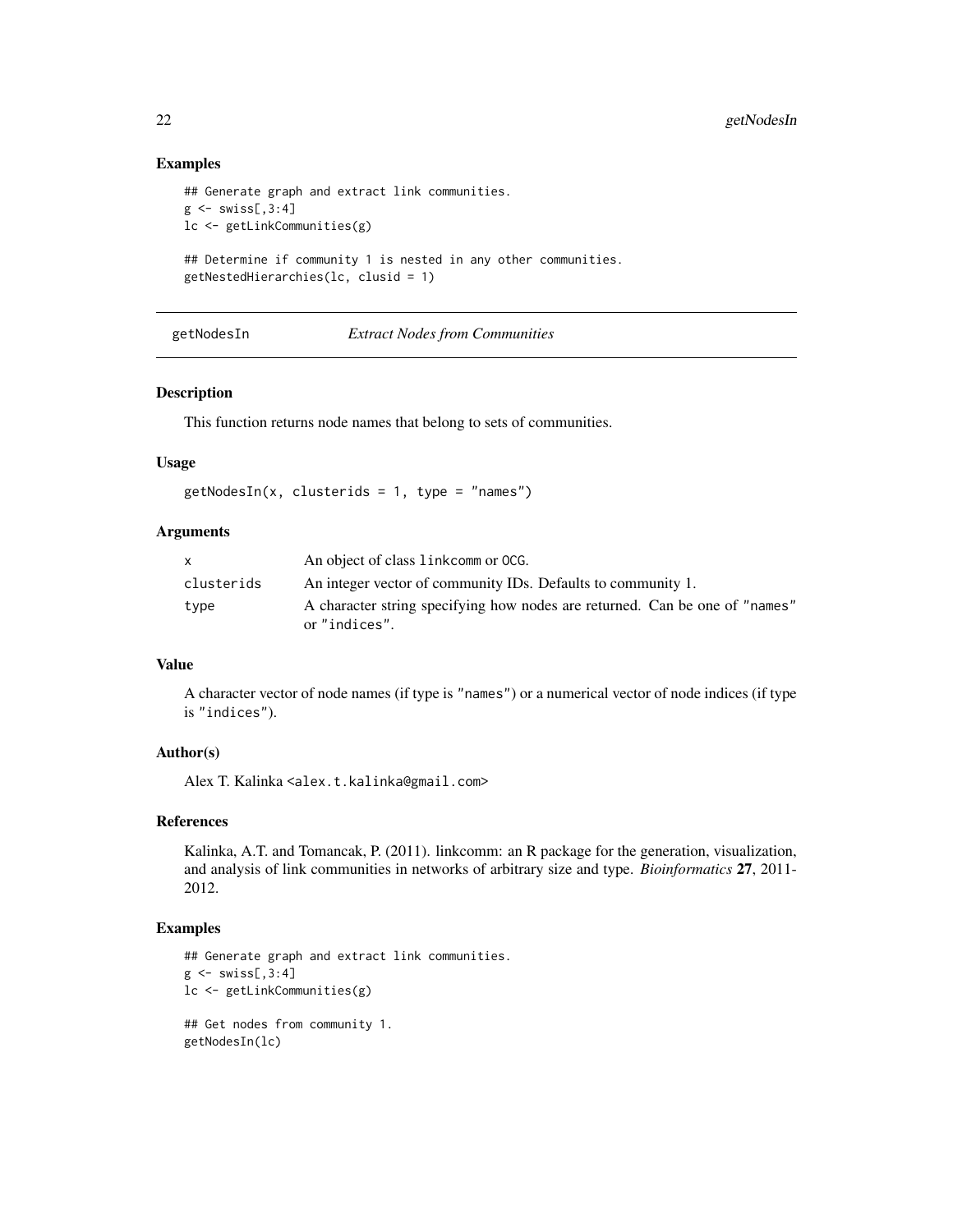<span id="page-22-1"></span><span id="page-22-0"></span>

## Description

This function generates communities based on the OCG algorithm.

## Usage

```
getOCG.clusters(network, init.class.sys = 3, max.class.card = 0,
             cent.class.sys = 1, min.class = 2, verbose = TRUE, keep.out = FALSE)
```
## Arguments

| network   | Either a character string naming the file containing the network as an edge list,<br>or a data frame/matrix object containing the edge list.                                                                                                                                                  |
|-----------|-----------------------------------------------------------------------------------------------------------------------------------------------------------------------------------------------------------------------------------------------------------------------------------------------|
|           | init.class.sys An integer number specifying the Initial Class System: 1 - Maximal Cliques, 2<br>- Edges, or 3 - Centered Cliques. Defaults to 3.                                                                                                                                              |
|           | max.class.card An integer number specifying the maximum allowed class cardinality. Defaults<br>to 0, which indicates no constraint.                                                                                                                                                           |
|           | cent.class.sys A binary value indicating the choice of class system for centered cliques: 0 -<br>Final class system, needs the expected minimum number of clusters and the<br>maximum caldinality of the final clusters, or 1 - the class system that maximizes<br>modularity. Defaults to 1. |
| min.class | An integer number specifying the minimum number of expected classes. De-<br>faults to 2.                                                                                                                                                                                                      |
| verbose   | Logical, whether to display progress of the algorithm to the screen. Defaults to<br>TRUE.                                                                                                                                                                                                     |
| keep.out  | Logical, whether to keep the OCG partition intermediate file on disk or not.<br>Defaults to FALSE.                                                                                                                                                                                            |

#### Value

An object of class OCG, which is a list containing the following elements:

| numbers      | An integer vector with the number of edges, nodes, and communities.                                                                                                                                                    |
|--------------|------------------------------------------------------------------------------------------------------------------------------------------------------------------------------------------------------------------------|
| modularity   | An integer number specifying the modularity of the network.                                                                                                                                                            |
| Q            | A real number specifying the value of Q generated by the OCG algorithm.                                                                                                                                                |
| nodeclusters | A data frame consisting of 2 columns; the first contains node names, and the<br>second contains single community IDs for each node. All communities and<br>their nodes are represented, but not necessarily all nodes. |
| numclusters  | A named integer vector. Names are node names and integer values are the num-<br>ber of communities to which each node belongs.                                                                                         |
| igraph       | An object of class igraph. The network is represented here as an igraph object.                                                                                                                                        |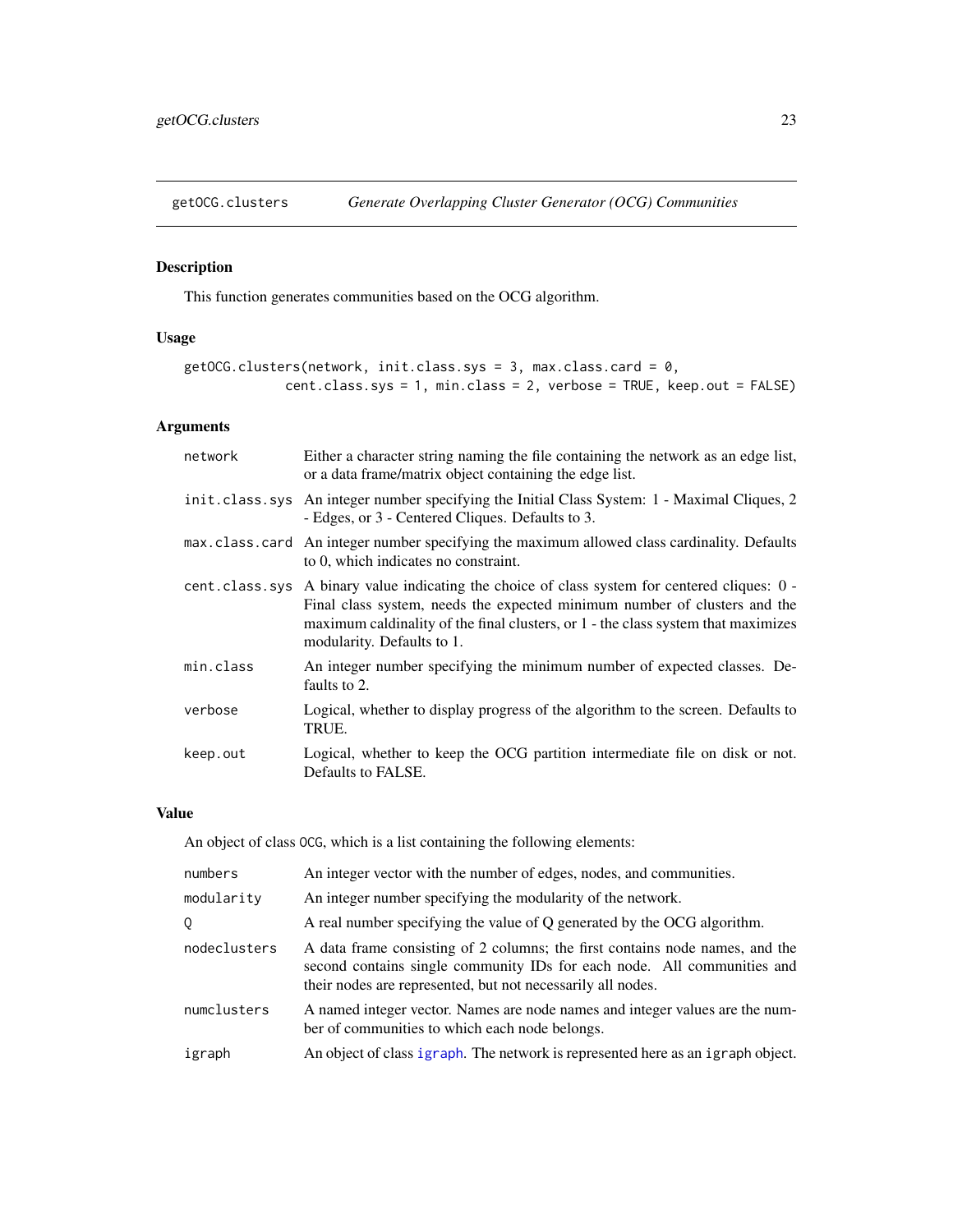<span id="page-23-0"></span>24 graph.feature

| edgelist   | A character matrix with 2 columns containing the nodes that interact with each<br>other.                                          |
|------------|-----------------------------------------------------------------------------------------------------------------------------------|
| clustsizes | A named integer vector. Names are community IDs and integer values indicate<br>the number of nodes that belong in each community. |

## Note

For optimal results, the input network must contain at least one connected component (a subgraph in which any two vertices are connected by a path, which is not connected to additional vertices in the supergraph).

#### Author(s)

Alain Guenoche (main algorithm), and ported into R by Alex T. Kalinka <alex.t.kalinka@gmail.com>

## References

Becker, E., Robisson, B., Chapple, C.E., Guenoche, A. and Brun, C. (2012) Multifunctional proteins revealed by overlapping clustering in protein interaction network. *Bioinformatics* 28, 84-90.

## Examples

```
## Generate graph and extract OCG communities.
g \leftarrow swiss[,3:4]
oc <- getOCG.clusters(g)
```
<span id="page-23-1"></span>graph.feature *Make Node or Edge Graph Features*

#### Description

This function returns vectors of node sizes or edge widths for use in plot.linkcomm.

## Usage

```
graph.feature(x, type = "nodes", clusterids = 1:length(x$clusters),
             nodes = NULL, indices, features, default = 15, should = FALSE)
```
#### Arguments

| $\mathsf{x}$ | An object of class link comm.                                                                          |
|--------------|--------------------------------------------------------------------------------------------------------|
| type         | A character string specifying either "nodes" or "edges".                                               |
| clusterids   | An integer vector of community IDs that will be plotted. Defaults to all com-<br>munities.             |
| nodes        | A character vector specifying node(s) that will be plotted. Overrides clusterids.<br>Defaults to NULL. |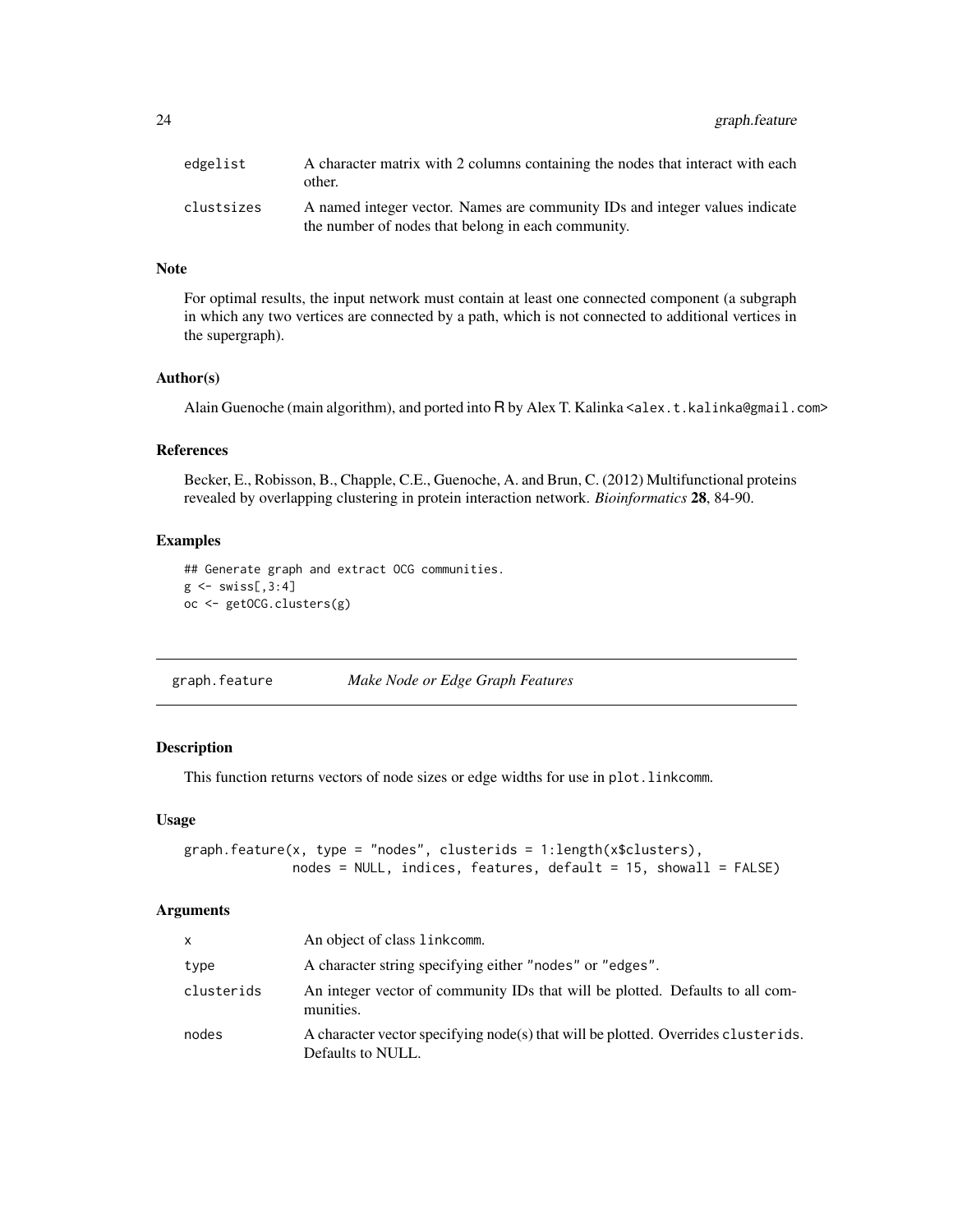## <span id="page-24-0"></span>graph.feature 25

| indices  | An integer vector specifying the indices of the nodes or edges that will be given<br>specific size or width values. See getNodesIn and getEdgesIn for ways to gen-<br>erate these indices. Also see examples in vignette (topic = "linkcomm", package = "linkcomm").                                                                   |
|----------|----------------------------------------------------------------------------------------------------------------------------------------------------------------------------------------------------------------------------------------------------------------------------------------------------------------------------------------|
| features | An integer vector specifying the node or edge sizes for the nodes or edges that<br>are to be changed. If there is a single value then this will be applied to all nodes<br>or edges specified in indices, otherwise the features vector must be the same<br>length as the indices vector and the values will be matched to each other. |
| default  | An integer value specifying the node size or edge width that all nodes or edges<br>not specified by indices will take. Defaults to 15.                                                                                                                                                                                                 |
| showall  | Logical, whether edges that don't belong to communities will also be plotted or<br>not. Defaults to FALSE.                                                                                                                                                                                                                             |

#### Value

A named integer vector of node sizes or edge widths. The names will be either node names or edge indices.

## Author(s)

Alex T. Kalinka <alex.t.kalinka@gmail.com>

#### References

Kalinka, A.T. and Tomancak, P. (2011). linkcomm: an R package for the generation, visualization, and analysis of link communities in networks of arbitrary size and type. *Bioinformatics* 27, 2011- 2012.

#### See Also

[plotLinkCommGraph](#page-42-1), [getNodesIn](#page-21-1), [getEdgesIn](#page-15-1), vignette(topic = "linkcomm", package = "linkcomm").

## Examples

```
## Generate graph and extract link communities.
g \leftarrow \text{swiss[, 3:4}lc <- getLinkCommunities(g)
## Make node size vector for all nodes that belong to community 1.
graph.feature(lc, indices = getNodesIn(lc, type = "indices"), features = 20, default = 5)
## Make edge width vector for all edges that belong to community 1.
```

```
graph.feature(lc, type = "edges", indices = getEdgesIn(lc), features = 5, default = 1)
```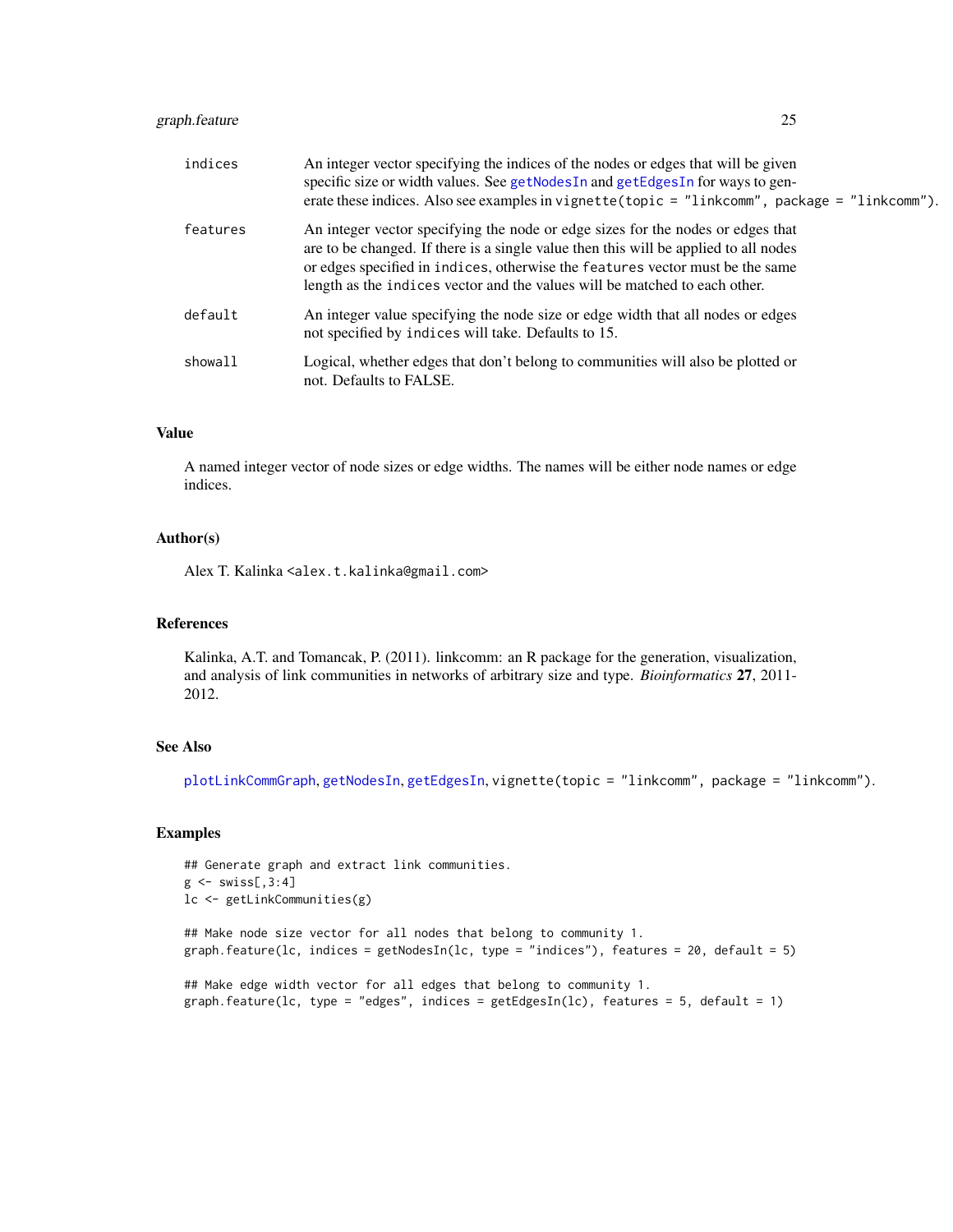<span id="page-25-0"></span>

#### Description

A set of 864 human proteins involved in 999 interactions.

## Usage

human\_pp

## Format

Data frame with 2 columns.

## Source

<http://tagc.univ-mrs.fr/welcome/spip.php?rubrique197>

## References

Becker, E., Robisson, B., Chapple, C.E., Guenoche, A. and Brun, C. (2012) Multifunctional proteins revealed by overlapping clustering in protein interaction network. *Bioinformatics* 28, 84-90.

integer.edgelist *Convert A Network to an Integer Edgelist*

## Description

This function converts a character string edgelist into an integer edgelist.

#### Usage

```
integer.edgelist(network)
```
## Arguments

network An edge list, which is a matrix or data frame with 2 or 3 columns. The first 2 columns contain the nodes that interact with each other, which can be character strings or integer values. The optional third column is a numerical vector of weights for each edge, which is stripped from the output.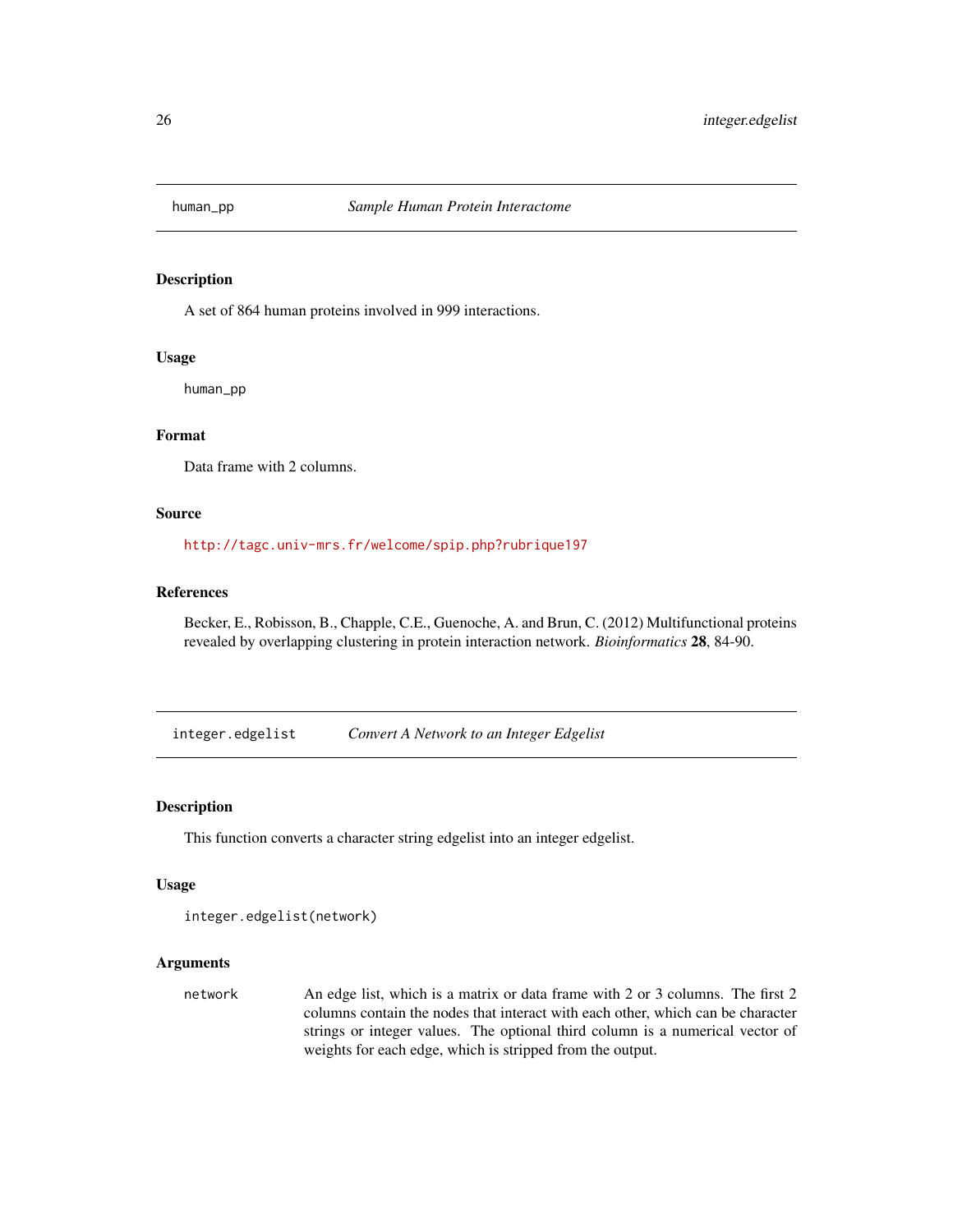#### <span id="page-26-0"></span>karate 27 and 27 and 27 and 27 and 27 and 27 and 27 and 27 and 27 and 27 and 27 and 27 and 27 and 27 and 27 and 27 and 27 and 27 and 27 and 27 and 27 and 27 and 27 and 27 and 27 and 27 and 27 and 27 and 27 and 27 and 27 an

## Value

A list containing the following components:

| edges | A matrix with two columns containing the integer edgelist.                                  |
|-------|---------------------------------------------------------------------------------------------|
| nodes | A named integer vector mapping node integer IDs to their character string equiv-<br>alents. |

## Author(s)

Alex T. Kalinka <alex.t.kalinka@gmail.com>

## See Also

[getLinkCommunities](#page-16-1)

#### Examples

```
## Generate graph and convert into an integer edgelist.
g <- data.frame(letters[1:10],letters[6:15])
gi <- integer.edgelist(g)
```
<span id="page-26-1"></span>

karate *Social Network in a Karate Club*

#### Description

A social network of friendships between 34 members of a karate club at a US university in the 1970s (Zachary 1977).

## Usage

karate

## Format

Data frame with 2 columns.

## Source

<http://wiki.gephi.org/index.php/Datasets>

## References

Zachary, W. W. (1977). An information flow model for conflict and fission in small groups. *Journal of Anthropological Research* 33, 452-473.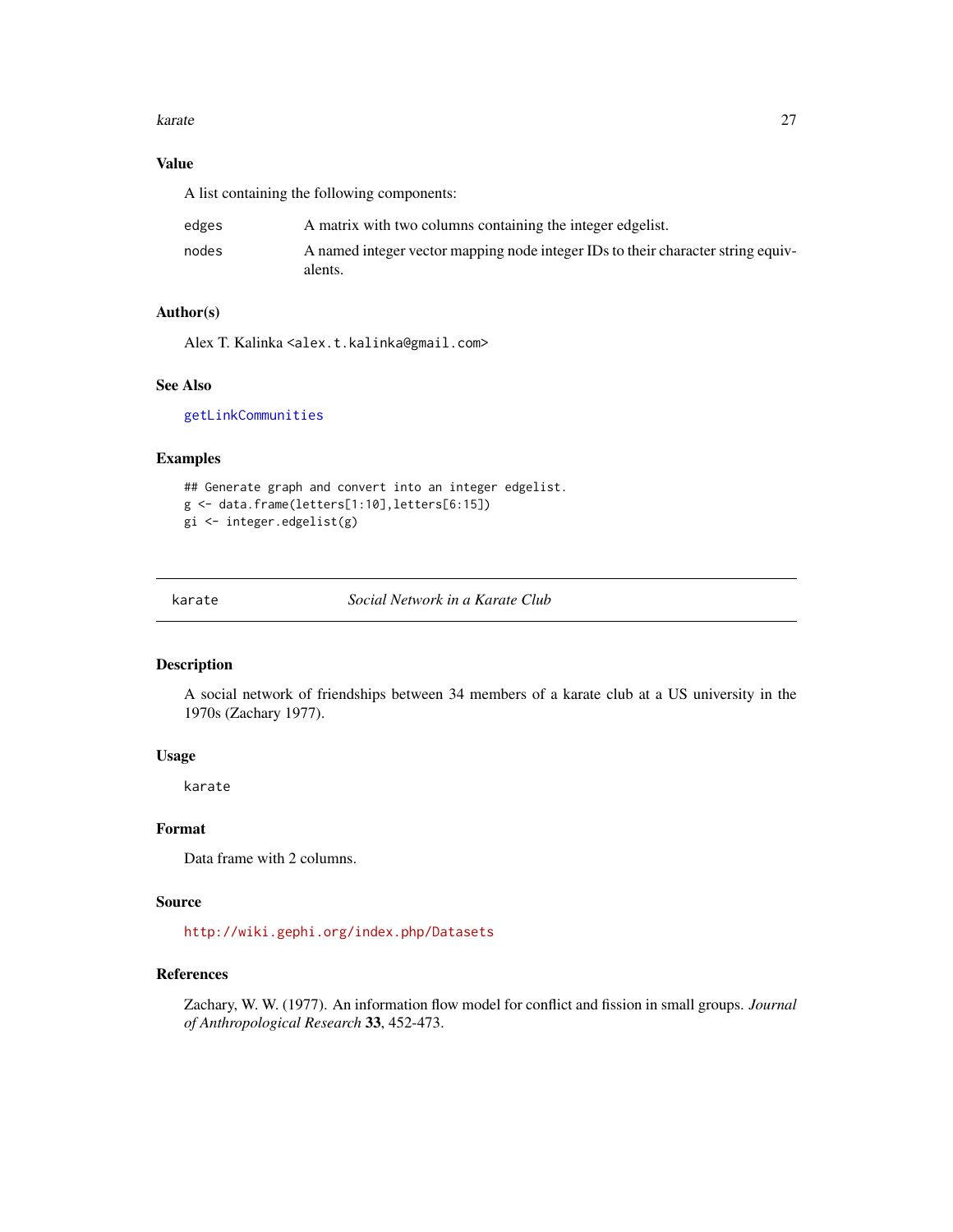<span id="page-27-1"></span><span id="page-27-0"></span>layout.spencer.circle *Calculate Node Coordinates for a Spencer Circle*

## Description

This function returns the x-y coordinates for nodes in a Spencer circle together with community anchor positions.

#### Usage

```
layout.spencer.circle(x, clusterids = 1:x$numbers[3], verbose = TRUE,
                      jitter = 0.2)
```
#### Arguments

| $\mathsf{x}$ | An object of class linkcomm.                                                                                                                                                                          |
|--------------|-------------------------------------------------------------------------------------------------------------------------------------------------------------------------------------------------------|
| clusterids   | An integer vector of community IDs. Defaults to all communities.                                                                                                                                      |
| verbose      | Logical, whether to print the progress of the calculation to the screen. Defaults<br>to TRUE.                                                                                                         |
| jitter       | A positive numerical value specifying the range (negative to positive) of random,<br>uniformly distributed noise that will be added to nodes that have identical x-y<br>coordinates. Defaults to 0.2. |

#### Details

This algorithm anchors communities evenly around the circumference of a circle in their dendrogram order (to minimise crossing over of links) and positions nodes within the circle according to how many links they possess in each of the communities (Spencer, 2010). Thus, nodes that have links to a lot of communities will get pushed into the centre of the circle making this method well suited for representing ego networks where one or a small number of nodes belong to multiple communities.

## Value

A list with the following components:

| nodes   | A numerical matrix with nodes as rows and with 2 columns; the first contains<br>the x coordinates and the second the y coordinates. |
|---------|-------------------------------------------------------------------------------------------------------------------------------------|
| anchors | A numerical matrix with communities as rows and with 2 columns of x and y<br>coordinates.                                           |

## Author(s)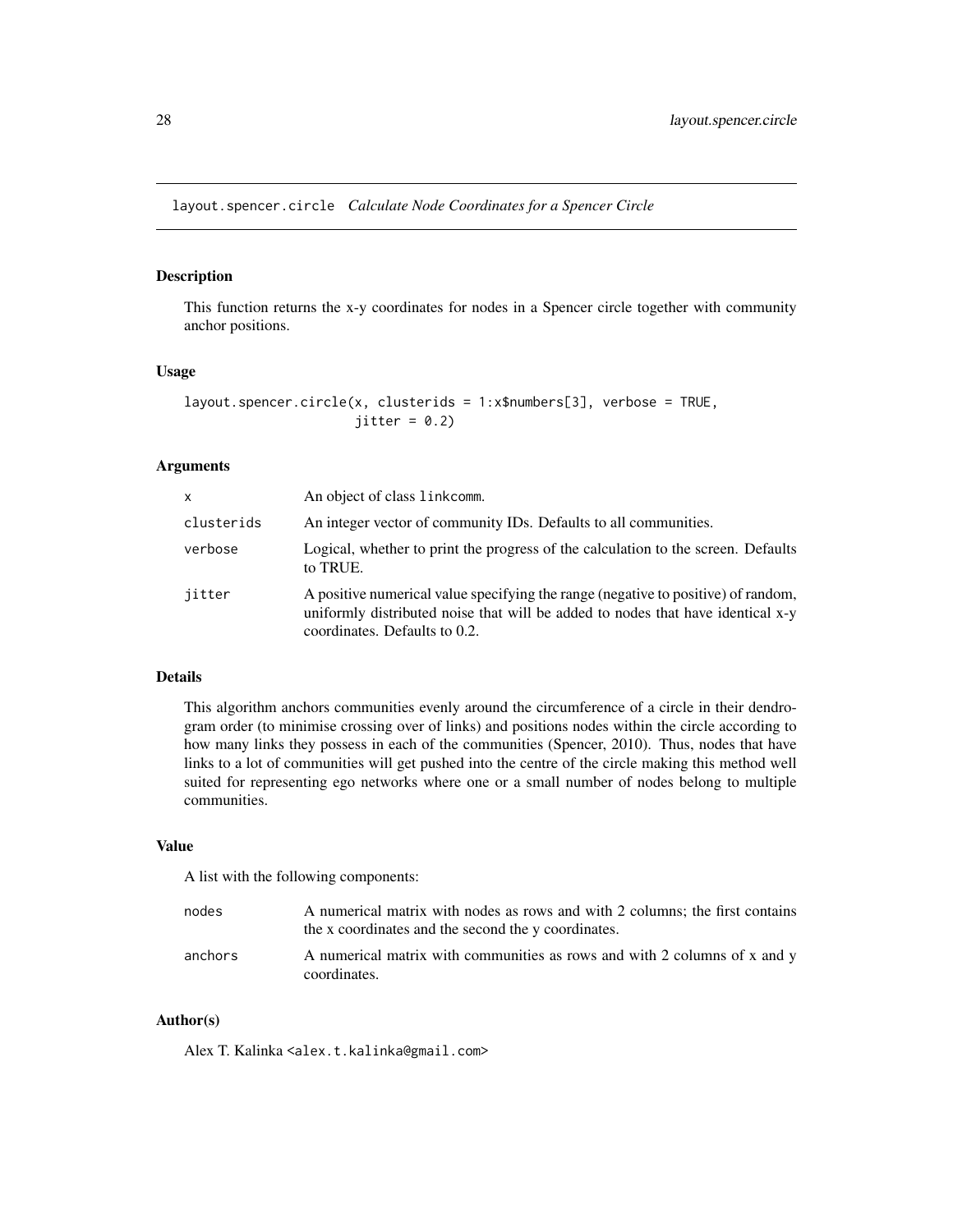#### <span id="page-28-0"></span>lesmiserables 29

## References

Kalinka, A.T. and Tomancak, P. (2011). linkcomm: an R package for the generation, visualization, and analysis of link communities in networks of arbitrary size and type. *Bioinformatics* 27, 2011- 2012.

Spencer, R. (2010). <http://scaledinnovation.com/analytics/communities/comlinks.html>

## See Also

[plot.linkcomm](#page-38-1), [plotLinkCommGraph](#page-42-1)

## Examples

```
## Generate graph and extract link communities.
g \leftarrow swiss[,3:4]
lc <- getLinkCommunities(g)
## Extract x-y coordinates for nodes in a Spencer circle.
layout.spencer.circle(lc)
```
<span id="page-28-1"></span>lesmiserables *Co-Appearance Network from Les Miserables*

## Description

The co-appearance network for Les Miserables (Knuth 1993). Involves 252 interactions among 77 nodes.

#### Usage

lesmiserables

## Format

Data frame with 2 columns.

## Source

<http://wiki.gephi.org/index.php/Datasets>

## References

Knuth, D. E. (1993). *The Stanford GraphBase: A Platform for Combinatorial Computing*, Addison-Wesley, Reading, MA.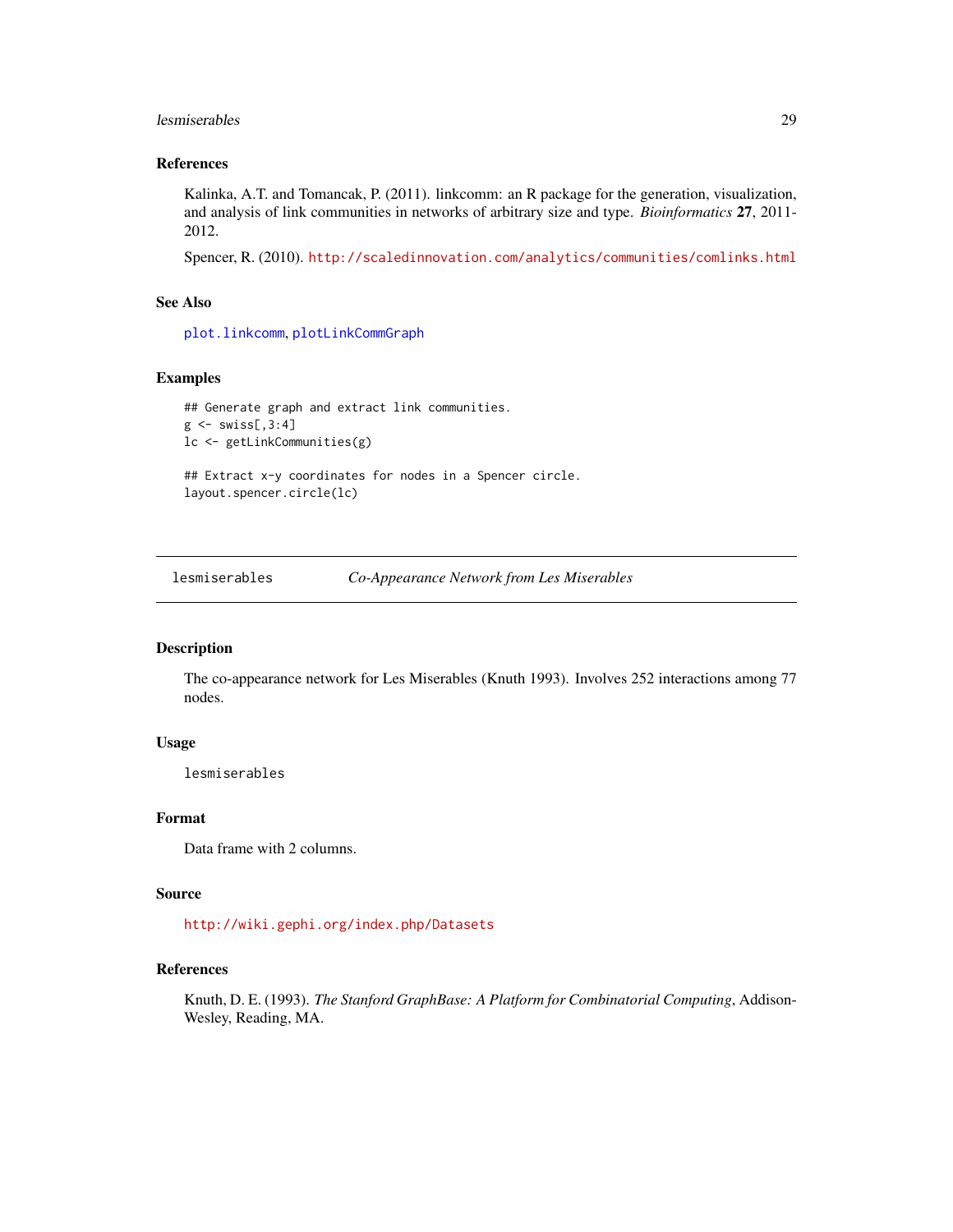<span id="page-29-0"></span>linkcomm2clustnsee *Write a Partition File for Clust&See*

#### **Description**

This function writes out a partition file which can be imported into the Cytoscape plug-in Clust&See.

## Usage

```
linkcomm2clustnsee(x, file = "temp.cns", network.name = NULL)
```
#### Arguments

| $\mathsf{x}$ | An object of class link comm or OCG.                                                                                                                                                                               |
|--------------|--------------------------------------------------------------------------------------------------------------------------------------------------------------------------------------------------------------------|
| file         | A character string naming a Clust & See partition file (cns extension). Defaults<br>to "temp.cns".                                                                                                                 |
| network.name | A character string providing a name for the network. This name must correspond<br>to the file name of the network that will be imported into Cytoscape. If NULL,<br>the object name, x, is used. Defaults to NULL. |

#### Details

Cytoscape is an open source platform for complex-network analysis and visualization, and Clust&See (Spinelli et al. 2013) is a Cytoscape plug-in used for visualizing and manipulating the clusters produced by various network clustering algorithms ([http://tagc.univ-mrs.fr/tagc/index.php/](http://tagc.univ-mrs.fr/tagc/index.php/clustnsee) [clustnsee](http://tagc.univ-mrs.fr/tagc/index.php/clustnsee)).

#### Value

Used for its side-effect of writing a Clust&See partition file to disk.

#### Author(s)

Alex T. Kalinka <alex.t.kalinka@gmail.com>

## References

Becker, E. et al. (2012) Multifunctional proteins revealed by overlapping clustering in protein interaction network. *Bioinformatics* 28, 84-90.

Gambette, P. and Guenoche, A. (2011) Bootstrap clustering for graph partitioning. *RAIRO-Operations Research* 45, 339-352.

Kalinka, A.T. and Tomancak, P. (2011). linkcomm: an R package for the generation, visualization, and analysis of link communities in networks of arbitrary size and type. *Bioinformatics* 27, 2011- 2012.

Shannon, P. et al. (2003) Cytoscape: A software environment for integrated models of biomolecular interaction networks. *Genome Research* 13, 2498-2504.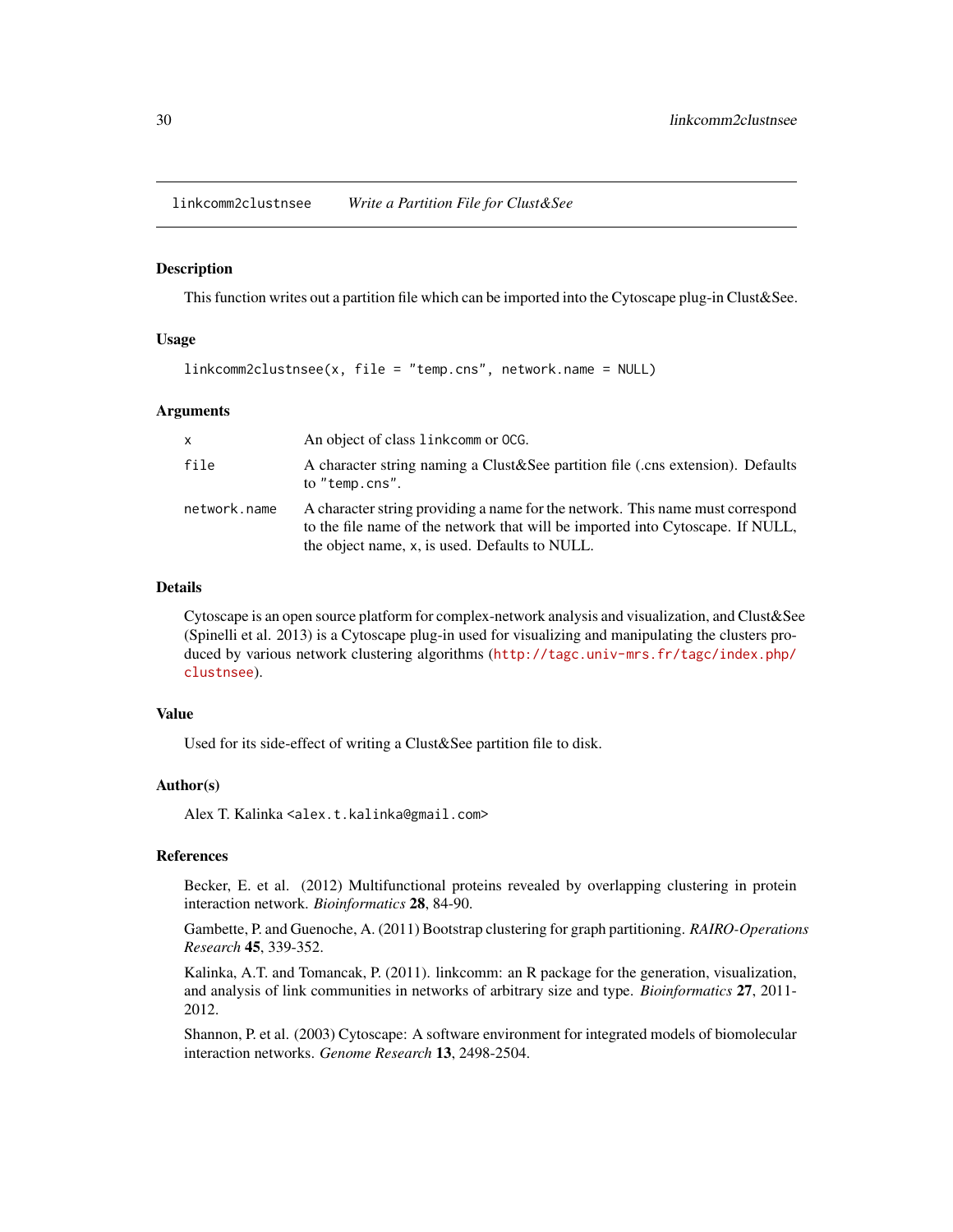## <span id="page-30-0"></span>linkcomm2cytoscape 31

Spinelli, L. et al. (2013) Clust&See: a Cytoscape plugin for the identification, visualization, and manipulation of network clusters. *BioSystems* 113, 91-95.

#### Examples

```
## Generate graph and extract link communities.
g \leftarrow swiss[,3:4]
lc <- getLinkCommunities(g)
## Write a partition file to disk.
linkcomm2clustnsee(lc)
## Extract OCG communities.
oc <- getOCG.clusters(g)
## Write a partition file to disk.
linkcomm2clustnsee(oc)
```
linkcomm2cytoscape *Write an Edge Attribute File for Cytoscape*

#### Description

This function writes out an edge attribute file for visualising the link communities in Cytoscape.

#### Usage

```
linkcomm2cytoscape(x, interaction = "pp", ea = "temp.ea")
```
#### Arguments

| $\mathsf{x}$ | An object of class linkcomm.                                                                                              |
|--------------|---------------------------------------------------------------------------------------------------------------------------|
| interaction  | A character string indicating the type of interaction between nodes. Defaults to<br>"pp" for protein-protein interaction. |
| ea           | A character string indicating the file for writing the edge attributes. Defaults to<br>"temp.ea".                         |

## Details

Cytoscape is an open source platform for complex-network analysis and visualization (Shannon et al. 2003).

## Value

Used for its side-effect of writing an edge attribute file to disk.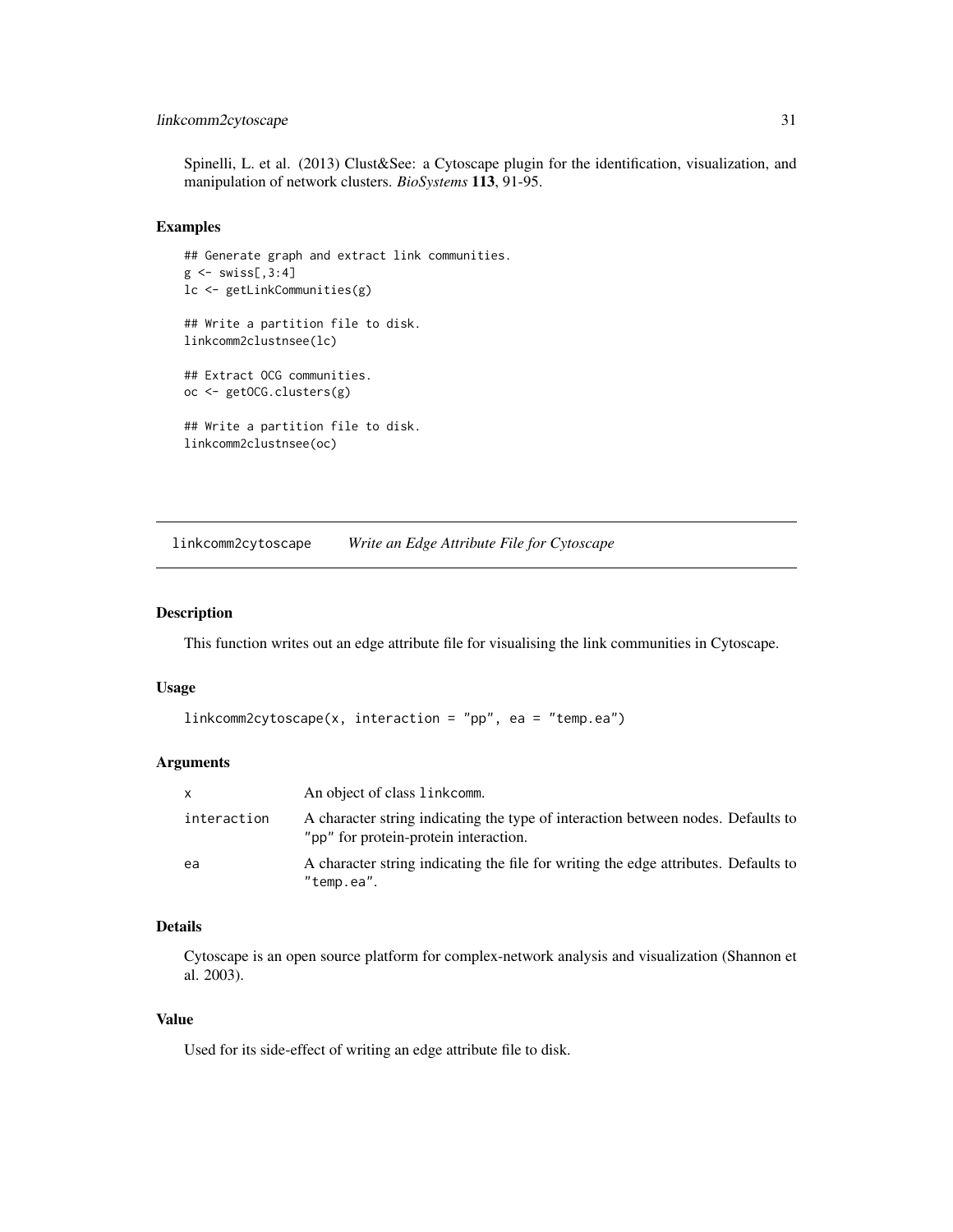#### <span id="page-31-0"></span>Author(s)

Alex T. Kalinka <alex.t.kalinka@gmail.com>

#### References

Kalinka, A.T. and Tomancak, P. (2011). linkcomm: an R package for the generation, visualization, and analysis of link communities in networks of arbitrary size and type. *Bioinformatics* 27, 2011- 2012.

Shannon, P. et al. (2003) Cytoscape: A software environment for integrated models of biomolecular interaction networks. *Genome Research* 13, 2498-2504.

#### Examples

```
## Generate graph and extract link communities.
g \leftarrow swiss[,3:4]
lc <- getLinkCommunities(g)
## Write an edge attribute file to disk.
linkcomm2cytoscape(lc)
```
LinkDensities *Calculate Link Community Link Densities*

#### Description

This function calculates link densities for link communities.

## Usage

```
LinkDensities(x, clusterids = 1:x$numbers[3])
```
#### Arguments

x An object of class linkcomm. clusterids An integer vector of community IDs. Defaults to all communities.

## Details

The link density of community i is

$$
D_i = \frac{e_i - n_i + 1}{(n_i(n_i - 1)/2) - n_i + 1}
$$

where  $e_i$  is the number of edges in community i and  $n_i$  is the number of nodes in community i.

## Value

A named numerical vector, where the names are community IDs and the numbers are link densities.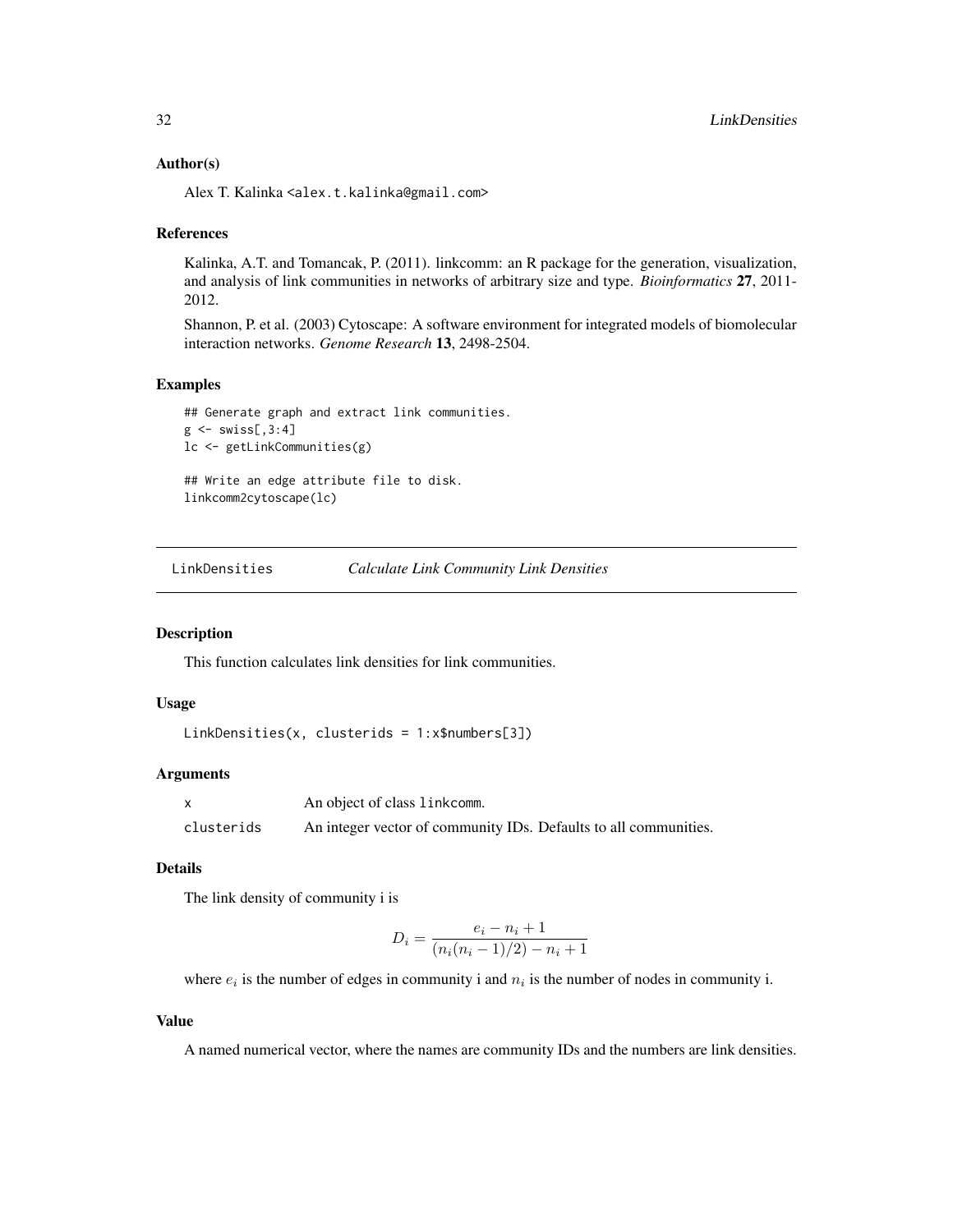#### <span id="page-32-0"></span>Author(s)

Alex T. Kalinka <alex.t.kalinka@gmail.com>

#### References

Ahn, Y.Y., Bagrow, J.P., and Lehmann, S. (2010). Link communities reveal multiscale complexity in networks. *Nature* 466, 761-764.

Kalinka, A.T. and Tomancak, P. (2011). linkcomm: an R package for the generation, visualization, and analysis of link communities in networks of arbitrary size and type. *Bioinformatics* 27, 2011- 2012.

## See Also

[plot.linkcomm](#page-38-1), [plotLinkCommSummComm](#page-47-1)

#### Examples

```
## Generate graph and extract link communities.
g \leftarrow swiss[,3:4]
lc <- getLinkCommunities(g)
## Calculate link densities.
ld <- LinkDensities(lc)
```
<span id="page-32-1"></span>meta.communities *Produce a Set of Meta-Communities*

## Description

This function returns meta-communities by hierarchically clustering link communities based on their number of shared nodes.

## Usage

```
meta.communities(x, hcmethod = "ward.D", deepSplit = FALSE)
```
## Arguments

| $\mathsf{x}$ | An object of class link comm or OCG.                                                                                                                                                                      |
|--------------|-----------------------------------------------------------------------------------------------------------------------------------------------------------------------------------------------------------|
| hcmethod     | A character string naming the hierarchical clustering method to use. Can be one<br>of "ward.D", "ward.D2", "single", "complete", "average", "mcquitty",<br>"median", or "centroid". Defaults to "ward.D". |
| deepSplit    | Logical or integer value from 0 to 4 indicating how fine-grained the clusters<br>should be with larger values giving increased cluster structure. Defaults to<br>FALSE.                                   |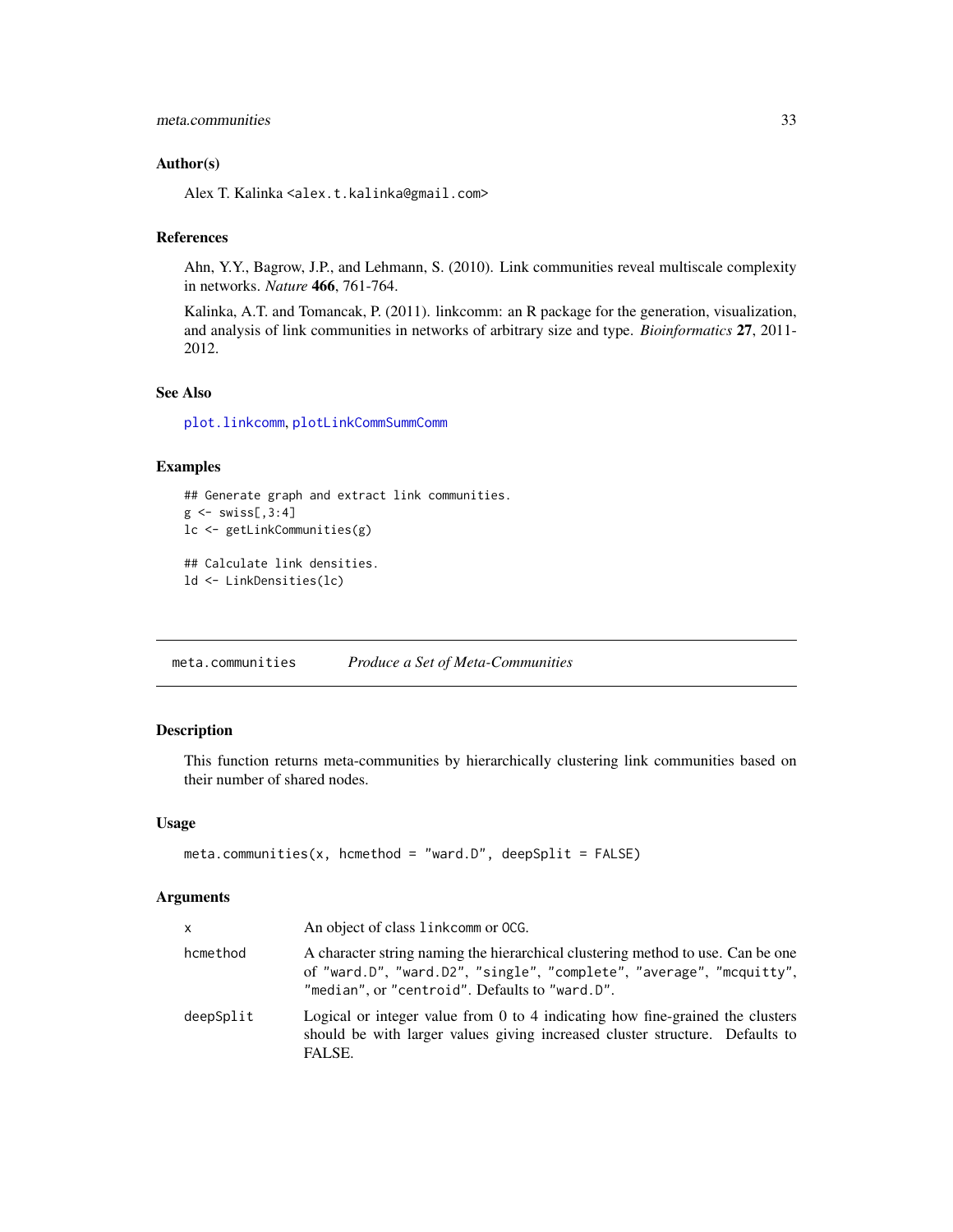## <span id="page-33-0"></span>Details

Extracting meta-communities allows the user to explore community relatedness and structure at higher levels. Community relatedness is calculated using the Jaccard coefficient and the number of nodes that community i and j share:

$$
S(i,j) = \frac{|n_i \cap n_j|}{|n_i \cup n_j|}
$$

A hierarchical clustering dendrogram is generated based on the above distance metric and then an algorithm is used to automatically extract clusters (Langfelder et al. 2008). This function works best on large networks with a large number of link communities.

## Value

An object of class linkcomm, which is a list containing the following components:

| numbers      | An integer vector with the number of edges, nodes, and communities.                                                                                                                                                    |
|--------------|------------------------------------------------------------------------------------------------------------------------------------------------------------------------------------------------------------------------|
| hclust       | An object of class helust, which contains information about the hierarchical<br>clustering of links.                                                                                                                   |
| pdmax        | A numerical value indicating the height of the dendrogram at which the partition<br>density is maximised.                                                                                                              |
| pdens        | A numerical matrix with 2 columns; the first is the heights at which clusters<br>appear and the second is the partition density.                                                                                       |
| nodeclusters | A data frame consisting of 2 columns; the first contains node names, and the<br>second contains single community IDs for each node. All communities and<br>their nodes are represented, but not necessarily all nodes. |
| clusters     | A list of integer vectors containing the link IDs that belong to each community.<br>Community IDs are the numerical position of the communities in the list.                                                           |
| edges        | A data frame with 3 columns; the first two contain nodes that interact with each<br>other, and the third is an integer vector of community IDs indicating community<br>membership for each link.                       |
| numclusters  | A named integer vector. Names are node names and integer values are the num-<br>ber of communities to which each node belongs.                                                                                         |
| clustsizes   | A named integer vector. Names are community IDs and integer values indicate<br>the number of nodes that belong in each community.                                                                                      |
| igraph       | An object of class igraph. The network is represented here as an igraph object.                                                                                                                                        |
| edgelist     | A character matrix with 2 columns containing the nodes that interact with each<br>other.                                                                                                                               |
| directed     | Logical indicating whether the network is directed.                                                                                                                                                                    |
| bipartite    | Logical indicating whether the network is bi-partite.                                                                                                                                                                  |

## Author(s)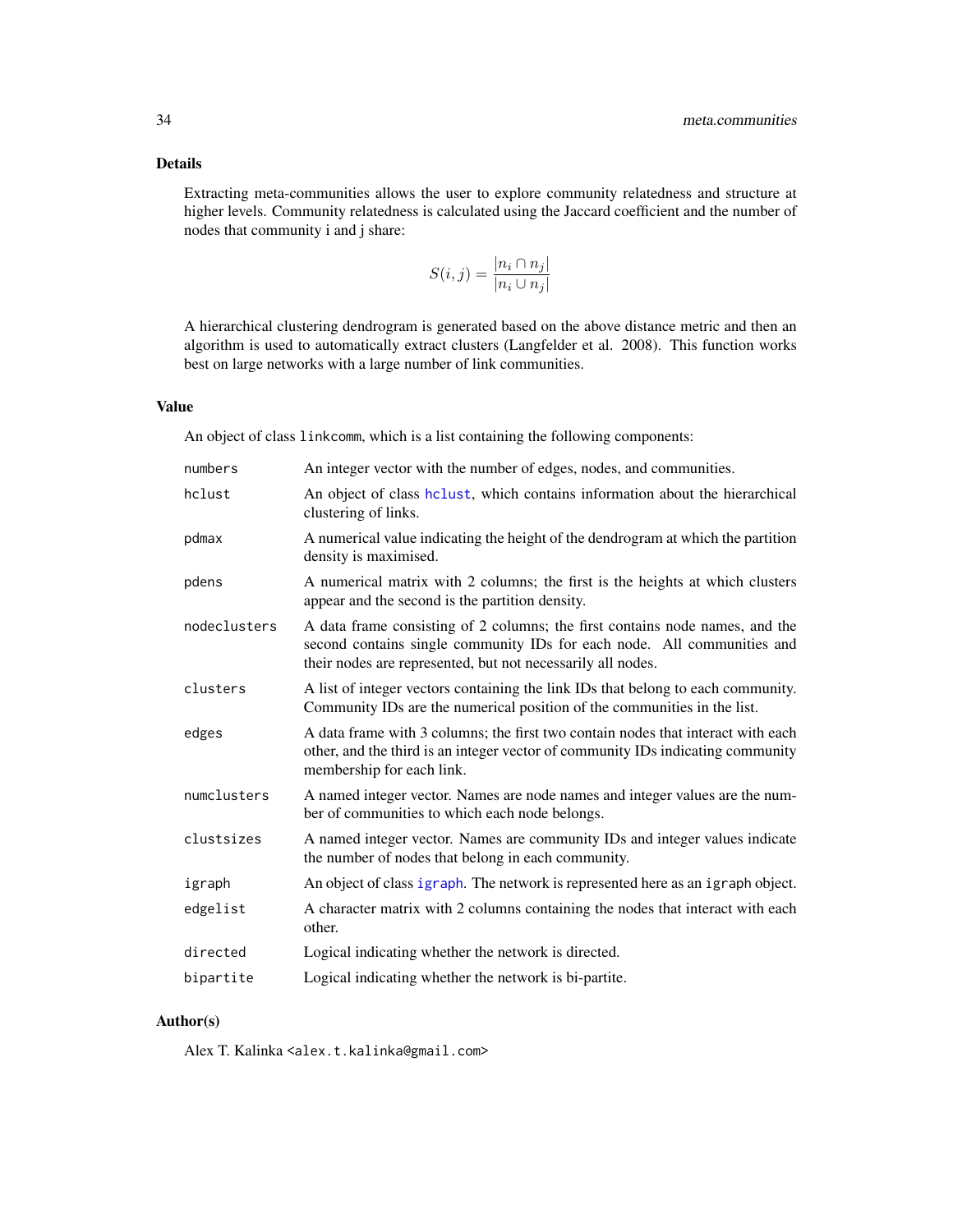## <span id="page-34-0"></span>newLinkCommsAt 35

#### References

Kalinka, A.T. and Tomancak, P. (2011). linkcomm: an R package for the generation, visualization, and analysis of link communities in networks of arbitrary size and type. *Bioinformatics* 27, 2011- 2012.

Langfelder, P., Zhang, B., and Horvath, S. (2008) Defining clusters from a hierarchical cluster tree: the Dynamic Tree Cut package for R. *Bioinformatics* 24, 719-720.

#### See Also

[getClusterRelatedness](#page-9-1)

## Examples

```
## Generate graph and extract link communities.
g \leftarrow \text{swiss}[, 3:4]lc <- getLinkCommunities(g)
## Produce meta-communities.
## Not run: mc <- meta.communities(lc)
```
<span id="page-34-1"></span>newLinkCommsAt *User-Defined Link Communities*

## Description

This function allows the user to extract link communities by cutting the dendrogram at a specified height.

## Usage

 $newLinkCommAt(x, cutat = 0.5)$ 

#### Arguments

|       | An object of class linkcomm.                                                                     |  |
|-------|--------------------------------------------------------------------------------------------------|--|
| cutat | A numerical value indicating the height at which to cut the dendrogram. De-<br>faults to $0.5$ . |  |

#### Details

Users may wish to explore the communities formed by cutting the dendrogram higher or lower than the maximum partition density height. After cutting at a new height, the pdmax value in the resulting object will be set to the cutat value used by the user, only to distinguish the new object from the one generated by the link communities algorithm (the global partition density maximum does not change).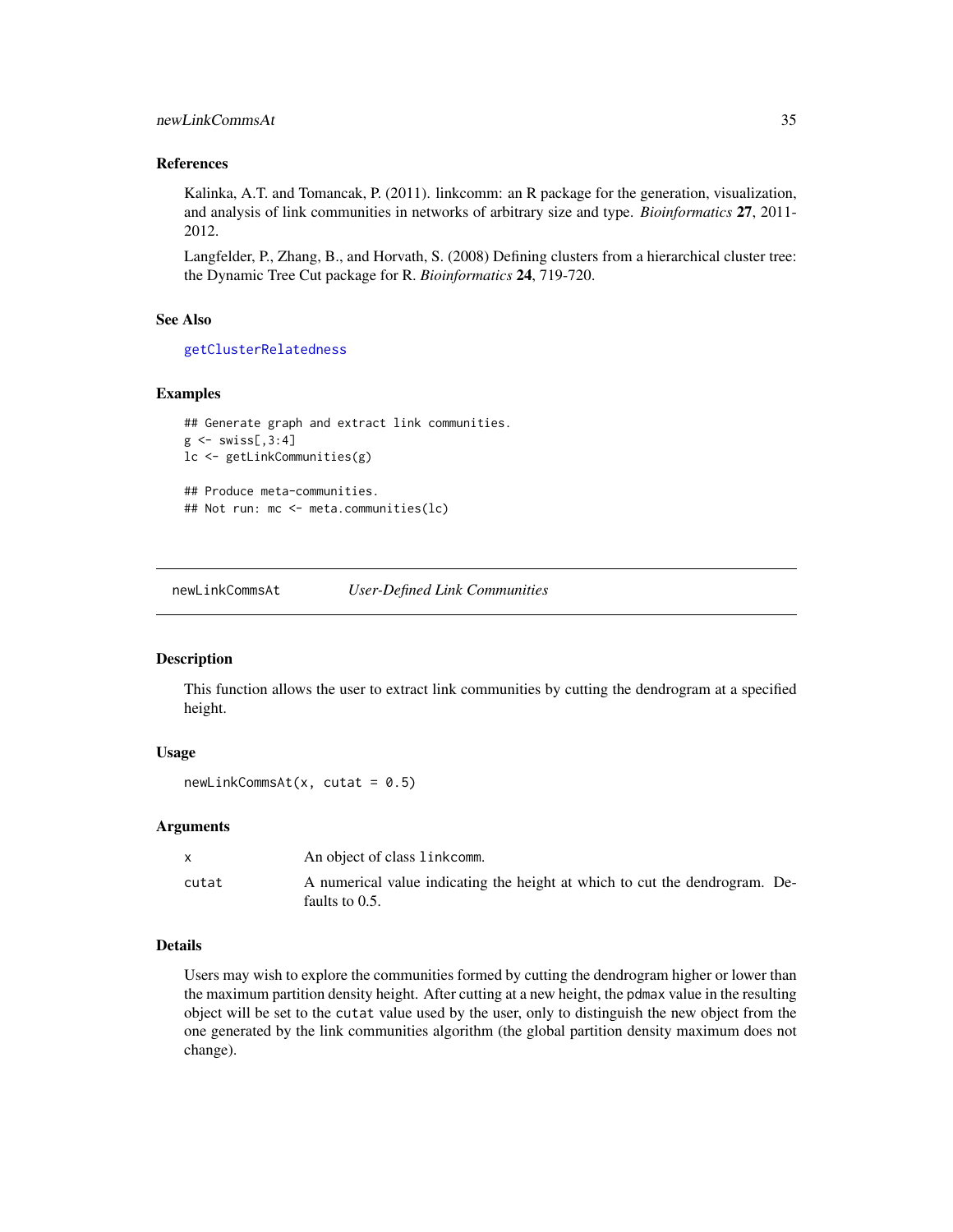## <span id="page-35-0"></span>Value

An object of class linkcomm, which is a list containing the following components:

| numbers      | An integer vector with the number of edges, nodes, and communities.                                                                                                                                                    |
|--------------|------------------------------------------------------------------------------------------------------------------------------------------------------------------------------------------------------------------------|
| hclust       | An object of class helust, which contains information about the hierarchical<br>clustering of links.                                                                                                                   |
| pdmax        | A numerical value indicating the height of the dendrogram at which the partition<br>density is maximised.                                                                                                              |
| pdens        | A numerical matrix with 2 columns; the first is the heights at which clusters<br>appear and the second is the partition density.                                                                                       |
| nodeclusters | A data frame consisting of 2 columns; the first contains node names, and the<br>second contains single community IDs for each node. All communities and<br>their nodes are represented, but not necessarily all nodes. |
| clusters     | A list of integer vectors containing the link IDs that belong to each community.<br>Community IDs are the numerical position of the communities in the list.                                                           |
| edges        | A data frame with 3 columns; the first two contain nodes that interact with each<br>other, and the third is an integer vector of community IDs indicating community<br>membership for each link.                       |
| numclusters  | A named integer vector. Names are node names and integer values are the num-<br>ber of communities to which each node belongs.                                                                                         |
| clustsizes   | A named integer vector. Names are community IDs and integer values indicate<br>the number of nodes that belong in each community.                                                                                      |
| igraph       | An object of class igraph. The network is represented here as an igraph object.                                                                                                                                        |
| edgelist     | A character matrix with 2 columns containing the nodes that interact with each<br>other.                                                                                                                               |
|              |                                                                                                                                                                                                                        |
| directed     | Logical indicating whether the network is directed.                                                                                                                                                                    |

## Note

After cutting at a new height, the pdmax value in the resulting object will be set to the cutat value used by the user, only to distinguish the new object from the one generated by the link communities algorithm (the global partition density maximum does not change).

## Author(s)

Alex T. Kalinka <alex.t.kalinka@gmail.com>

## References

Kalinka, A.T. and Tomancak, P. (2011). linkcomm: an R package for the generation, visualization, and analysis of link communities in networks of arbitrary size and type. *Bioinformatics* 27, 2011- 2012.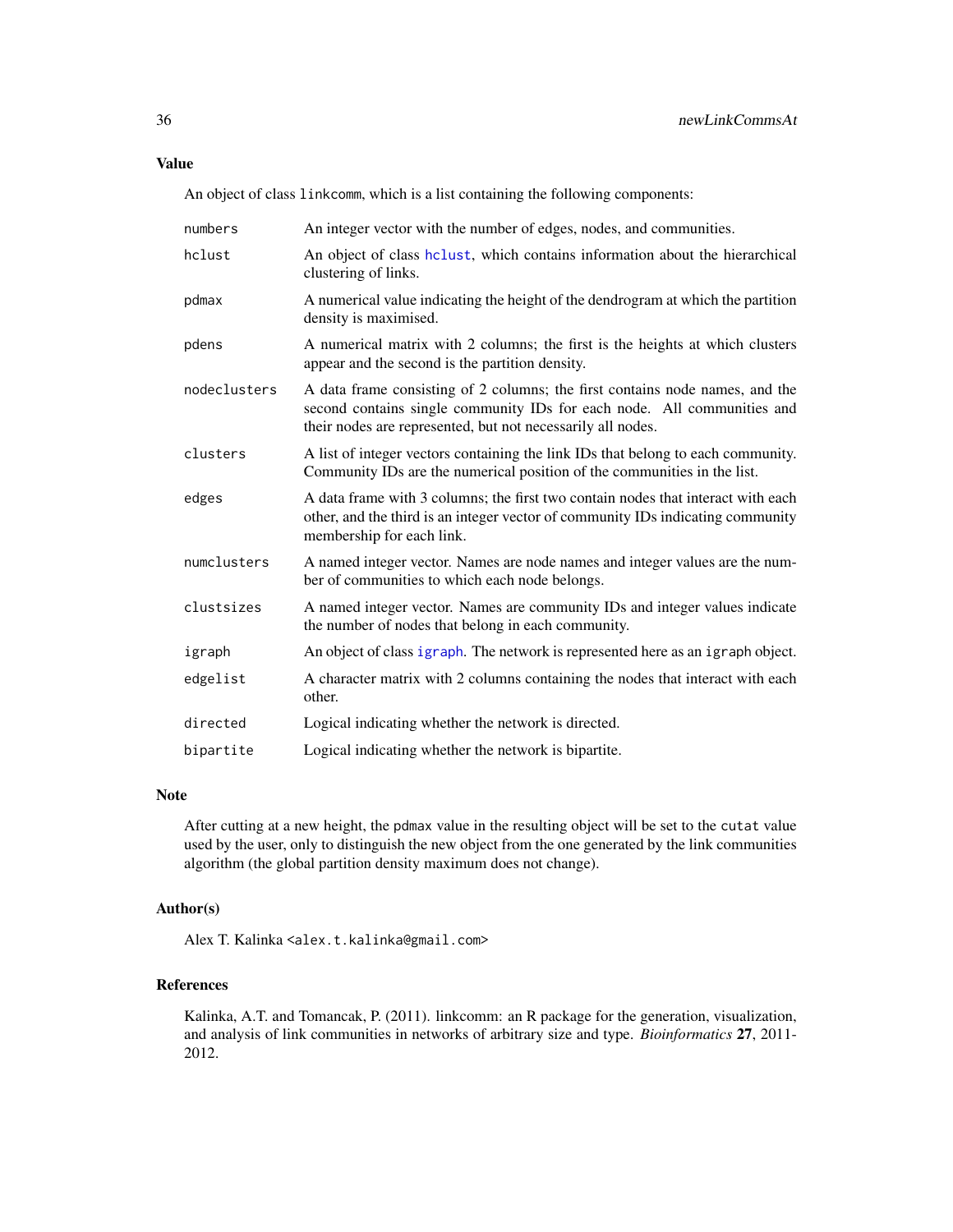## <span id="page-36-0"></span>numberEdgesIn 37

## See Also

[getLinkCommunities](#page-16-1)

## Examples

```
## Generate graph and extract link communities.
g \leftarrow swiss[,3:4]
lc <- getLinkCommunities(g)
## User defined communities.
lc2 \le newLinkCommsAt(lc, cutat = 0.8)
```
numberEdgesIn *Extract Node Community Membership by Edges*

## Description

This function returns the number of edges node(s) contain in each community.

#### Usage

```
numberEdgesIn(x, clusterids = 1:x$numbers[3], nodes)
```
## Arguments

| X          | An object of class link comm or OCG.                                                   |
|------------|----------------------------------------------------------------------------------------|
| clusterids | An integer vector of community IDs. Defaults to all communities.                       |
| nodes      | A character vector specifying node(s) for which edge membership should be<br>returned. |

## Value

A named list of named integer vectors specifying the number of edges in each community a node belongs in. Names of the integer vectors are community IDs, and names of the list are node names.

## Author(s)

Alex T. Kalinka <alex.t.kalinka@gmail.com>

## References

Kalinka, A.T. and Tomancak, P. (2011). linkcomm: an R package for the generation, visualization, and analysis of link communities in networks of arbitrary size and type. *Bioinformatics* 27, 2011- 2012.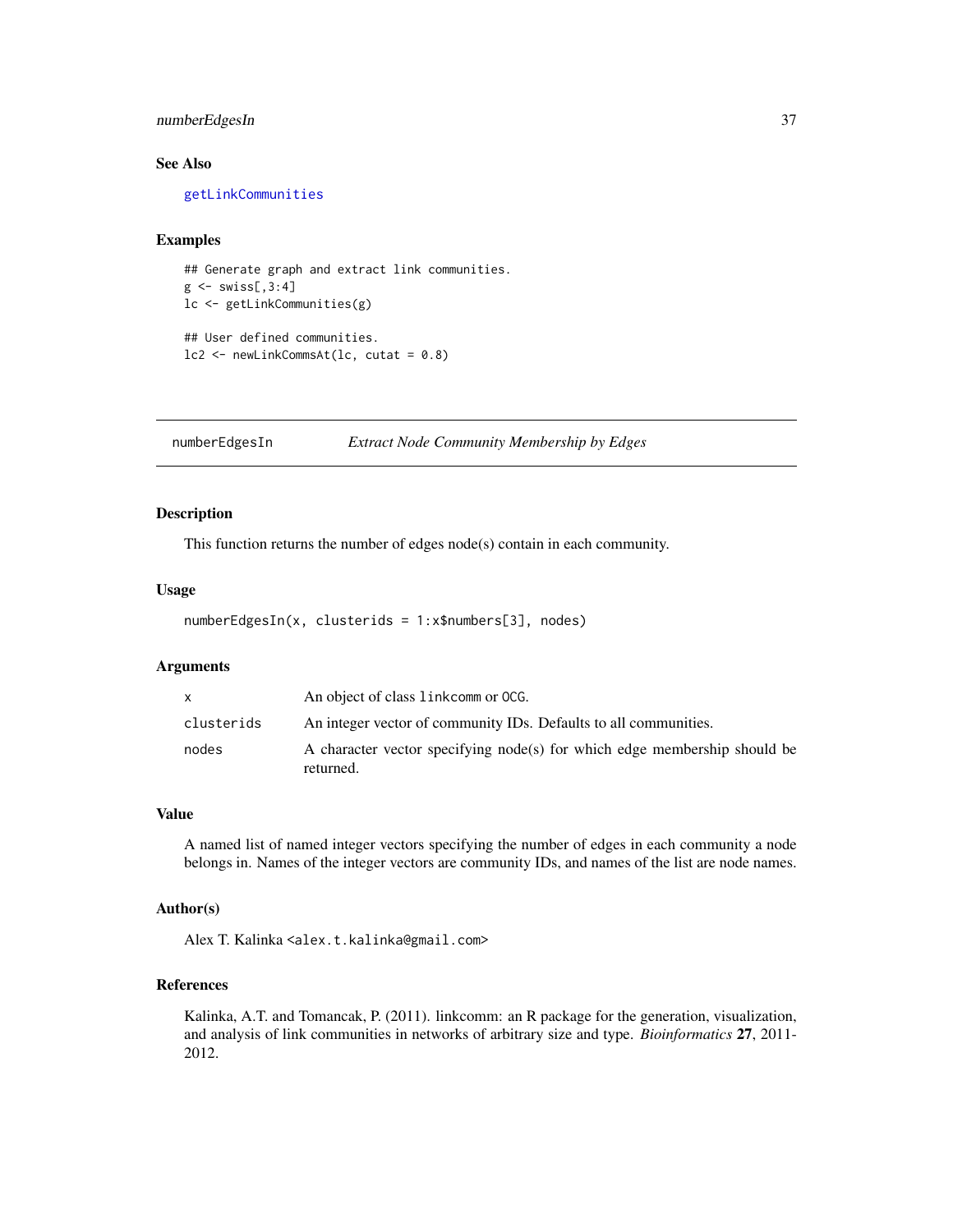#### Examples

```
## Generate graph and extract OCG communities.
g \leftarrow swiss[,3:4]
oc <- getOCG.clusters(g)
## Get edges from community 1.
numberEdgesIn(oc, nodes = 1)
```
orderCommunities *Order Link Communities According to the Dendrogram*

#### Description

This function returns link communities in the same order as in the hierarchical clustering dendrogram.

#### Usage

```
orderCommunities(x, clusterids = 1:x$numbers[3], verbose = TRUE)
```
#### Arguments

| $\mathsf{x}$ | An object of class linkcomm.                                                              |
|--------------|-------------------------------------------------------------------------------------------|
| clusterids   | An integer vector of community IDs. Defaults to all communities.                          |
| verbose      | Logical, whether to print progress of the calculation to the screen. Defaults to<br>TRUE. |

## Details

Ordering link communities according to the dendrogram can aid in visualization when plotting them as a Spencer circle because it minimses crossing over between links.

#### Value

A list with the following components:

| ordered | A list of integer vectors. These are the ordered communities of links. |
|---------|------------------------------------------------------------------------|
| clusids | An integer vector of community IDs in their new order.                 |

## Author(s)

Alex T. Kalinka <alex.t.kalinka@gmail.com>

## References

Kalinka, A.T. and Tomancak, P. (2011). linkcomm: an R package for the generation, visualization, and analysis of link communities in networks of arbitrary size and type. *Bioinformatics* 27, 2011- 2012.

<span id="page-37-0"></span>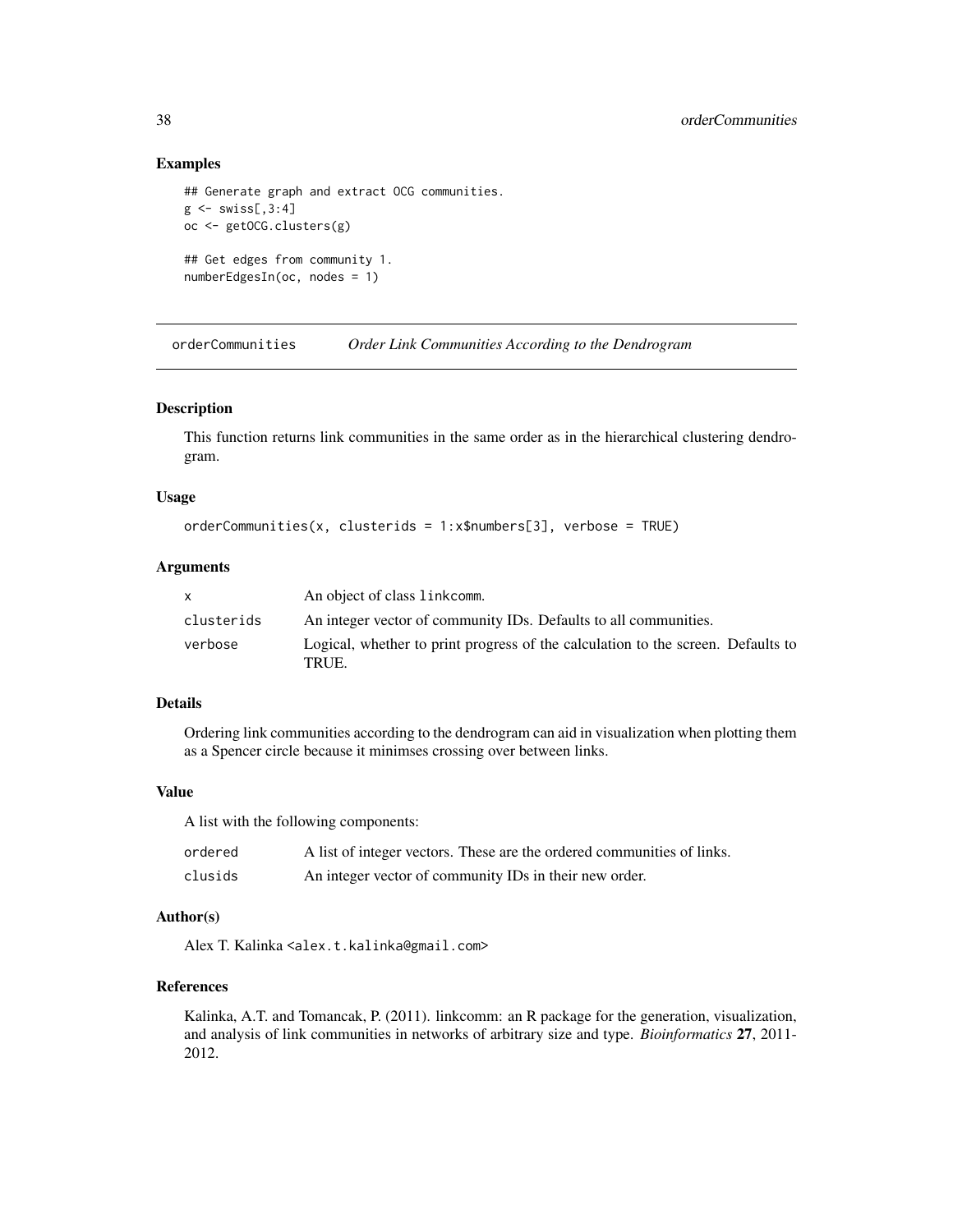## <span id="page-38-0"></span>plot.linkcomm 39

#### See Also

[plot.linkcomm](#page-38-1), [plotLinkCommGraph](#page-42-1)

#### Examples

```
## Generate graph and extract link communities.
g \leftarrow swiss[,3:4]
lc <- getLinkCommunities(g)
```
## Order communities according to the dendrogram. orderCommunities(lc)

<span id="page-38-1"></span>plot.linkcomm *The* linkcomm *Plotting Function*

## Description

This function plots various different linkcomm graphs.

#### Usage

## S3 method for class 'linkcomm'  $plot(x, type = "", ...)$ 

#### Arguments

|           | An object of class linkcomm.                                                                                                               |
|-----------|--------------------------------------------------------------------------------------------------------------------------------------------|
| type      | A character string specifying the type of plot. Can be one of "summary", "members",<br>"graph", "commsumm", and "dend". See Details below. |
| $\ddotsc$ | Additional arguments to be passed to plot.                                                                                                 |

#### Details

"summary" plots the dendrogram and partition density plot side-by-side;

"members" plots a community membership matrix;

"graph" plots a graph layout of the network with coloured link communities;

"commsumm" plots a bar graph or pie chart summarising community modularity or connectedness for each community;

"dend" plots a dendrogram with coloured link communities.

See the individual plotting functions for details of arguments that can be passed to plot. linkcomm: [plotLinkCommSumm](#page-46-1), [plotLinkCommMembers](#page-45-1), [plotLinkCommGraph](#page-42-1), [plotLinkCommSummComm](#page-47-1), and [plotLinkCommDend](#page-40-1).

## Value

Plots to the current device.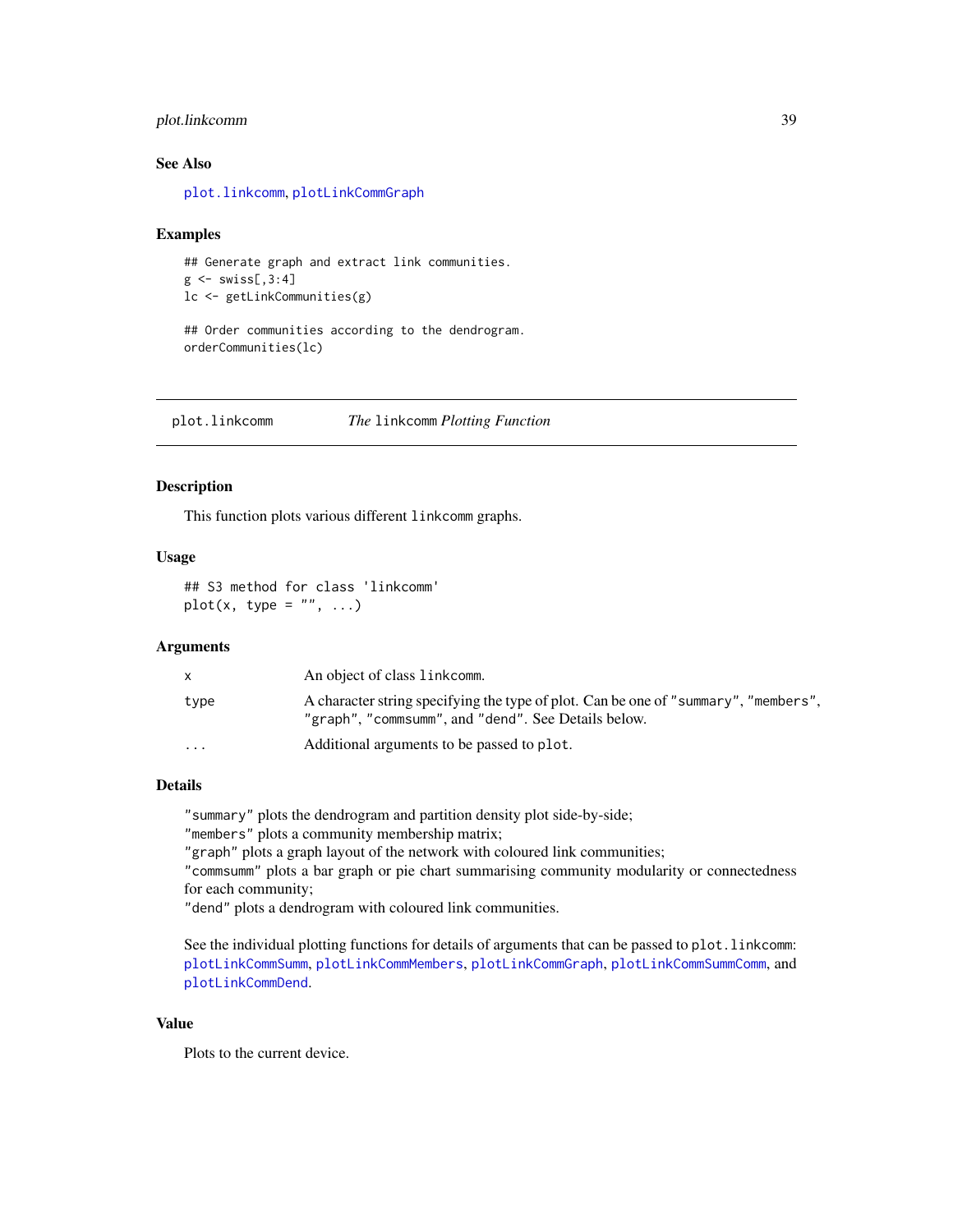#### <span id="page-39-0"></span>Author(s)

Alex T. Kalinka <alex.t.kalinka@gmail.com>

#### References

Kalinka, A.T. and Tomancak, P. (2011). linkcomm: an R package for the generation, visualization, and analysis of link communities in networks of arbitrary size and type. *Bioinformatics* 27, 2011- 2012.

## See Also

[plotLinkCommSumm](#page-46-1), [plotLinkCommMembers](#page-45-1), [plotLinkCommGraph](#page-42-1), [plotLinkCommSummComm](#page-47-1), [plotLinkCommDend](#page-40-1)

## Examples

```
## Generate graph and extract link communities.
g \leftarrow \text{swiss[, 3:4}lc <- getLinkCommunities(g)
## Plot a graph of link communities.
plot(lc, type = "graph")
```
<span id="page-39-1"></span>

plot.OCG *The* OCG *Plotting Function*

## Description

This function plots various different OCG graphs.

#### Usage

## S3 method for class 'OCG'  $plot(x, type = "", ...)$ 

## Arguments

|           | An object of class OCG.                                                                                   |
|-----------|-----------------------------------------------------------------------------------------------------------|
| type      | A character string specifying the type of plot. Can be one of "members" or<br>"graph". See Details below. |
| $\ddotsc$ | Additional arguments to be passed to plot.                                                                |

## Details

"members" plots a community membership matrix;

"graph" plots a graph layout of the network with coloured link communities.

See the OCG plotting function for details of arguments that can be passed to plot.OCG: [plotOCGraph](#page-49-1), [plotLinkCommMembers](#page-45-1).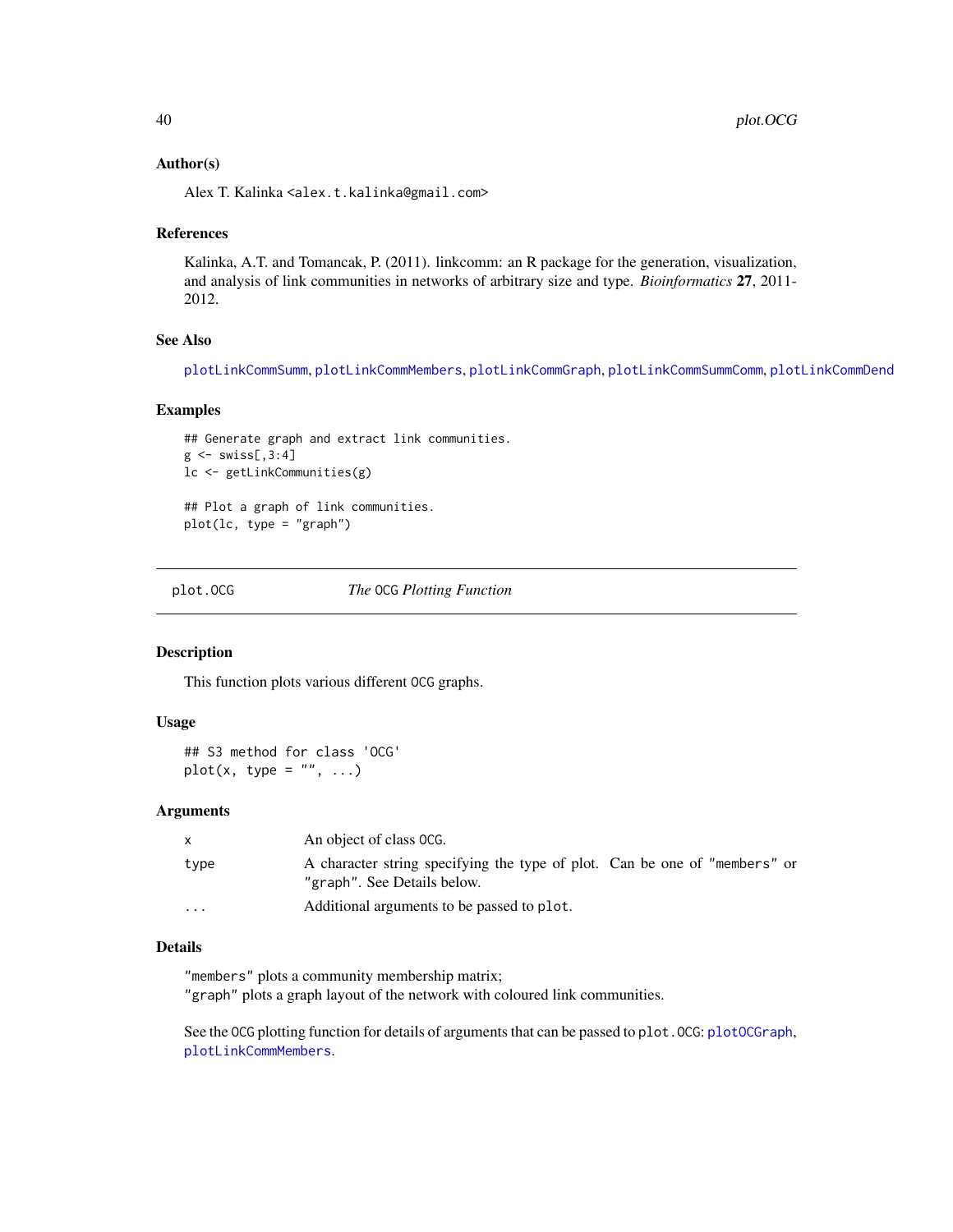## <span id="page-40-0"></span>Value

Plots to the current device.

#### Author(s)

Alex T. Kalinka <alex.t.kalinka@gmail.com>

#### References

Kalinka, A.T. and Tomancak, P. (2011). linkcomm: an R package for the generation, visualization, and analysis of link communities in networks of arbitrary size and type. *Bioinformatics* 27, 2011- 2012.

## See Also

[plotOCGraph](#page-49-1), [plotLinkCommMembers](#page-45-1)

#### Examples

```
## Generate graph and extract OCG communities.
g \leftarrow swiss[,3:4]
oc <- getOCG.clusters(g)
## Plot a graph of OCG clusters.
plot(oc, type = "graph")
```
<span id="page-40-1"></span>plotLinkCommDend *Plot a Coloured Dendrogram of Link Communities*

## Description

This function is called by plot.linkcomm to plot a dendrogram of coloured link communities.

## Usage

```
plotLinkCommDend(x, col = TRUE, pal = brewer.pal(9, "Set1"),
        height = x$pdmax, right = FALSE, labels = FALSE, plotcut = TRUE,
        droptrivial = TRUE, leaflab = "none", verbose = TRUE, \ldots)
```
#### Arguments

| $\mathsf{x}$ | An object of class link comm.                                                                                                                           |
|--------------|---------------------------------------------------------------------------------------------------------------------------------------------------------|
| col          | Logical, whether to add community-specific colours. Defaults to TRUE.                                                                                   |
| pal          | A character vector describing a colour palette to be used for colouring the com-<br>munities in the dendrogram plot. Defaults to brewer.pal(9, "Set1"). |
| height       | A numerical value specifying the height at which the dendrogram is cut. De-<br>faults to the maximum partition density height.                          |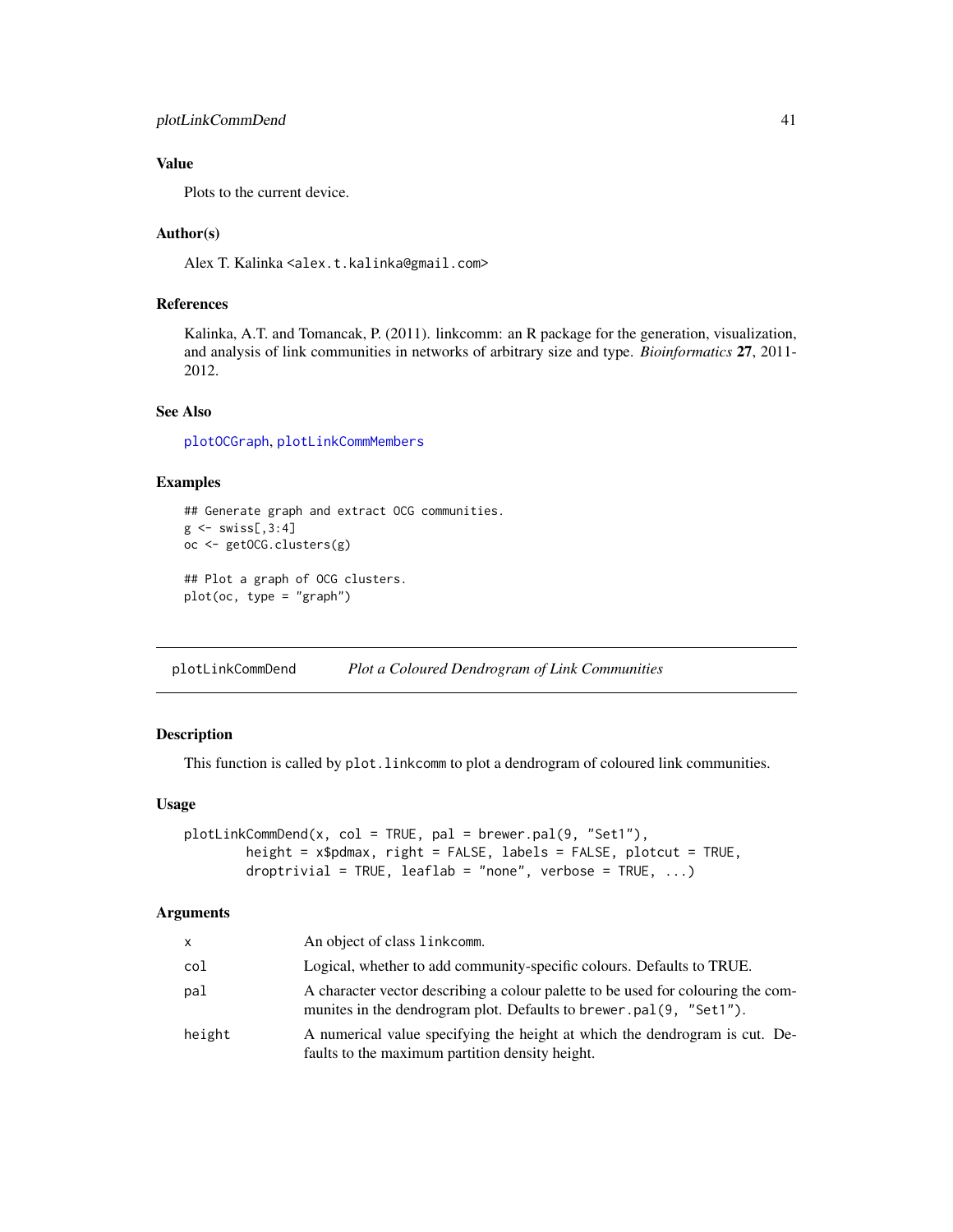<span id="page-41-0"></span>

| right       | Logical, whether to orient the dendrogram to the right. Defaults to FALSE.                                                                    |
|-------------|-----------------------------------------------------------------------------------------------------------------------------------------------|
| labels      | Logical, whether to include labels in the dendrogram. Defaults to FALSE.                                                                      |
| plotcut     | Logical, whether to display a horizontal line where the dendrogram is cut. De-<br>faults to TRUE.                                             |
| droptrivial | Logical, whether to not colour communities of size 2. Defaults to TRUE.                                                                       |
| leaflab     | A character string describing the leaf labels on the dendrogram. Can be one of<br>"none", "perpendicular", or "textlike". Defaults to "none". |
| verbose     | Logical, whether to display the progress of colouring the dendrogram on screen.<br>Defaults to TRUE.                                          |
| $\ddotsc$   | Additional arguments to be passed to plot.                                                                                                    |

## Details

Here we describe the parameters for plotting coloured dendrograms using:  $plot(x, type = "dend")$ 

## Value

A dendrogram plot.

## Author(s)

Alex T. Kalinka <alex.t.kalinka@gmail.com>

## References

Kalinka, A.T. and Tomancak, P. (2011). linkcomm: an R package for the generation, visualization, and analysis of link communities in networks of arbitrary size and type. *Bioinformatics* 27, 2011- 2012.

## See Also

[plot.linkcomm](#page-38-1)

## Examples

```
## Generate graph and extract link communities.
g \leftarrow \text{swiss[, 3:4}lc <- getLinkCommunities(g)
## Plot a coloured dendrogram.
plot(lc, type = "dend")
```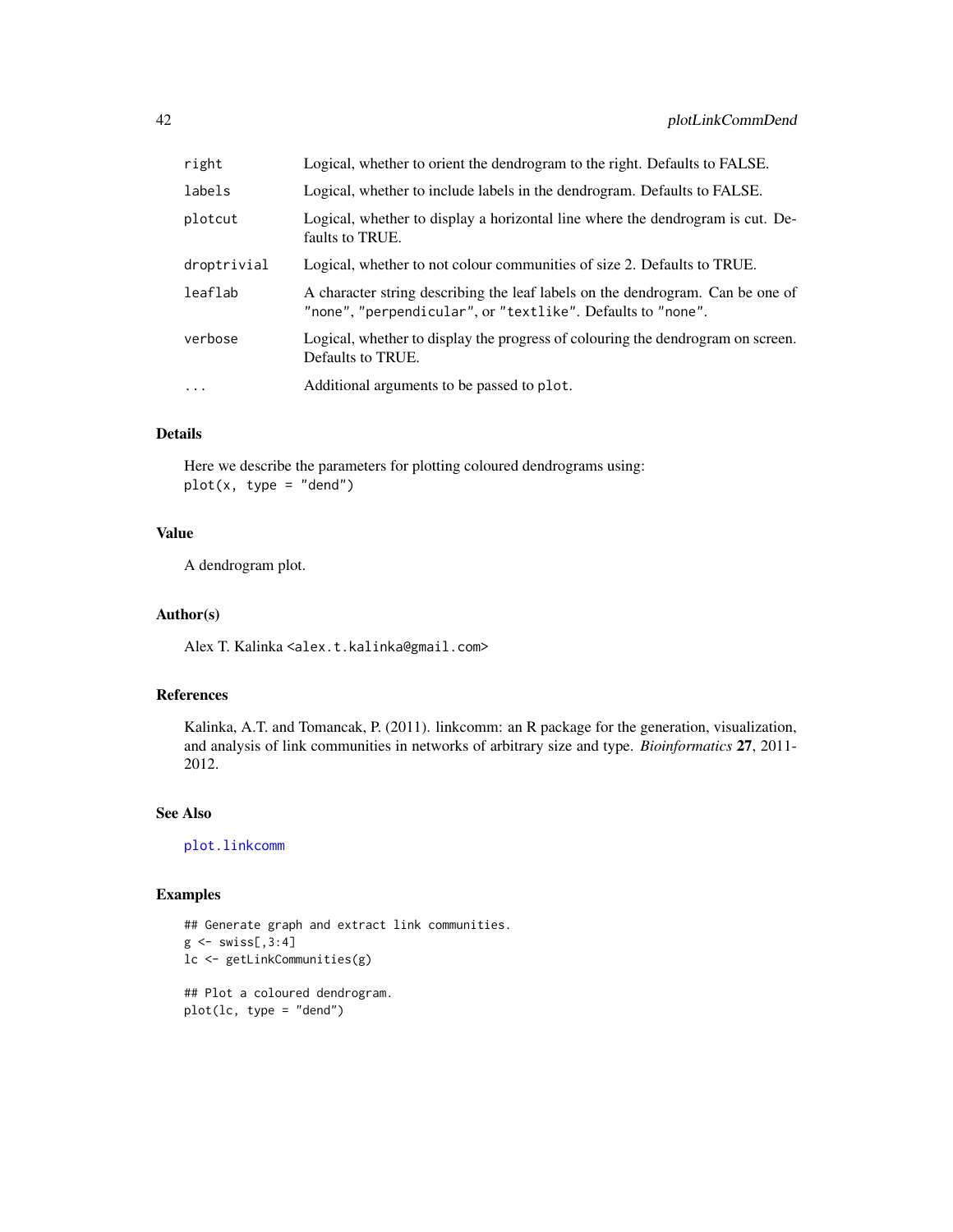<span id="page-42-1"></span><span id="page-42-0"></span>plotLinkCommGraph *Plot a Graph Layout of Link Communities*

#### Description

This function is called by plot.linkcomm to plot a graph layout of the link communities.

## Usage

```
plotLinkCommGraph(x, clusterids = 1:length(x$clusters), nodes = NULL,
       layout = layout.fruchterman.reingold, pal = brewer.pal(7, "Set2"),
       random = TRUE, node.pies = TRUE, pie.local = TRUE, vertex.radius = 0.03,
       scale.vertices = 0.05, edge.color = NULL, vshape = "none", vsize = 15,
       ewidth = 3, margin = 0, vlabel.cex = 0.8, vlabel.color = "black",
       vlabel.family = "Helvetica", vertex.color = "palegoldenrod",
       vlabel = TRUE, col.nonclusters = "black", jitter = 0.2, circle = TRUE,
       printids = TRUE, cid.cex = 1, shownodesin = 0, showall = FALSE,
       verbose = TRUE, ...
```
## Arguments

| X              | An object of class linkcomm.                                                                                                                                                                                                                                                                                              |  |
|----------------|---------------------------------------------------------------------------------------------------------------------------------------------------------------------------------------------------------------------------------------------------------------------------------------------------------------------------|--|
| clusterids     | An integer vector of community IDs. Defaults to all communities.                                                                                                                                                                                                                                                          |  |
| nodes          | A character vector naming the nodes to be plotted. If NULL, then community<br>IDs are used instead. Defaults to NULL.                                                                                                                                                                                                     |  |
| layout         | A character string or function identifying the layout algorithm to be used for<br>positioning nodes in the graph. Defaults to layout. fruchterman. reingold.<br>See details for alternative layouts.                                                                                                                      |  |
| pal            | A character vector describing a colour palette to be used for colouring the link<br>communities in the graph. Defaults to brewer.pal(7, "Set2").                                                                                                                                                                          |  |
| random         | Logical, whether to randomise the link colours. Defaults to TRUE.                                                                                                                                                                                                                                                         |  |
| node.pies      | Logical, whether to plot node pies showing as a pie chart the fraction of each<br>node's edges which belong to each of its communities. Defaults to TRUE.                                                                                                                                                                 |  |
| pie.local      | Logical, whether to include pie segments for just the communities to which the<br>chosen nodes belong, or for all communities. In the latter case, communities<br>that are not present among the chosen nodes will appear as empty segments in<br>the node pies. Will be ignored if node pies is FALSE. Defaults to TRUE. |  |
| vertex.radius  | A real number specifying the vertex radius. Defaults to 0.03. Will be ignored if<br>node.pies is FALSE.                                                                                                                                                                                                                   |  |
| scale.vertices | A real number specifying the fraction of increase in vertex radius for each com-<br>munity membership. If NULL then all vertices are the same size. Defaults to<br>0.05. Will be ignored if node pies is FALSE.                                                                                                           |  |
| edge.color     | A character string specifying the colour of edges. Defaults to "grey". Will be<br>ignored if node.pies is FALSE.                                                                                                                                                                                                          |  |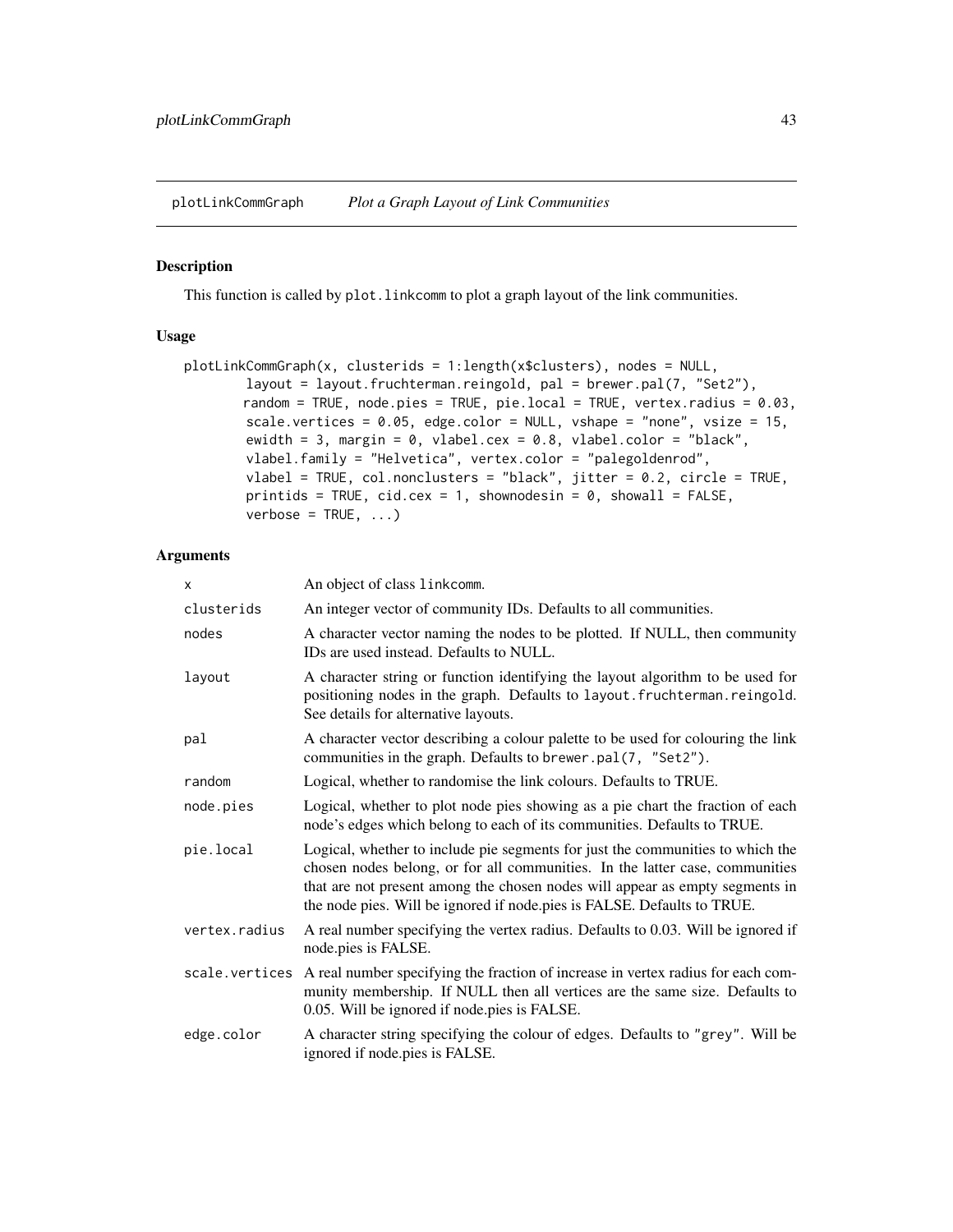<span id="page-43-0"></span>

| vshape          | A character string specifying the shape of the nodes. Can be one of "none",<br>"circle", "square", "csquare", "rectangle", "crectangle", and "vrectangle".<br>Defaults to "none".                                                                                                                                                                            |
|-----------------|--------------------------------------------------------------------------------------------------------------------------------------------------------------------------------------------------------------------------------------------------------------------------------------------------------------------------------------------------------------|
| vsize           | An integer vector of node sizes. If there is a single value this will be used for all<br>nodes. If there are multiple values, it must be the same length as the number of<br>nodes in the network to be visualized. See graph, feature for generating these<br>values. This argument only has an effect when vshape is not set to "none".<br>Defaults to 15. |
| ewidth          | An integer vector of edge widths. If there is a single value this will be used for<br>all edges. If there are multiple values, it must be the same length as the number<br>of edges in the network to be visualized. See graph. feature for generating<br>these values. Defaults to 3.                                                                       |
| margin          | A numerical value specifying the amount of empty space around the graph. Neg-<br>ative values will zoom into the graph. Defaults to 0.                                                                                                                                                                                                                       |
| vlabel.cex      | A numerical value specifying the size of node labels. Defaults to 0.8.                                                                                                                                                                                                                                                                                       |
| vlabel.color    | A character string specifying the color of node labels. Defaults to "black".                                                                                                                                                                                                                                                                                 |
| vlabel.family   | A character string specifying the font family for node labels. Defaults to "Helvetica".                                                                                                                                                                                                                                                                      |
| vertex.color    | A character string specifying the colour of nodes. If this is a character vector<br>then the colours will be recycled. Defaults to "palegoldenrod".                                                                                                                                                                                                          |
| vlabel          | Logical, whether node labels are to be added. Defaults to TRUE.                                                                                                                                                                                                                                                                                              |
| col.nonclusters |                                                                                                                                                                                                                                                                                                                                                              |
|                 | A character string specifying the colour of edges that do not belong to any com-<br>munities. Will only have an effect if showall is TRUE. Defaults to "black".                                                                                                                                                                                              |
| jitter          | A numerical value specifying the range (negative to positive) of random noise<br>that will be added to nodes that have identical x-y coordinates. Defaults to 0.2.<br>Only used for Spencer circle layouts.                                                                                                                                                  |
| circle          | Logical, whether to display a circle for a Spencer circle layout. Defaults to<br>TRUE.                                                                                                                                                                                                                                                                       |
| printids        | Logical, whether to display community IDs at their anchor points around the<br>Spencer circle. Defaults to TRUE.                                                                                                                                                                                                                                             |
| cid.cex         | A numerical value specifying the size of community IDs around the Spencer<br>circle. Defaults to 1.                                                                                                                                                                                                                                                          |
| shownodesin     | An integer value specifying the number of communities a node must belong to<br>before it will be displayed. If 0 then all nodes are displayed. Defaults to 0.                                                                                                                                                                                                |
| showall         | Logical, whether to display all links in the network regardless of whether they<br>belong to communities or not. Defaults to FALSE.                                                                                                                                                                                                                          |
| verbose         | Logical, whether to print the progress of the calculation to the screen. Defaults<br>to TRUE.                                                                                                                                                                                                                                                                |
|                 | Additional arguments to be passed to plot.                                                                                                                                                                                                                                                                                                                   |

## Details

Here we describe the parameters for plotting link community graphs using:  $plot(x, type = "graph", layout = layout)$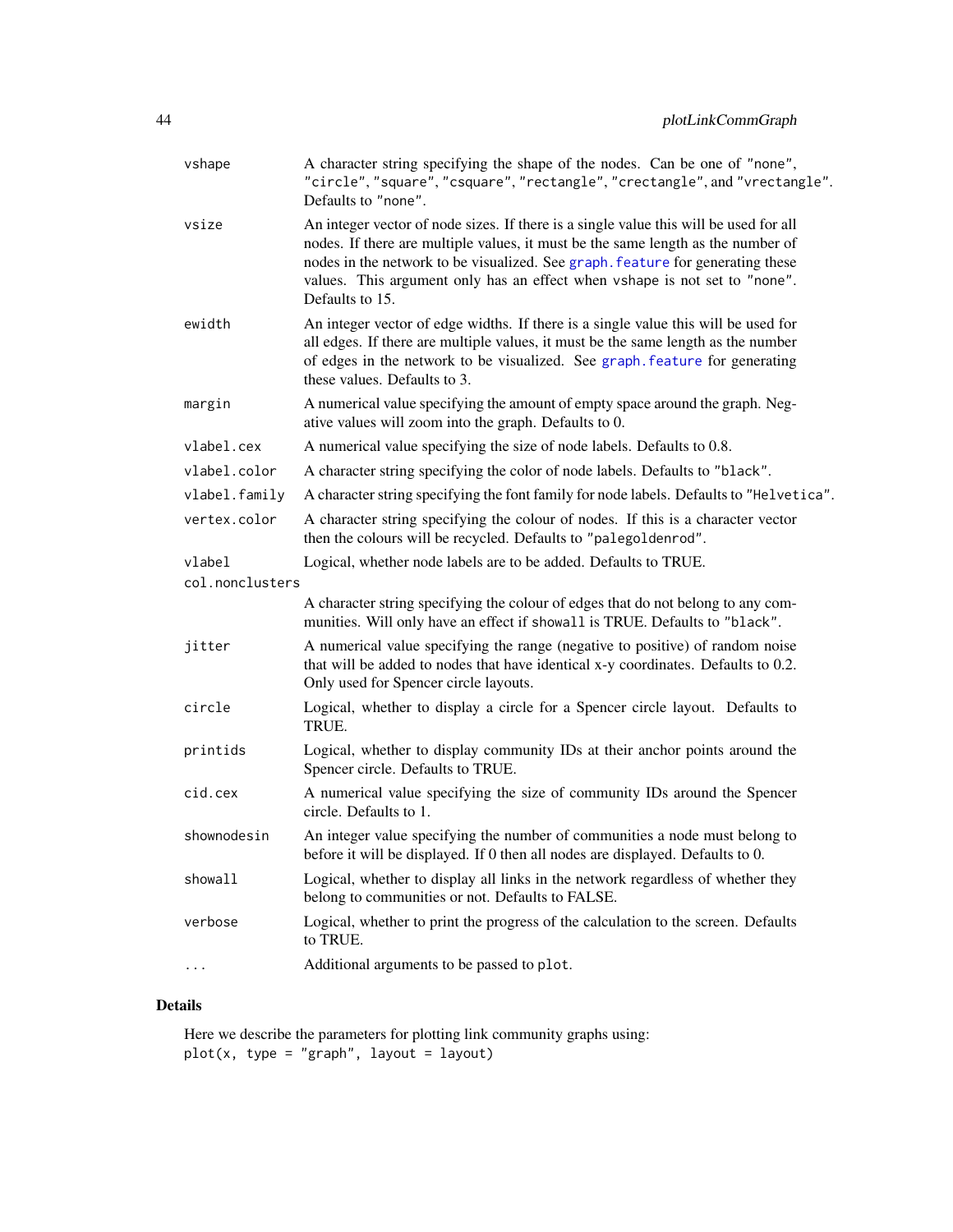<span id="page-44-0"></span>Various graph layouts are available:

- 1. "spencer.circle"
- 2. layout.random
- 3. layout.circle
- 4. layout.sphere
- 5. layout.fruchterman.reingold
- 6. layout.kamada.kawai
- 7. layout.spring
- 8. layout.reingold.tilford
- 9. layout.fruchterman.reingold.grid
- 10. layout.lgl
- 11. layout.graphopt
- 12. layout.mds
- 13. layout.svd
- 14. layout.norm

All of these, except the "spencer.circle", are described in more detail in the [igraph](#page-0-0) package. The "spencer.circle" is described in [layout.spencer.circle](#page-27-1).

#### Value

A graph plot.

## Author(s)

Alex T. Kalinka <alex.t.kalinka@gmail.com>

## References

Kalinka, A.T. and Tomancak, P. (2011). linkcomm: an R package for the generation, visualization, and analysis of link communities in networks of arbitrary size and type. *Bioinformatics* 27, 2011- 2012.

#### See Also

[plot.linkcomm](#page-38-1), [layout.spencer.circle](#page-27-1), [graph.feature](#page-23-1), [igraph.plotting](#page-0-0)

#### Examples

```
## Generate graph and extract link communities.
g \leftarrow swiss[,3:4]
lc <- getLinkCommunities(g)
## Plot a graph of link communities.
plot(lc, type = "graph")
```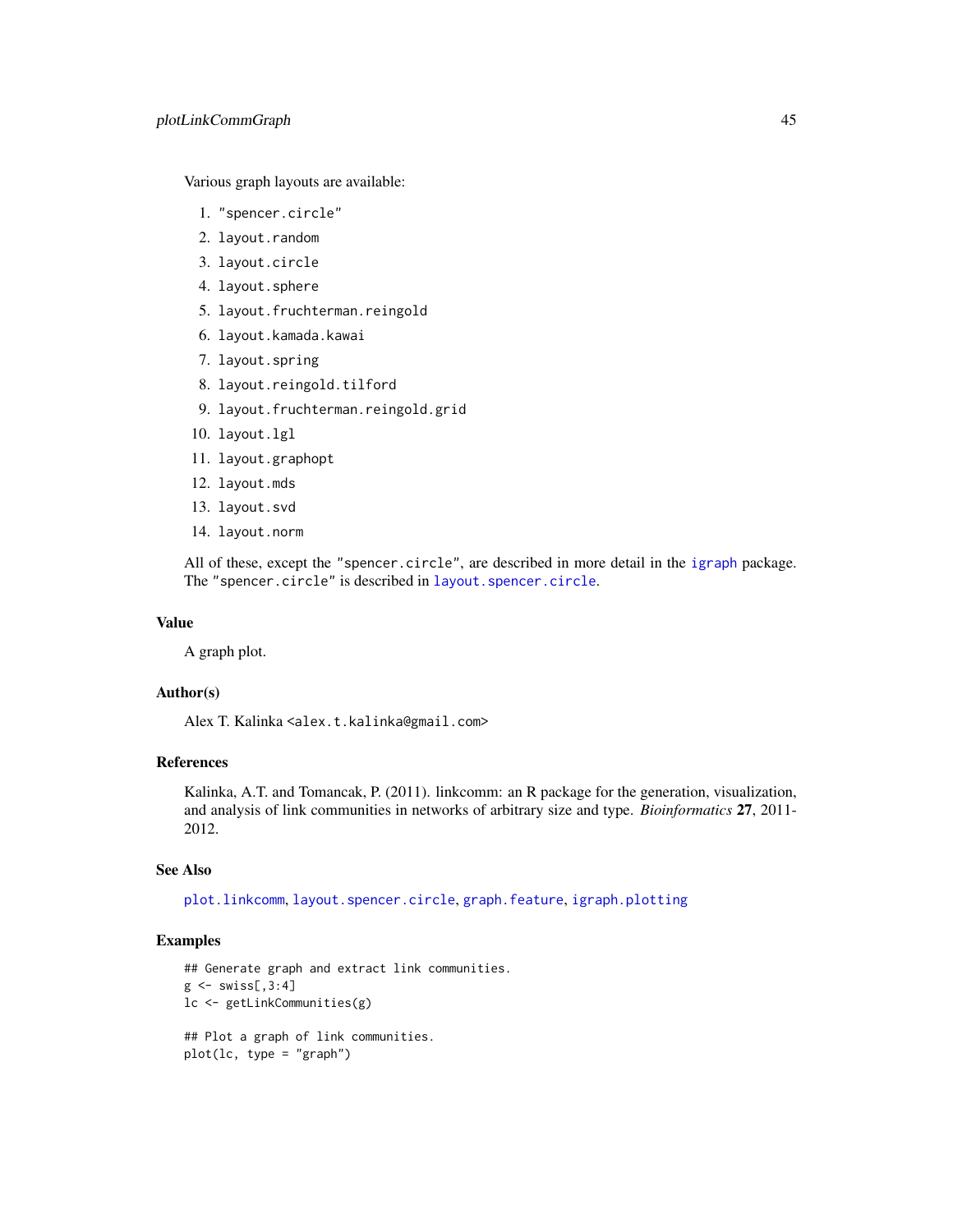```
## Plot a graph of link communities using a Spencer circle layout.
plot(lc, type = "graph", layout = "spencer.circle")
```
<span id="page-45-1"></span>plotLinkCommMembers *Plot a Community Membership Matrix for Link Communities*

## Description

This function is called by plot.linkcomm to plot a community membership matrix for the link communities.

#### Usage

```
plotLinkCommMembers(x, nodes = head(names(x$numclusters), 10),
        pal = brewer.pal(11, "Spectral"), shape = "rect", total = TRUE,
        fontsize = 11, nspace = 3.5, maxclusters = 20)
```
## Arguments

| $\mathsf{x}$ | An object of class linkcomm.                                                                                                                     |
|--------------|--------------------------------------------------------------------------------------------------------------------------------------------------|
| nodes        | A character vector specifying the node names that will be included in the plot.<br>Defaults to the 10 nodes that belong to the most communities. |
| pal          | A character vector describing a colour palette to be used for community-specific<br>colouring. Defaults to brewer.pal(11, "Spectral").           |
| shape        | A character string specifying the shape of matrix entries. Can be one of "rect"<br>or "circle". Defaults to "rect".                              |
| total        | Logical, whether to display the number of communities each node belongs to<br>and the number of nodes in each community. Defaults to TRUE.       |
| fontsize     | A numerical value specifying font size for the node names. Defaults to 11.                                                                       |
| nspace       | A numerical value specifying how much space to leave at the left for fitting in<br>node names. Defaults to 3.5.                                  |
| maxclusters  | An integer value specifying the maximum number of communities to display.<br>Defaults to 20.                                                     |

## Value

A community membership matrix plot.

## Author(s)

<span id="page-45-0"></span>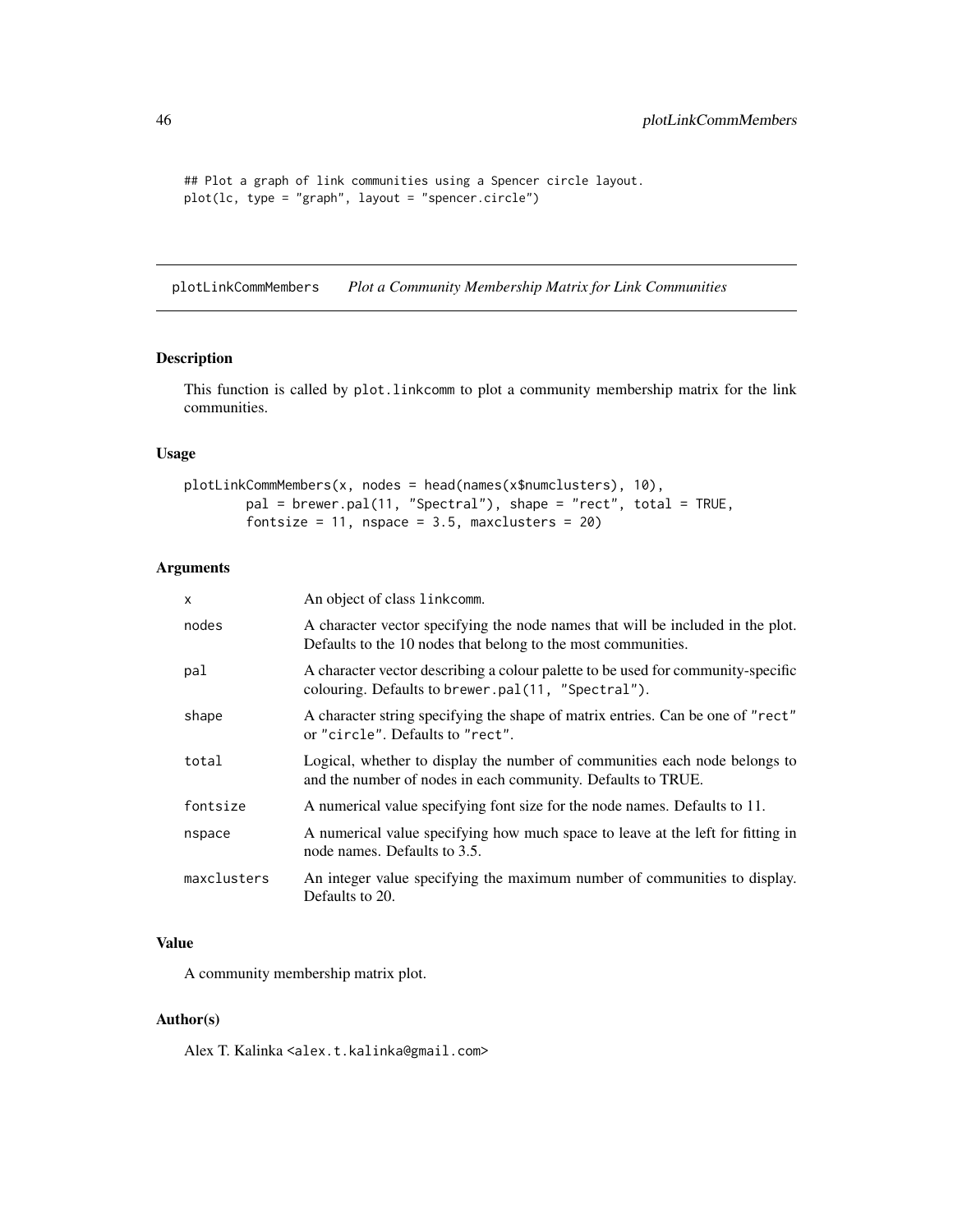## <span id="page-46-0"></span>plotLinkCommSumm 47

## References

Kalinka, A.T. and Tomancak, P. (2011). linkcomm: an R package for the generation, visualization, and analysis of link communities in networks of arbitrary size and type. *Bioinformatics* 27, 2011- 2012.

## See Also

[plot.linkcomm](#page-38-1)

## Examples

```
## Generate graph and extract link communities.
g \leftarrow \text{swiss[, 3:4}lc <- getLinkCommunities(g)
## Plot a community membership matrix.
plot(lc, type = "members")
```
<span id="page-46-1"></span>plotLinkCommSumm *Plot a Summary of the Link Community Algorithm Output*

#### Description

This function is called by plot. Linkcomm to plot a summary of the output of the linkcomm algorithm.

#### Usage

```
plotLinkCommSumm(x, col = TRUE, pal = brewer.pal(9, "Set1"), right = TRUE,
                 droptrivial = TRUE, verbose = TRUE, \ldots)
```
#### Arguments

| $\mathsf{x}$ | An object of class linkcomm.                                                                                                                 |
|--------------|----------------------------------------------------------------------------------------------------------------------------------------------|
| col          | Logical, whether to colour link communities in the dendrogram. Defaults to<br>TRUE.                                                          |
| pal          | A character vector describing a colour palette to be used for colouring the link<br>community dendrogram. Defaults to brewer.pal(9, "Set1"). |
| right        | Logical, whether to orient the dendrogram to the right. Defaults to TRUE.                                                                    |
| droptrivial  | Logical, whether to not colour communities of size 2. Defaults to TRUE.                                                                      |
| $\cdot$      | Additional arguments to be passed to plot.                                                                                                   |
| verbose      | Logical, whether to display the progress of colouring the dendrogram on the<br>screen. Defaults to TRUE.                                     |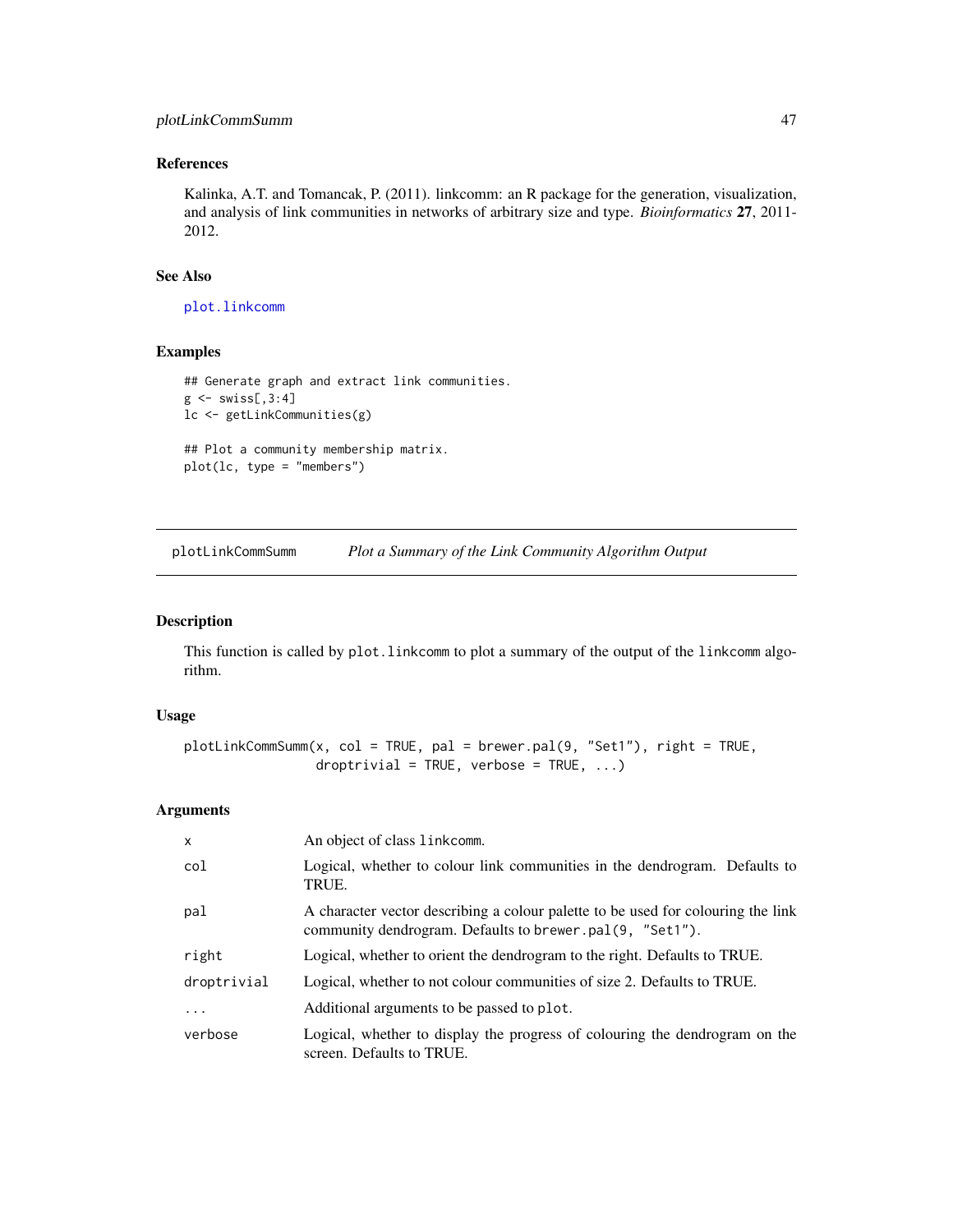## Details

```
Here we describe the parameters for plotting link community summaries using:
plot(x, type = "summary")
```
## Value

A summary plot of the output from the linkcomm algorithm.

#### Author(s)

Alex T. Kalinka <alex.t.kalinka@gmail.com>

#### References

Kalinka, A.T. and Tomancak, P. (2011). linkcomm: an R package for the generation, visualization, and analysis of link communities in networks of arbitrary size and type. *Bioinformatics* 27, 2011- 2012.

## See Also

[plot.linkcomm](#page-38-1)

#### Examples

```
## Generate graph and extract link communities.
g \leftarrow swiss[,3:4]
lc <- getLinkCommunities(g)
## Plot the modularity of the link communities.
plot(lc, type = "summary")
```
<span id="page-47-1"></span>plotLinkCommSummComm *Plot a Summary of the Link Communities*

## Description

This function is called by plot.linkcomm to plot either connectedness or modularity of individual link communities.

#### Usage

```
plotLinkCommSummComm(x, clusterids = 1:x$numbers[3], summary = "conn",
       pie = FALSE, col = TRUE, pal = brewer.pal(11, "Spectral"),
       random = FALSE, verbose = TRUE, ...)
```
<span id="page-47-0"></span>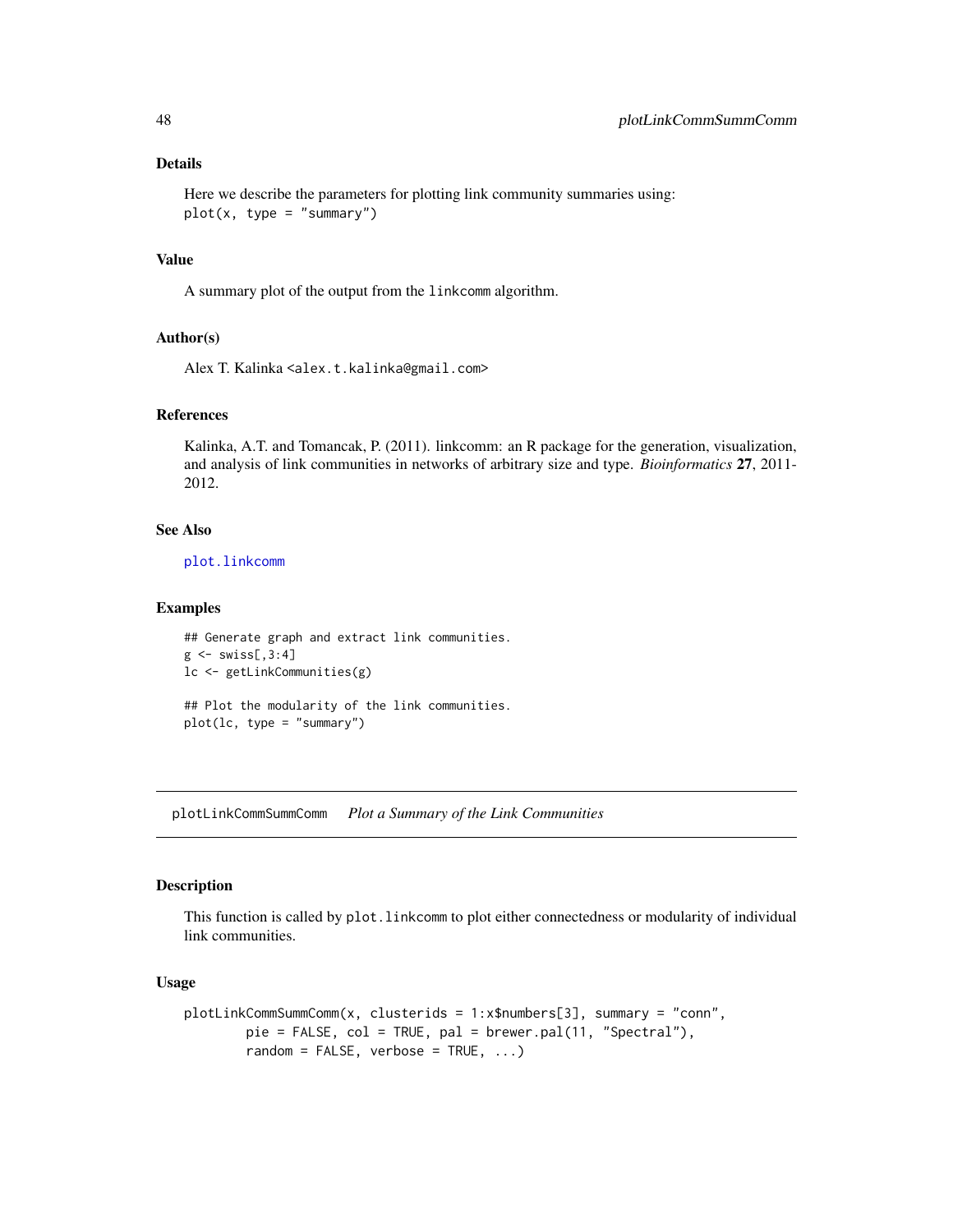## <span id="page-48-0"></span>Arguments

| $\mathsf{x}$ | An object of class linkcomm.                                                                                                                                                       |
|--------------|------------------------------------------------------------------------------------------------------------------------------------------------------------------------------------|
| clusterids   | An integer vector of community IDs. Defaults to all communities.                                                                                                                   |
| summary      | A character string specifying the community summary. Can be one of "conn",<br>"mod", "1d" for connectedness, modularity, and link densities respectively. De-<br>faults to "conn". |
| pie          | Logical, whether to plot a pie graph. If FALSE, a bar plot is plotted. Defaults to<br>FALSE.                                                                                       |
| col          | Logical, whether to colour each community differently. Defaults to TRUE.                                                                                                           |
| pal          | A character vector describing a colour palette to be used for colouring the link<br>communities. Defaults to brewer.pal(11, "Spectral").                                           |
| random       | Logical, whether to randomise the link colours. Defaults to FALSE.                                                                                                                 |
| verbose      | Logical, whether to print the progress of the calculation to the screen. Defaults<br>to TRUE.                                                                                      |
| $\cdots$     | Additional arguments to be passed to plot.                                                                                                                                         |

## Details

Here we describe the parameters for plotting link community summaries using:  $plot(x, type = "commsumm", type = "mod")$ 

#### Value

A bar graph or pie chart.

#### Author(s)

Alex T. Kalinka <alex.t.kalinka@gmail.com>

## References

Kalinka, A.T. and Tomancak, P. (2011). linkcomm: an R package for the generation, visualization, and analysis of link communities in networks of arbitrary size and type. *Bioinformatics* 27, 2011- 2012.

#### See Also

[plot.linkcomm](#page-38-1)

#### Examples

```
## Generate graph and extract link communities.
g \leftarrow \text{swiss[, 3:4}lc <- getLinkCommunities(g)
```

```
## Plot the modularity of the link communities.
plot(lc, type = "commsumm", summary = "mod")
```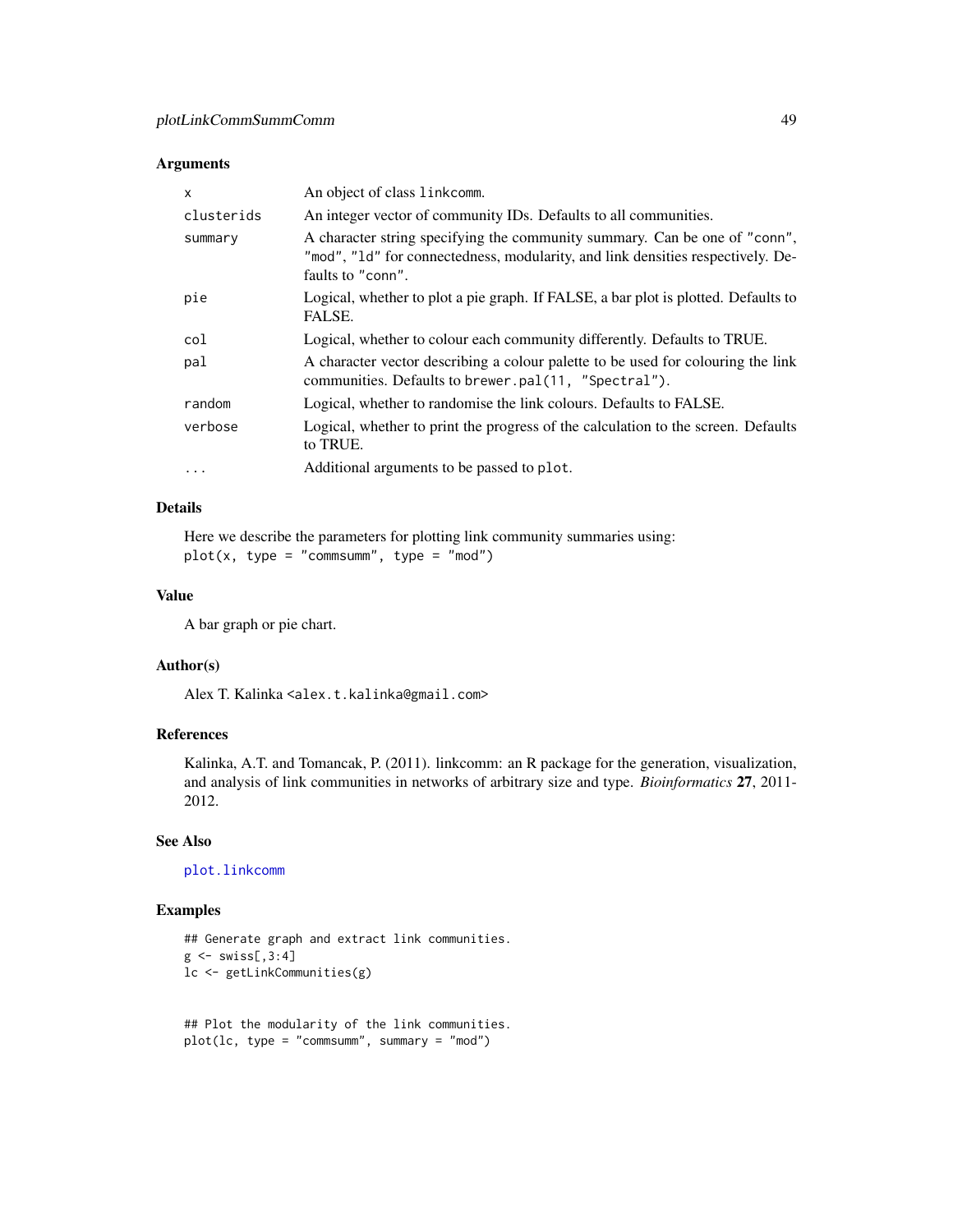<span id="page-49-1"></span><span id="page-49-0"></span>

#### Description

This function is called by plot.OCG to plot a graph layout of the OCG communities.

## Usage

```
plotOCGraph(x, clusterids = 1:x$numbers[3], nodes = NULL, pie.local = TRUE,
        incident = TRUE, layout = layout.fruchterman.reingold,
        vertex.radius = 0.03, scale.vertices = 0.05, edge.color = "grey",
        vertex.label.color = "black", vertex.label.cex = 0.8,
        pal = brewer.pal(7, "Set2"), shownodesin = 0, vlabel = TRUE,
        random = TRUE, \ldots)
```
## Arguments

| X                  | An object of class OCG.                                                                                                                                                                                                                                                            |  |
|--------------------|------------------------------------------------------------------------------------------------------------------------------------------------------------------------------------------------------------------------------------------------------------------------------------|--|
| clusterids         | An integer vector of community IDs. Defaults to all communities.                                                                                                                                                                                                                   |  |
| nodes              | A character vector naming the nodes to be plotted. If NULL, then community<br>IDs are used instead. Defaults to NULL.                                                                                                                                                              |  |
| pie.local          | Logical, whether to include pie segments for just the communities to which the<br>chosen nodes belong, or for all communities. In the latter case, communities<br>that are not present among the chosen nodes will appear as empty segments in<br>the node pies. Defaults to TRUE. |  |
| incident           | Logical, whether to include just the communities of the named $node(s)$ , or the<br>community membership of all nodes that interact with the named node(s). De-<br>faults to TRUE.                                                                                                 |  |
| layout             | A character string or function identifying the layout algorithm to be used for<br>positioning nodes in the graph. Defaults to layout. fruchterman. reingold.<br>See details for alternative layouts.                                                                               |  |
| vertex.radius      | A real number specifying the vertex radius. Defaults to 0.03.                                                                                                                                                                                                                      |  |
| scale.vertices     | A real number specifying the fraction of increase in vertex radius for each com-<br>munity membership. If NULL then all vertices are the same size. Defaults to<br>0.05.                                                                                                           |  |
| edge.color         | A character string specifying the colour of edges. Defaults to "grey".                                                                                                                                                                                                             |  |
| vertex.label.color |                                                                                                                                                                                                                                                                                    |  |
|                    | A character string specifying the color of node labels. Defaults to "black".                                                                                                                                                                                                       |  |
| vertex.label.cex   |                                                                                                                                                                                                                                                                                    |  |
|                    | A numerical value specifying the size of the node labels. Defaults to 0.8.                                                                                                                                                                                                         |  |
| pal                | A character vector describing a colour palette to be used for colouring the link<br>communities in the graph. Defaults to brewer.pal(7, "Set2").                                                                                                                                   |  |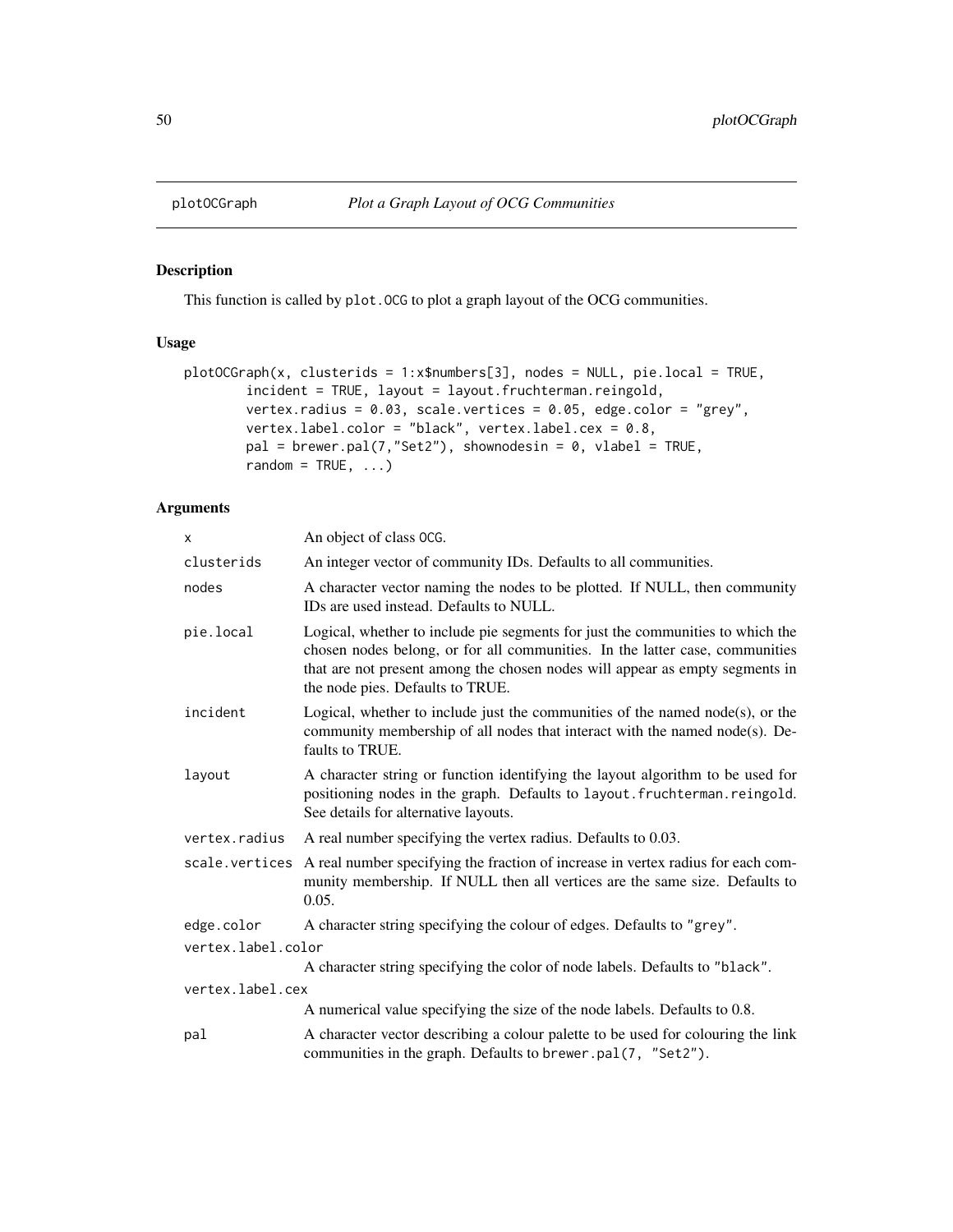<span id="page-50-0"></span>

| shownodesin             | An integer value specifying the number of communities a node must belong to<br>before it will be displayed. If 0 then all nodes are displayed. Defaults to 0. |
|-------------------------|---------------------------------------------------------------------------------------------------------------------------------------------------------------|
| vlabel                  | Logical, whether node labels are to be added. Defaults to TRUE.                                                                                               |
| random                  | Logical, whether to randomise the link colours. Defaults to TRUE.                                                                                             |
| $\cdot$ $\cdot$ $\cdot$ | Additional arguments to be passed to plot.                                                                                                                    |

## Details

Here we describe the parameters for plotting OCG community graphs using:  $plot(x, type = "graph", layout = layout)$ 

Various graph layouts are available:

- 1. layout.random
- 2. layout.circle
- 3. layout.sphere
- 4. layout.fruchterman.reingold
- 5. layout.kamada.kawai
- 6. layout.spring
- 7. layout.reingold.tilford
- 8. layout.fruchterman.reingold.grid
- 9. layout.lgl
- 10. layout.graphopt
- 11. layout.mds
- 12. layout.svd
- 13. layout.norm

All of these are described in more detail in the [igraph](#page-0-0) package.

## Value

A graph plot.

## Author(s)

Alex T. Kalinka <alex.t.kalinka@gmail.com>

## References

Kalinka, A.T. and Tomancak, P. (2011). linkcomm: an R package for the generation, visualization, and analysis of link communities in networks of arbitrary size and type. *Bioinformatics* 27, 2011- 2012.

## See Also

[plot.OCG](#page-39-1), [igraph.plotting](#page-0-0)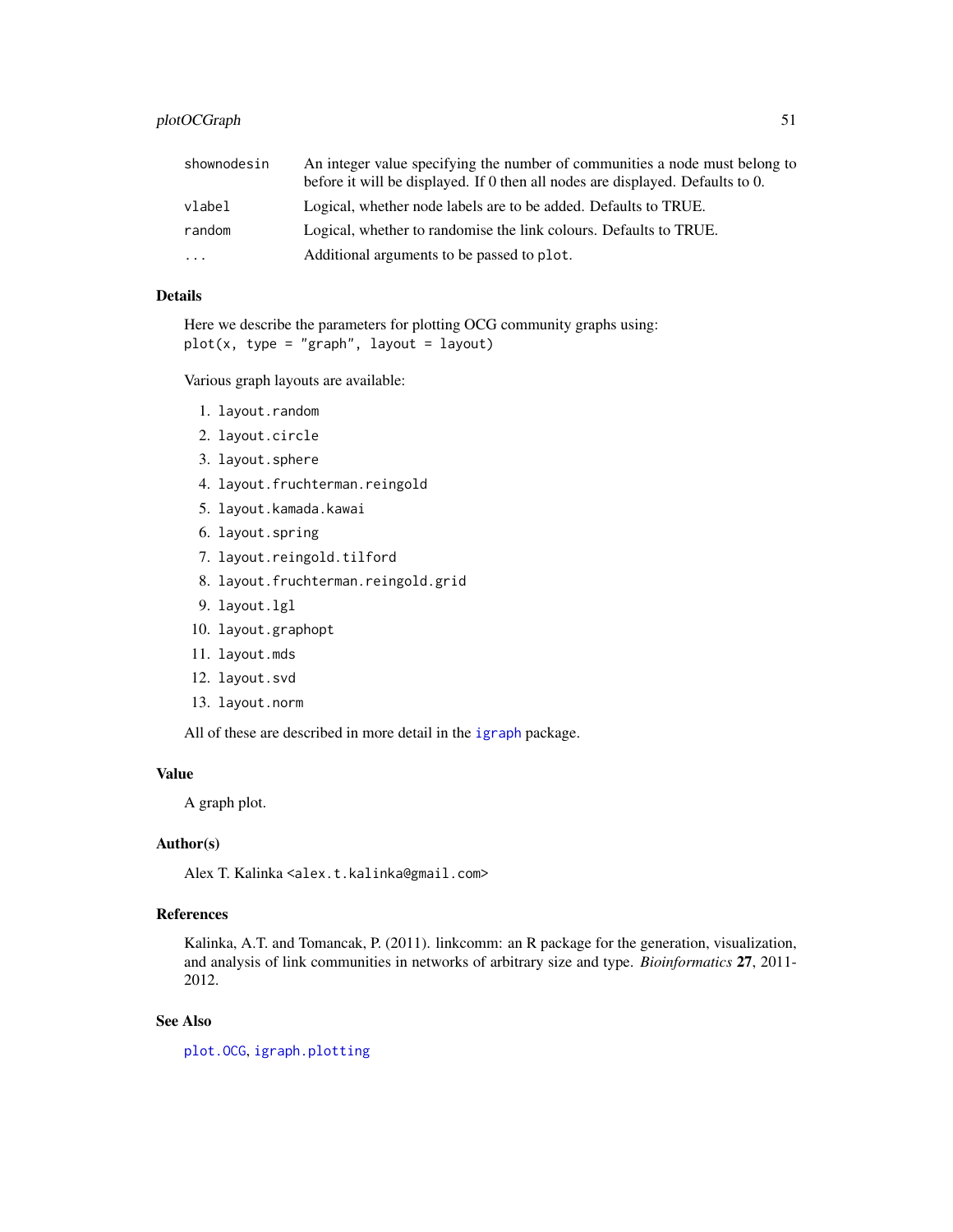## Examples

```
## Generate graph and extract OCG communities.
g \leftarrow \text{swiss[, 3:4}oc <- getOCG.clusters(g)
## Plot a graph of OCG communities.
plot(oc, type = "graph")
```
<span id="page-51-1"></span>pp\_rnapol *Sample Yeast Protein Interactome*

## Description

A set of 56 yeast proteins involved in 651 interactions related to transcription (Yu et al. 2008).

#### Usage

pp\_rnapol

#### Format

Data frame with 2 columns.

#### Source

<http://interactome.dfci.harvard.edu>

## References

Yu, H., *et al*. (2008). High-quality binary protein interaction map of the yeast interactome network. *Science* 322, 104-110.

print.linkcomm *Print a Summary of a* linkcomm *Object*

## Description

This function prints summary statistics for a linkcomm object to the screen.

## Usage

```
## S3 method for class 'linkcomm'
print(x, \ldots)
```
<span id="page-51-0"></span>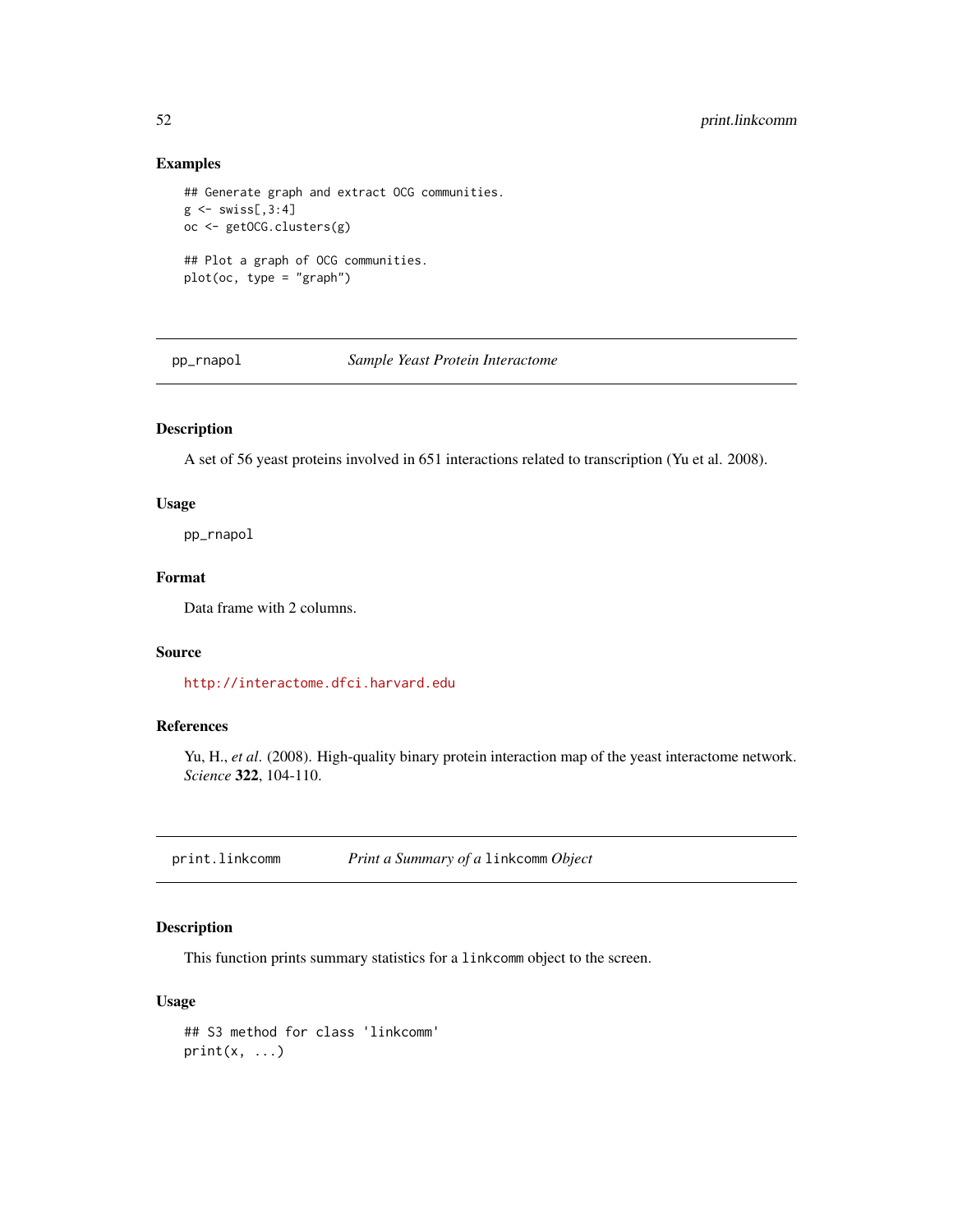## <span id="page-52-0"></span>print. OCG 53

#### Arguments

| $\boldsymbol{\mathsf{x}}$ | An object of class linkcomm.                       |
|---------------------------|----------------------------------------------------|
| $\cdots$                  | Further arguments passed to or from other methods. |

## Value

Prints summary data to the screen.

#### Author(s)

Alex T. Kalinka <alex.t.kalinka@gmail.com>

## References

Kalinka, A.T. and Tomancak, P. (2011). linkcomm: an R package for the generation, visualization, and analysis of link communities in networks of arbitrary size and type. *Bioinformatics* 27, 2011- 2012.

#### Examples

```
## Generate graph and extract link communities.
g \leftarrow swiss[,3:4]
lc <- getLinkCommunities(g)
## Print summary statistics to the screen.
```
print(lc)

print.OCG *Print a Summary of an* OCG *Object*

## Description

This function prints summary statistics for an OCG object to the screen.

## Usage

## S3 method for class 'OCG'  $print(x, \ldots)$ 

## Arguments

|          | An object of class OCG.                            |
|----------|----------------------------------------------------|
| $\cdots$ | Further arguments passed to or from other methods. |

## Value

Prints summary data to the screen.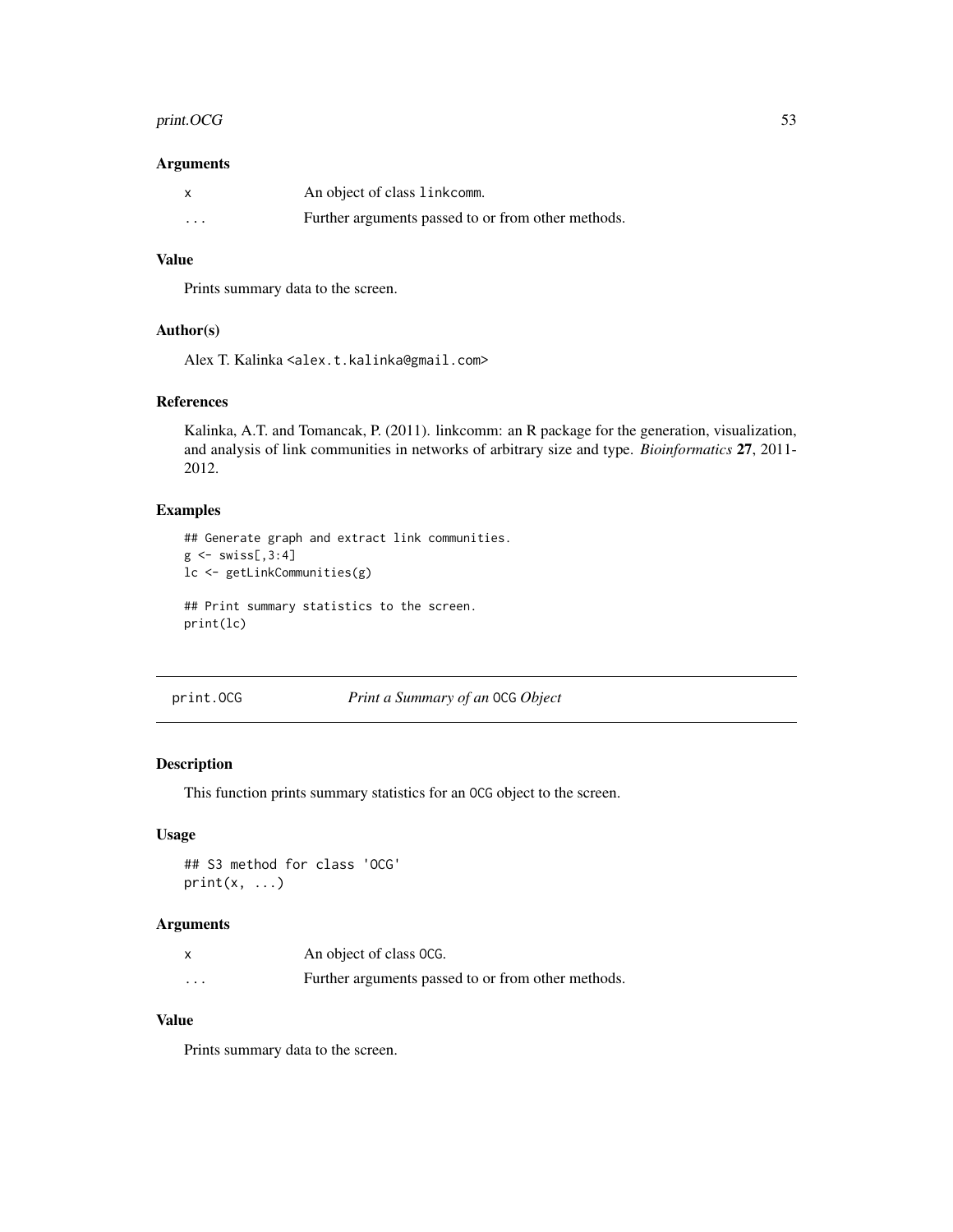#### <span id="page-53-0"></span>Author(s)

Alex T. Kalinka <alex.t.kalinka@gmail.com>

## References

Kalinka, A.T. and Tomancak, P. (2011). linkcomm: an R package for the generation, visualization, and analysis of link communities in networks of arbitrary size and type. *Bioinformatics* 27, 2011- 2012.

## Examples

```
## Generate graph and extract OCG communities.
g \leftarrow swiss[,3:4]
oc <- getOCG.clusters(g)
## Print summary statistics to the screen.
print(oc)
```
read.OCG *Read an OCG Partition File into R*

#### Description

This function reads in an OCG partition file and converts it into an OCG object for use in R.

#### Usage

```
read.OCG(file, elfile = NULL, verbose = FALSE, keep.out = FALSE)
```
## Arguments

| file     | A character string naming the OCG partition file.                                                                |
|----------|------------------------------------------------------------------------------------------------------------------|
| elfile   | A character string naming the file containing the network that the OCG partition<br>is based upon.               |
| verbose  | Logical, whether to print progress to the screen. Defaults to FALSE.                                             |
| keep.out | Logical, whether to keep the intermediate files written when reading in the OCG<br>partition. Defaults to FALSE. |

#### Value

An object of class OCG, which is a list containing the following elements:

| numbers    | An integer vector with the number of edges, nodes, and communities.     |
|------------|-------------------------------------------------------------------------|
| modularitv | An integer number specifying the modularity of the network.             |
|            | A real number specifying the value of Q generated by the OCG algorithm. |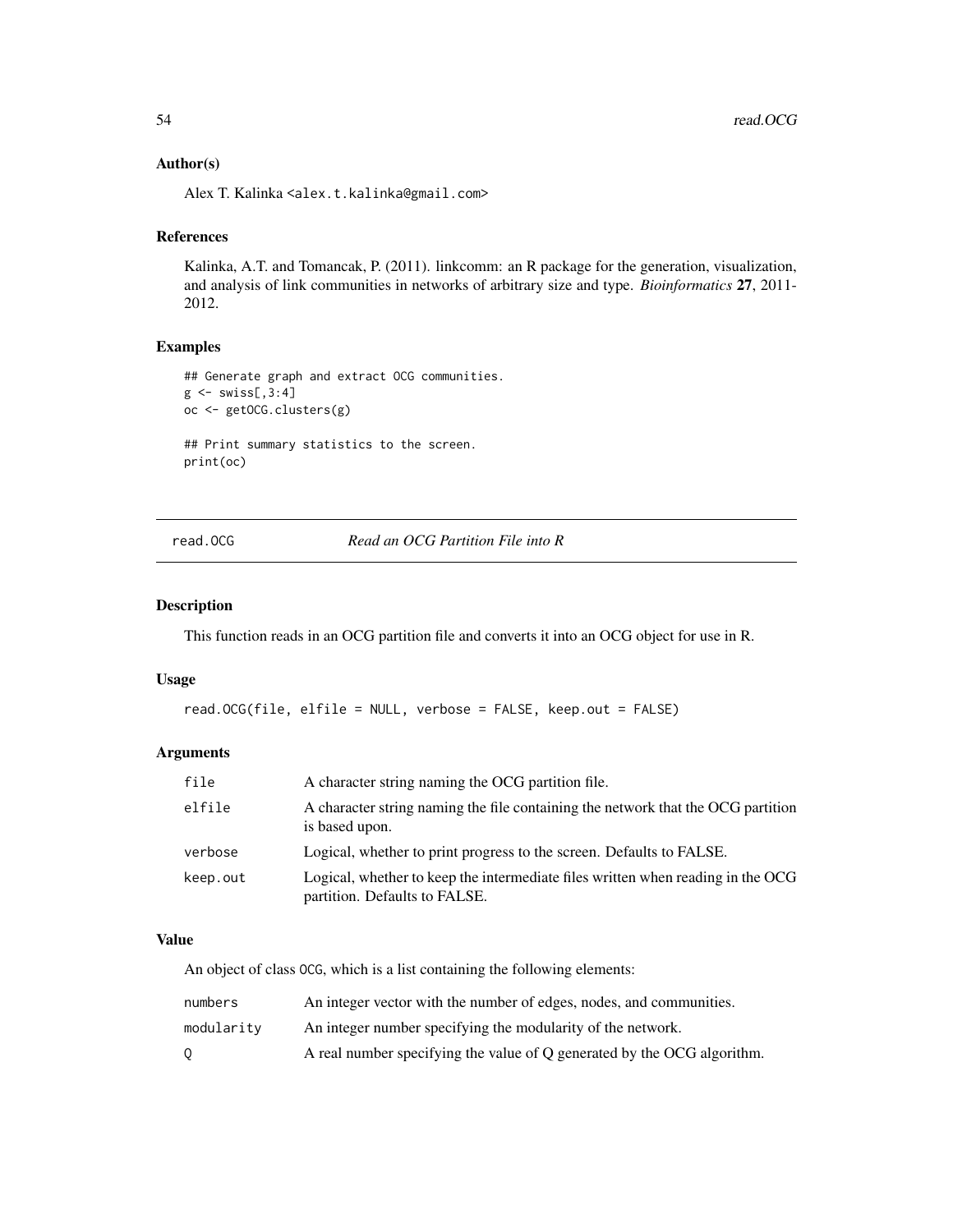#### <span id="page-54-0"></span>weighted 55

| nodeclusters | A data frame consisting of 2 columns; the first contains node names, and the<br>second contains single community IDs for each node. All communities and<br>their nodes are represented, but not necessarily all nodes. |
|--------------|------------------------------------------------------------------------------------------------------------------------------------------------------------------------------------------------------------------------|
| numclusters  | A named integer vector. Names are node names and integer values are the num-<br>ber of communities to which each node belongs.                                                                                         |
| igraph       | An object of class igraph. The network is represented here as an igraph object.                                                                                                                                        |
| edgelist     | A character matrix with 2 columns containing the nodes that interact with each<br>other.                                                                                                                               |
| clustsizes   | A named integer vector. Names are community IDs and integer values indicate<br>the number of nodes that belong in each community.                                                                                      |

#### Author(s)

Alex T. Kalinka <alex.t.kalinka@gmail.com>

## References

Kalinka, A.T. and Tomancak, P. (2011). linkcomm: an R package for the generation, visualization, and analysis of link communities in networks of arbitrary size and type. *Bioinformatics* 27, 2011- 2012.

#### Examples

```
## Read an OCG partition file into R.
## Not run: oc <- read.OCG(file = "OCG_partition.txt", elfile = "network.txt")
```
<span id="page-54-1"></span>weighted *Sample Gene Co-Expression Network*

## Description

A sample of 200 links from a Drosophila gene co-expression network illustrating the input required for a weighted network (Tomancak et al. 2007).

#### Usage

weighted

## Format

Data frame with 3 columns.

## Source

<http://www.fruitfly.org/cgi-bin/ex/insitu.pl>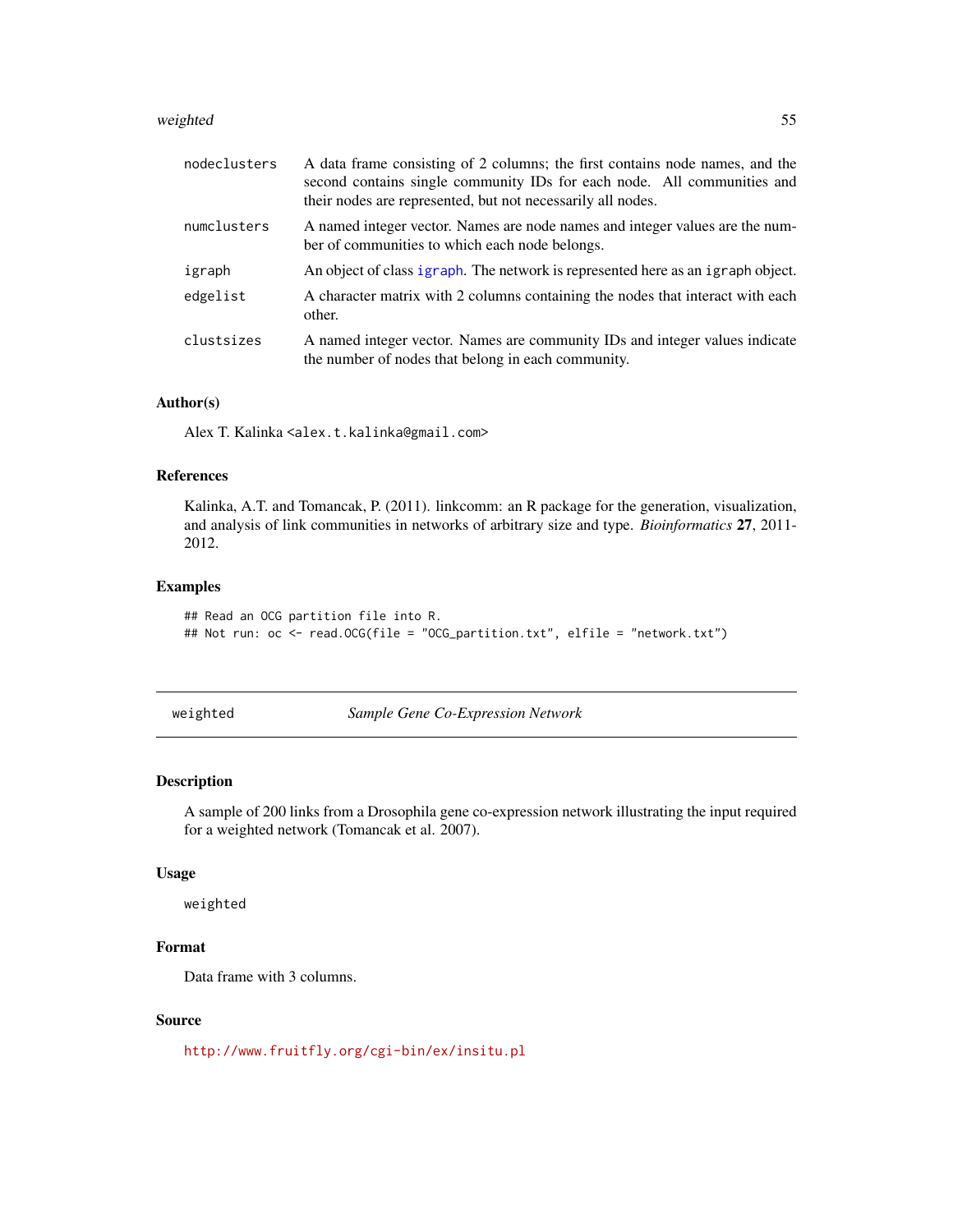## <span id="page-55-0"></span>References

Tomancak, P. *et al*. (2007). Global analysis of patterns of gene expression during *Drosophila* embryogenesis. *Genome Biol* 8, 145.1-145.34.

which.communities *Extract Community Membership for Nodes*

## Description

This function returns the community IDs of the communities to which one or more nodes belong.

#### Usage

which.communities(x, nodes)

## Arguments

| x     | An object of class link comm or OCG.     |
|-------|------------------------------------------|
| nodes | A character vector specifying the nodes. |

#### Value

An integer vector of community IDs.

## Author(s)

Alex T. Kalinka <alex.t.kalinka@gmail.com>

## References

Kalinka, A.T. and Tomancak, P. (2011). linkcomm: an R package for the generation, visualization, and analysis of link communities in networks of arbitrary size and type. *Bioinformatics* 27, 2011- 2012.

## Examples

```
## Generate graph and extract OCG communities.
g \leftarrow swiss[,3:4]
oc <- getOCG.clusters(g)
## Get edges from community 1.
```
which.communities(oc, nodes = 1)